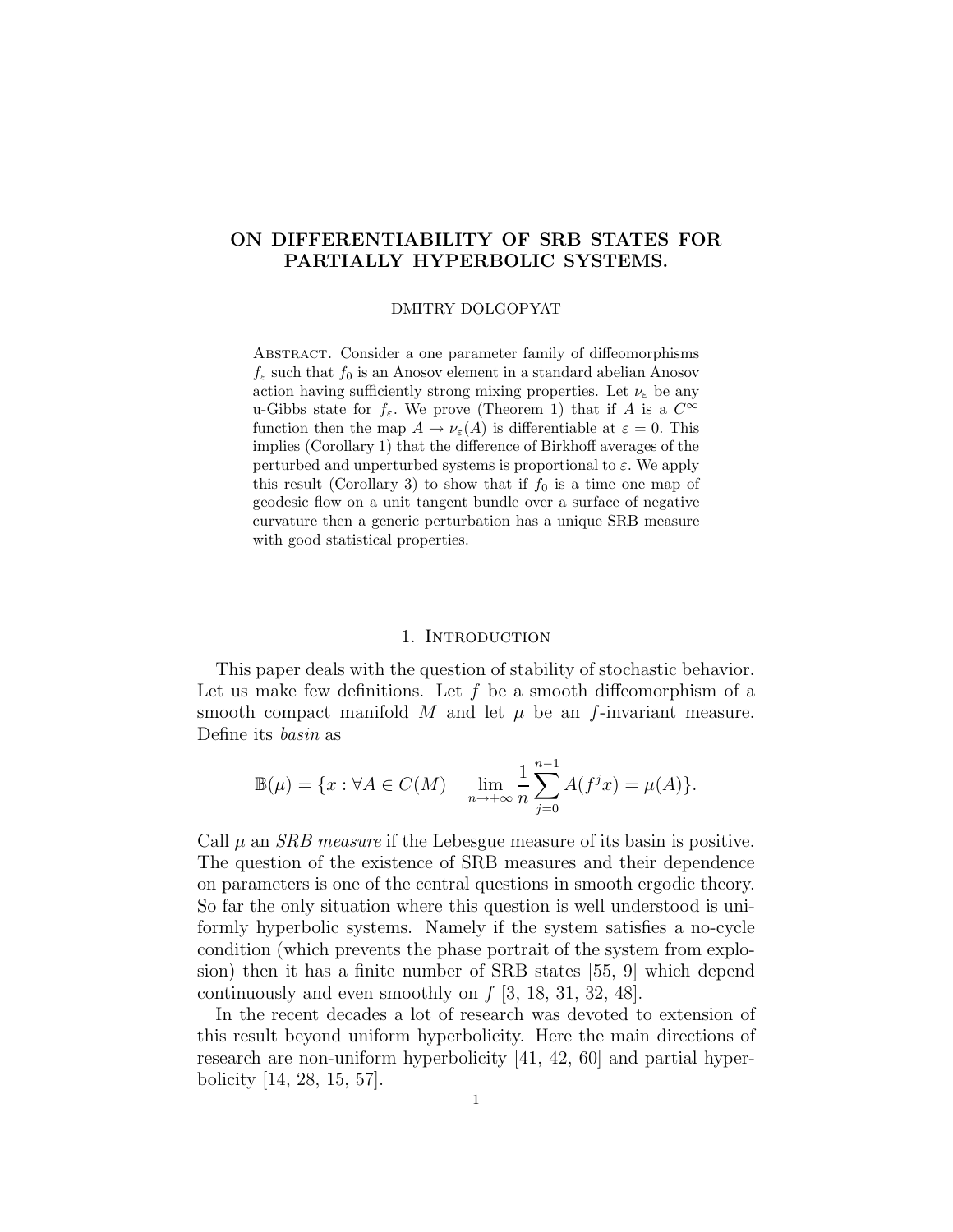In [30] Jakobson proved the first result about the stability of SRB measures for non-uniformly hyperbolic systems. Namely, he proved that in the quadratic family  $f_a(x) = 1 - ax^2$  there is a positive measure set of parameters near  $a = 2$  such that  $f_a$  has an SRB measure which is absolutely continuous with respect to the Lebesgue measure. By now this result was generalized to a large class of non-uniformly hyperbolic systems (see reviews [25, 37, 57, 61]). In particular, it is known that one can choose a large set of parameters A such that the map  $a \to \mu_{SRB}(f_a)$ is continuous on A, however it is essential to discard some parameters to get continuity (see [56]). Similar results are expected to hold in higher dimensional situations. In particular, one should expect discontinuous behavior of SRB measures in the Newhouse domain (see [39, 40, 57] for more discussion of this subject).

Another important development was [26] where the stable ergodicity of the time one map of the geodesic flow on a surface of constant negative curvature was proved (in other words, [26] shows that for small volume preserving perturbations of the time one map the volume is the only SRB measure). Currently this result is extended for a large class of partially hyperbolic systems (see [15] for a survey).This result demonstrated that for partially hyperbolic systems much better continuity properties can be expected. In fact, in [58, 1, 5, 21] several open sets of partially hyperbolic systems were constructed such that each diffeomorphism has a unique SRB measure and the dependence of this measure on parameters is continuous.

This paper is devoted to differentiability of SRB measures for partially hyperbolic systems. The question of differentiability plays important role in averaging, rigidity theory and statistical physics ([35, 31, 8, 50]) but not much is known beyond the uniformly hyperbolic case (in [17, 6] very interesting results about the differentiability of SRB measures for uniformly hyperbolic systems with singularities were obtained). In [48, 51] some explicit formulas for derivatives of SRB measures were proposed which should hold for a large class of dynamical systems, however the question of their applicability remains open.

Here we present a new method to prove differentiability. We illustrate this method on the example of abelian Anosov actions. Recall that an Anosov action is a partially hyperbolic system whose central directions is spanned by a symmetry group of the system. For an abelian action the symmetry group is abelian. (See Section 2 for more precise definitions and some examples.) We note, however, that nothing in our approach depends on a particular structure of abelian Anosov actions so it seems possible to extend our results to a more general setting. We restrict our attention to abelian Anosov actions because abelian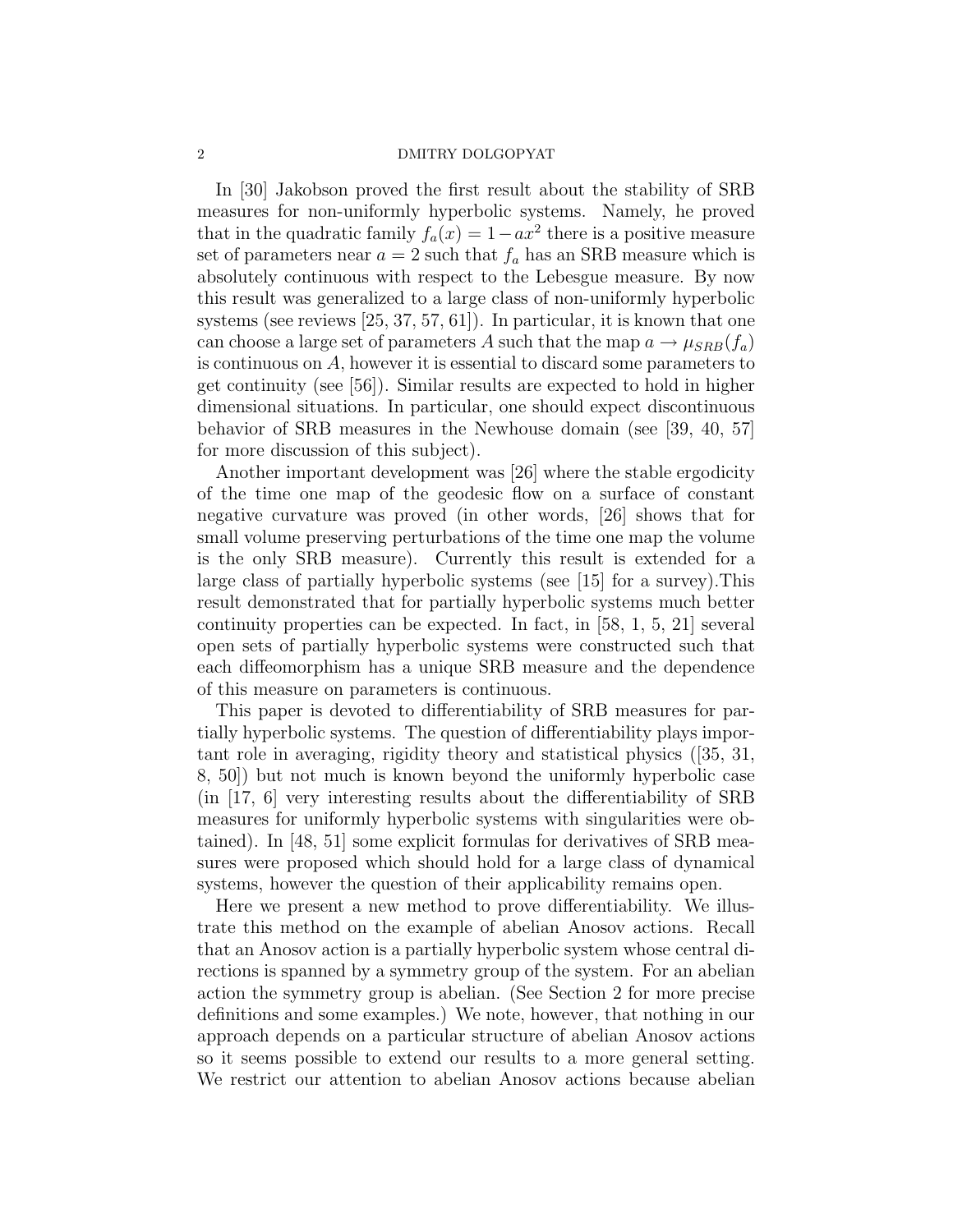Anosov actions is one of the best studied classes of higher dimensional dynamical systems (because harmonic analysis provides us with effective tools to investigate their properties). For this reason we quite often can verify the conditions of our theorem for abelian Anosov actions. For other classes of systems, much less is known concerning the estimates needed for our approach to work, even though it is believed that they could be satisfied quite often.

It turns out more convenient to study differentiability properties of u-Gibbs states rather than SRB measures. To define those recall that a quite natural approach to constructing SRB measures is to study the iterations of the Lebesgue measure. For partially hyperbolic systems the image of any domain becomes elongated in the unstable directions. This implies ([43]) that the limiting measure should be absolutely continuous with respect to the unstable foliation (that is any set intersecting any unstable leaf by a set of zero Lebesgue leaf measure itself has measure zero) but it can be singular in the transverse direction. Invariant measures which are absolutely continuous with respect to the unstable foliation are called u-Gibbs states. U-Gibbs states always exist (in fact any limit point of Birkhoff averages of the Lebesgue measure is u-Gibbs), see [43]. Also, if  $\mu_j$  are u-Gibbs for  $f_j$  and  $f_j \to f$  in  $C^2$ -topology and  $\mu_j \to \mu$  weakly then  $\mu$  is u-Gibbs for f. Since these existence and continuity results fail for SRB measures the question of dependence on parameters might be easier for u-Gibbs states than for SRBs. The relation between u-Gibbs states and SRB measures is the following. If there is unique u-Gibbs state then it is also SRB measure. However if there are several u-Gibbs states then SRB measure need not exist and even if it does exist there might be extra u-Gibbs states which are not SRB. Therefore, in general, there are more u-Gibbs states than SRB measures. For this reason it is usually very difficult to prove the uniqueness of the u-Gibbs state. To get around this problem we do the following. Consider an one parameter family  $f_{\varepsilon}$  of diffeomorphisms such that  $f_0$  is an Anosov element in an abelian Anosov action and let  $\nu_{\varepsilon}$  be any u-Gibbs state for  $f_{\varepsilon}$ . We then ask if the map  $\varepsilon \to \nu_{\varepsilon}(A)$  is differentiable at  $\varepsilon = 0$  for sufficiently smooth functions A. Now following [48, 51] we can write down a formal expression for the derivative in terms of an infinite series of correlation functions. Our main result (Theorem 1) states that under the conditions needed to ensure the convergence of this formal series the sum indeed is the actual value of the derivative. This implies via results of [22] some non-trivial bounds for Birkhoff averages of the perturbed system for Lebesgue almost every point. See Section 2 for the proof of the main theorem.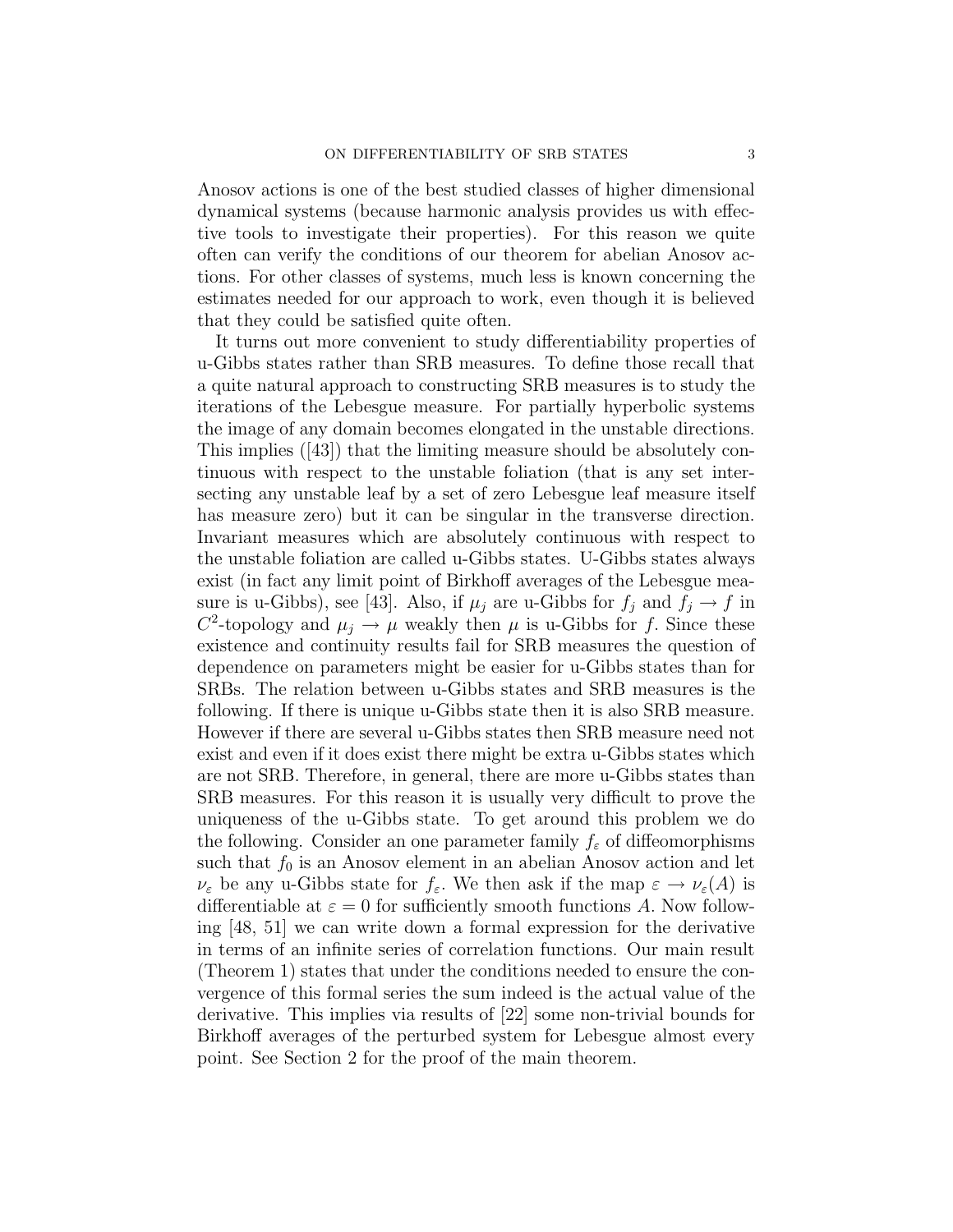The main difference between our approach and the previous work on differentiability  $[3, 4, 17, 18, 31, 32, 48, 6]$  is that we do not make any assumptions on the dynamics of the perturbed system. This extends greatly the range of applicability of our method. Also it allows proving Jakobson type results for partially hyperbolic systems. We illustrate this last point in Section 3 which deals with the question of existence of SRB measures for perturbed dynamics. Our setting is the following. Recently [54] considered the simplest example of an Anosov action of  $\mathbb{Z} \times \mathbb{T}^1$  as skew  $\mathbb{T}^1$ -extension of an Anosov diffeomorphisms of  $\mathbb{T}^2$  and showed that small perturbations of these examples could lead to an open set of Bernoulli diffeomorphisms with non-zero Lyapunov exponents. This bifurcation is quite interesting since, among other things, it leads to explicit constructions of diffeomorphisms with many remarkable properties such as non-absolutely continuous central foliation or hyperbolic diffeomorphisms with countably many ergodic components etc. Here we consider the same bifurcation for the time one map of the geodesic flow on the unit circle bundle over a negatively curved surface. We show that our result implies that the diffeomorphisms with the properties described above appear in a generic one-parameter family of volume preserving diffeomorphisms passing through f. Also, using the results of [21] we show that generic perturbations lead to exponentially mixing diffeomorphisms satisfying the Central Limit Theorem. If the perturbations are not required to preserve the volume we show that generically there is only one SRB state after the perturbation and its basin covers all M up to a set of measure 0. An important ingredient of our approach is a second order expansion of the central Lyapunov exponent. Recently I received a preprint of David Ruelle ([52]) who obtains a similar expansion for the perturbation of the original Shub-Wilkinson example but he does not consider dissipative perturbations.

Let us finish with a note concerning the notation. In the proofs below K, C,  $C_1$ ,  $C_2$  etc. stand for positive constants and  $\alpha$ ,  $\gamma$ ,  $\lambda$ ,  $\theta$  stand for constants between 0 and 1. The precise value of constants without subscripts may change from entry to entry. Also, if  $\alpha \geq 0$  and c are constants, we write  $LHS \sim c\epsilon^{\alpha}$  to mean  $LHS - c\epsilon^{\alpha} = o(\epsilon^{\alpha})$ .

## 2. Differentiation of u-Gibbs states.

2.1. Preliminaries. Here we recall some facts about partially hyperbolic systems.

Let M be a  $C^{\infty}$  compact Riemannian manifold and  $f : M \to M$  be a  $C^{\infty}$  partially hyperbolic diffeomorphism. This means that there are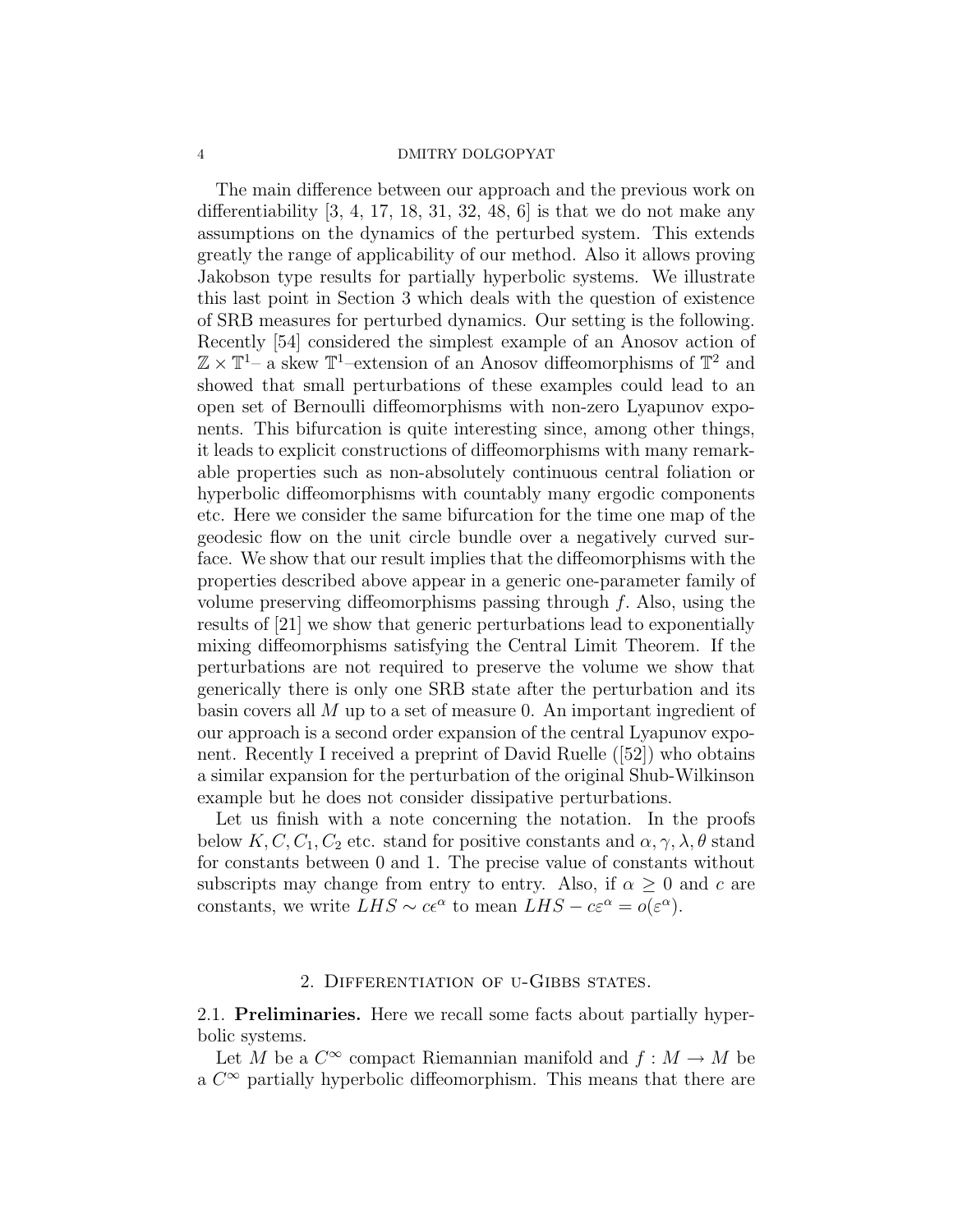constants  $C > 0$  and  $\lambda_1, \lambda_2 < 1$  and a *df*-invariant splitting

$$
TM = E_u \oplus E_c \oplus E_s
$$

such that

(1) 
$$
\forall v \in E_s \quad \forall n > 0 \quad ||df^n(v)|| \leq C \lambda_1^n ||v||;
$$

(2) 
$$
\forall v \in E_u \quad \forall n > 0 \quad ||df^{-n}(v)|| \leq C \lambda_1^n ||v|| \quad \text{and}
$$

(3) 
$$
\forall x \quad \frac{||df^n|E_s||(x)}{||(df^n|E_c)^{-1}||^{-1}(x)} \leq C\lambda_2^n;
$$

(4) 
$$
\forall x \quad \frac{||df^n|E_c||(x)}{||(df^n|E_u)^{-1}||^{-1}(x)} \leq C\lambda_2^n.
$$

By [28], Theorem 4.1 there exists a continuous foliation with smooth leaves  $W^u$  called the unstable foliation which is tangent to  $E_u$  (the same is true for  $E_s$  but we will not use this in this section).

Let  $d_u = \dim(E_u)$ ,  $d = \dim(E_c)$ . Denote  $E_{cs} = E_c \oplus E_s$ ,  $E_{cu} =$  $E_c \oplus E_u$ . We assume that  $E_c$  is tangent to the orbits of a  $C^{\infty}$  action of  $\mathbb{R}^d$ ,  $\mathbf{g}_t : M \to M$  such that  $f\mathbf{g}_t = \mathbf{g}_t f$ . We call  $\mathbf{g}_t$  an abelian Anosov action and f an Anosov element of this action. We refer to [33, 34] for general discussion of abelian Anosov actions. Let  $\{e_l\}_{l=1}^d$  be a standard frame in  $\mathbb{R}^d$ . Denote

$$
e_l(x) = \left( \left[ \frac{d\mathbf{g}}{dt}(x) \right] |_{t=0} \right) e_l.
$$

Note that the definition of partial hyperbolicity is independent of the choice of Riemannian metric and we can choose a metric such that  $\{e_l\}$ is orthonormal. Then  $(df|E_c)$  is an isometry. Also, if  $v \in E_s$  then the equality

$$
(df^n)(d\mathbf{g}_t v) = (d\mathbf{g}_t)(df^n v)
$$

shows that  $d\mathbf{g}_t v \in E_s$ . Thus  $\mathbf{g}_t$  preserves  $E_s$ . Likewise it preserves  $E_u$ . Hence all the distributions  $E_s$ ,  $E_c$  and  $E_u$  are smooth along the orbits of  $g$ . However the transverse regularity of  $E_u$  and  $E_s$  is only Holder, that is, the functions  $x \to E_s(x)$  and  $x \to E_u(x)$  are only Holder continuous. (See [44] for the discussion of the optimal regularity of these distributions.)

Requiring that  $\{e_l\}$  is orthonormal does not specify the metric completely. In fact, one can further modify the metric to make it adapted, that is, arrange that  $(1)–(4)$  hold with  $C = 1$ , possibly at the expense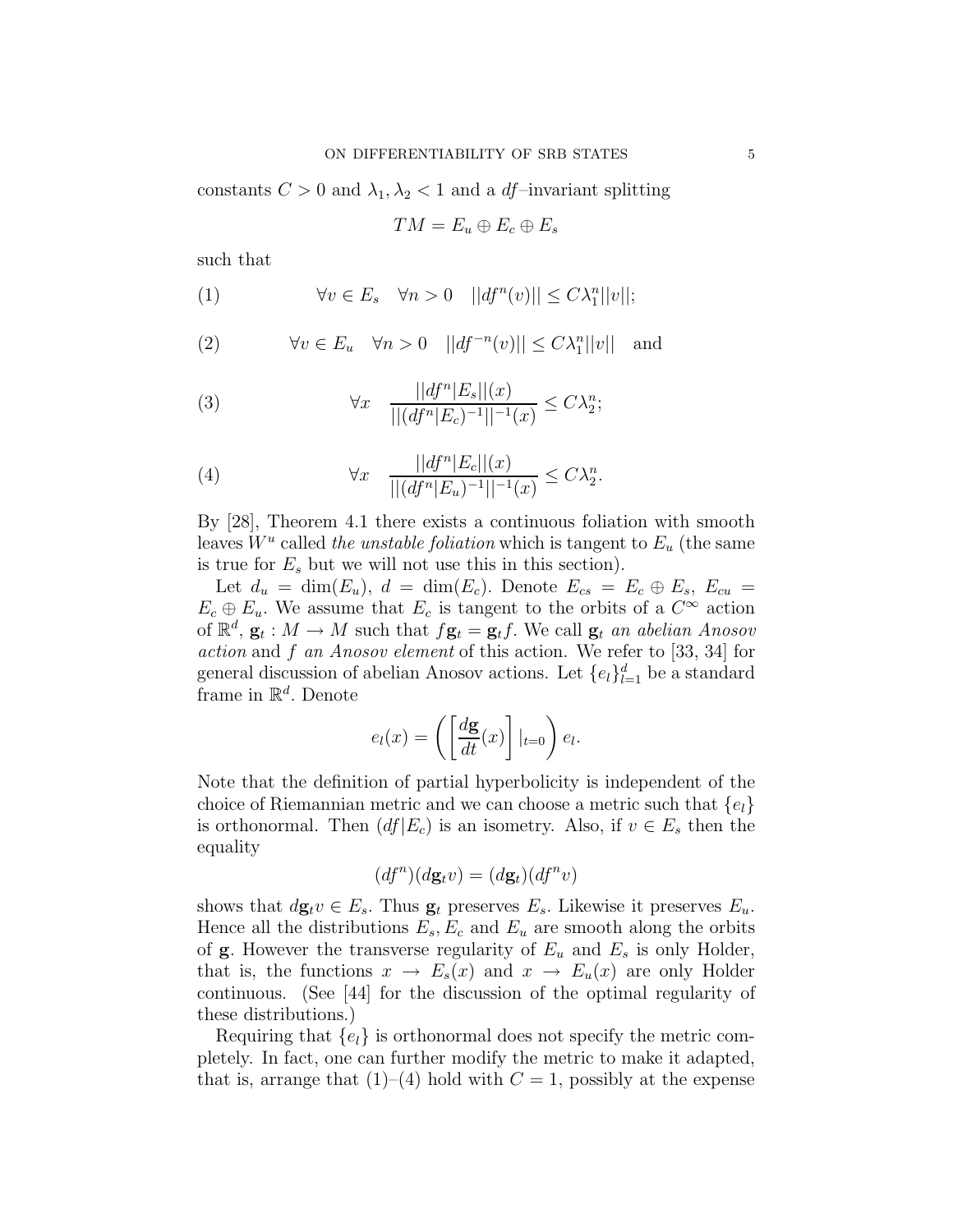of replacing  $\lambda_1$  and  $\lambda_2$  by slightly larger numbers. (One way to do this is to consider

$$
||v||_{new} = \sum_{j=0}^{N-1} ||df^{j}v||
$$

for sufficiently large  $N$ .) We shall assume that the metric is adapted since it simplifies the proofs below.

We assume that f has a unique SRB measure  $\nu$  whose basin has total Lebesgue measure. Since  $x \in \mathbb{B}(\nu)$  implies that  $\mathbf{g}_t x \in \mathbb{B}(\mathbf{g}_t \nu)$  and  $\mathbf{g}_t$  preserves Lebesgue measure class it follows that  $\nu$  is  $\mathbf{g}_t$  invariant.

Moreover, we assume that  $f$  is *rapidly mixing*. This means the following. Let  $\alpha$  be a positive constant. Let  $C_k^{\alpha}(M)$  be the space of functions A such that for all  $x \in M$ , the function  $t \to A(\mathbf{g}_t x) \in C^k(\mathbb{R}^d)$ and  $[\partial_t^j]$  $\mathbb{E}[f_t^j(A(\mathbf{g}_t x))]|_{t=0} \in C^{\alpha}(M)$  for  $0 \leq |j| \leq k$ . Here j is a multiindex  $(j_1, j_2 \ldots j_d)$  and  $\partial_t^j = \partial_{t_d}^{j_d}$  $t_d^{j_d} \dots \partial_{t_1}^{j_1}, |j| = \sum_{k=1}^d j_k$ . Denote

$$
||A||_{C_k^{\alpha}}(M) = \max_{0 \le |j| \le k} ||\left[\partial_t^j(A(\mathbf{g}_t x))\right]_{t=0}||_{C^{\alpha}(M)}.
$$

Fix positive constants r,  $C_1, \alpha_1$ . Call a set  $S \subset W^u$   $(\mathbf{r}, C_1, \alpha_1)$ regular if  $\text{diam}(S) \leq r$  and  $\text{mes}(\partial_{\varepsilon}S) < C_1 \varepsilon^{\alpha_1}$  where  $\partial_{\varepsilon}S = \{y \in S :$ dist $(y, \partial S) < \varepsilon$ . Let  $\rho$  be a probability density on S. Let  $\ell_{S,\rho}$  denote the probability measure defined for  $A \in C(M)$  by

$$
\ell_{S,\rho}(A) = \int_S \rho(x)A(x)dx.
$$

Call f rapidly mixing if  $\forall \alpha > 0 \forall r, C_1, \alpha_1, \alpha_2 \forall m$  there exist constants k and  $C = C(m, \mathbf{r}, C_1, \alpha, \alpha_1, \alpha_2)$  such that for any  $(\mathbf{r}, C_1, \alpha_1)$ -regular set S, for any probability density  $\rho \in C^{\alpha_2}(S)$ , for any function  $A \in C^{\alpha}_k(M)$ , the following inequality holds

(5) 
$$
|\ell_{S,\rho}(A \circ f^N) - \nu(A)| \le C(m)||A||_{C_k^{\alpha}(M)}||\rho||_{C^{\alpha_2}(S)}N^{-m}.
$$

The condition that  $\rho$  is a density is needed only to ensure that  $\ell_{S,\rho}$ is a probability measure. If  $\rho$  is any non-negative Holder continuous function on S which is not identically zero, denote  $\bar{\rho} = \rho/\ell_{S,\rho}(1)$ . Then  $\ell_{S,\bar{\rho}}$  is a probability measure and  $||\bar{\rho}||_{C^{\alpha_2}(S)} = ||\rho||_{C^{\alpha_2}(S)}/\ell_{S,\rho(1)}$ . Hence one obtains from (5)

$$
\ell_{S,\rho}(A\circ f^N)=\ell_{S,\rho}(1)\ell_{S,\bar{\rho}}(A\circ f^N)=
$$

(6) 
$$
\nu(A)\ell_{S,\rho}(1) + O\left(||A||_{C_k^{\alpha}(M)}||\rho||_{C^{\alpha_2}(S)}N^{-m}\right)
$$

Now any real valued Holder function can be represented as a difference of two non-negative Holder functions (e.g.  $\rho = \max(\rho, 0) - \max(-\rho, 0)$ ). Thus (6) holds for an arbitrary Holder function.

.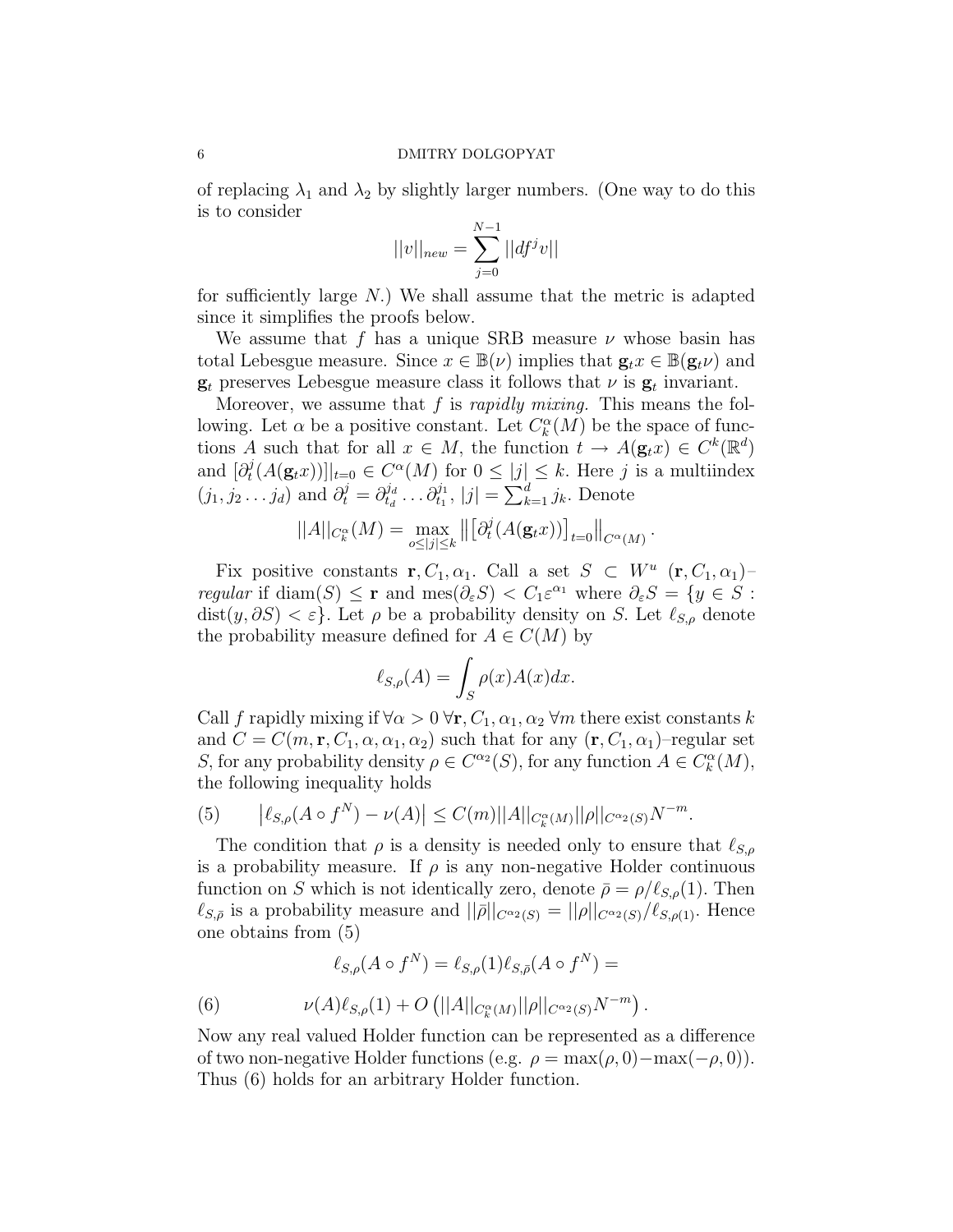Let  $f_{\varepsilon} : [-\varepsilon_0, \varepsilon_0] \times M \to M$  be a  $C^{\infty}$  one-parameter family of diffeomorphisms such that  $f = f_0$  is an Anosov element in an abelian Anosov action (note that we do not require  $f_{\varepsilon}$  to be Anosov elements of any action for  $\varepsilon \neq 0$ . Then by [28], Theorem 2.15, for small  $\varepsilon$  the diffeomorphism  $f_{\varepsilon}$  is partially hyperbolic and its unstable foliation  $W^u(f_{\varepsilon})$ is close to  $W^u(f)$ . (We note that Theorems 7.1 and 7.2 of [28] imply that for small  $\varepsilon$  the distribution  $E_c(f_\varepsilon)$  is uniquely integrable so there is a foliation  $W^c(f_\varepsilon)$  with smooth leaves tangent to  $E_c(f_\varepsilon)$ . However the transverse smoothness of  $W_c(f_\varepsilon)$  can be quite bad. In particular, [54] gives an example of a perturbation where  $W_c(f_\varepsilon)$  is absolutely singular for small  $\varepsilon \neq 0$ , that is, there exists a set  $\Omega_{\varepsilon}$  of total Lebesgue measure intersecting each leaf of  $W<sup>c</sup>(f<sub>\varepsilon</sub>)$  by a set of zero leaf measure (see [53] for more discussion of this phenomenon). For this reason we will not use the unique integrability of  $E_c(f_\varepsilon)$  in our analysis.)

We want to study the u-Gibbs measures for  $f_{\varepsilon}$ . Recall that if  $g : M \to$ M is a partially hyperbolic diffeomorphism than u-Gibbs measures are defined as follows. Call  $(S, \rho)$   $(\mathbf{r}, C_1, C_2, \alpha_1, \alpha_2)$  regular pair if S is a  $(\mathbf{r}, C_1, \alpha_1)$  regular set,  $\rho$  is a probability density on S and  $||\rho||_{C^{\alpha_2}(S)} \leq$  $C_2$ . Let  $\mathbf{E}(\mathbf{r}, C_1, C_2, \alpha_1, \alpha_2)$  denote the set of measures  $\{\ell_{S,\rho}\}\$  where  $(S, \rho)$  are  $(\mathbf{r}, C_1, C_2, \alpha_1, \alpha_2)$  regular pairs. Let  $\mathbf{E}(\mathbf{r}, C_1, C_2, \alpha_1, \alpha_2)$  denote the closure of the convex hull of  $\mathbf{E}(\mathbf{r}, C_1, C_2, \alpha_1, \alpha_2)$ . Denote by  $\bar{\mathbf{E}}_{inv}(\mathbf{r},C_1,C_2,\alpha_1,\alpha_2)$  the set of g invariant elements of  $\bar{\mathbf{E}}(\mathbf{r},C_1,C_2,\alpha_1,\alpha_2)$ . A g-invariant measure  $\mu$  is called *u-Gibbs state* if there are constants  $\mathbf{r}, C_1, C_2, \alpha_1, \alpha_2$  such that

$$
\mu \in \bar{\mathbf{E}}_{inv}(\mathbf{r}, C_1, C_2, \alpha_1, \alpha_2).
$$

Some technical properties of u-Gibbs measures are collected in Appendix A. We note that the *a priori* estimates on the regularity of u-Gibbs states given in Proposition 8 are crucial for our method.

Our interest in u-Gibbs states comes from the following.

If  $\Phi_n(x)$  is a family of measurable functions let ess lim sup $_{n\to\infty}\Phi_n(x)$ denote the infimum of all c such that the set  $\limsup_{n\to\infty} \Phi_n(x) > c$  has zero Lebesgue measure. Define ess lim inf similarly.

**Proposition 1.** ([22], Proposition 11) Let  $g : M \to M$  be a partially hyperbolic diffeomorphism.

(a) For all  $A \in C(M)$ 

[ess lim inf 
$$
\frac{1}{N} \sum_{n=1}^{N} A(g^n x)
$$
, ess lim sup  $\frac{1}{N} \sum_{n=1}^{N} A(g^n x)$ ]  $\subset$  [inf  $\mu(A)$ , sup  $\mu(A)$ ]

where inf and sup are taken over a set of all u-Gibbs measures.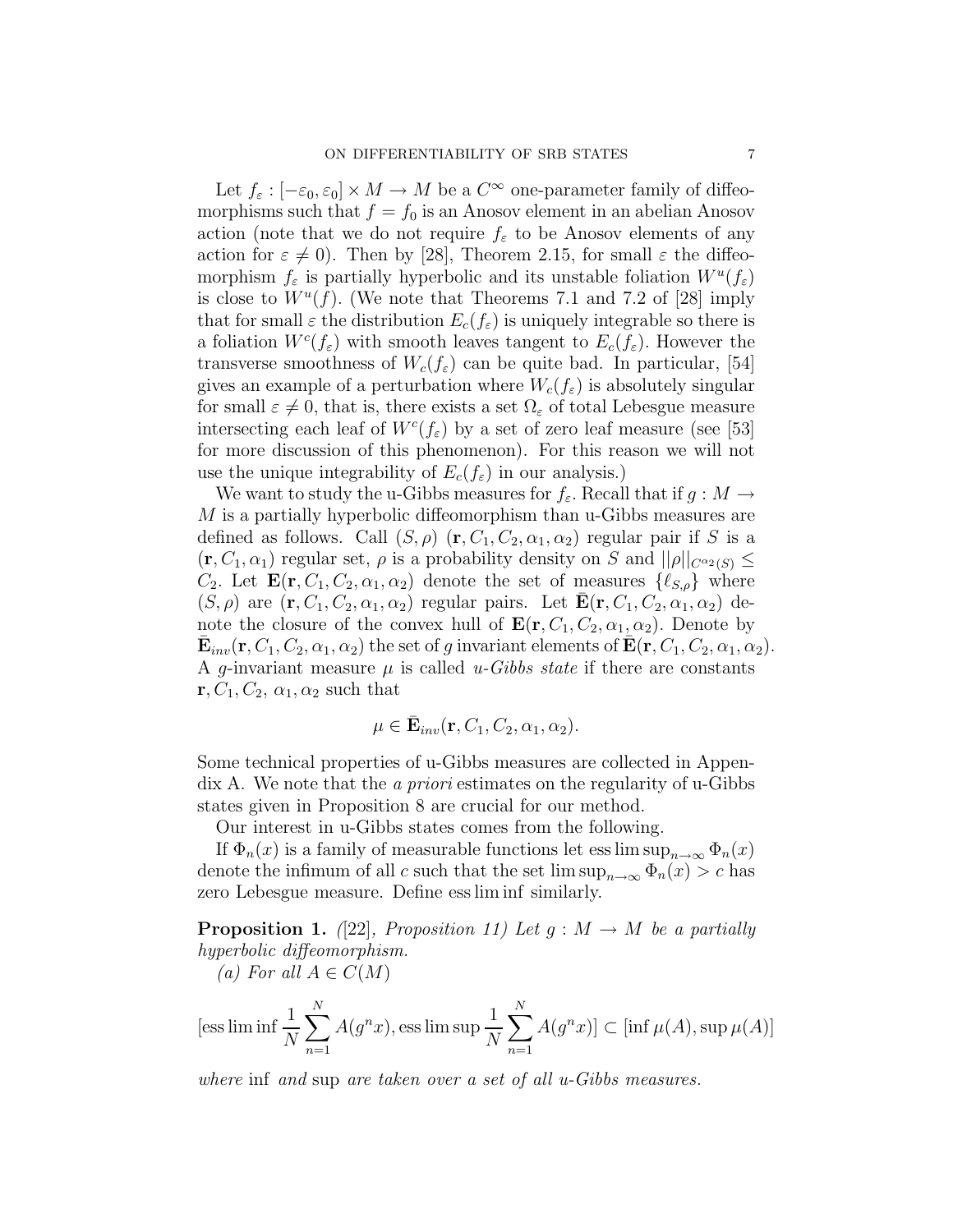(b) In particular, if g has a unique u-Gibbs state  $\mu$  then  $\mu$  is an SRB state and  $\mathbb{B}(\mu)$  has total Lebesque measure in M.

2.2. Statement of the results. Let  $f$  be an Anosov element in an abelian Anosov action. Let  $VC_k^{\alpha}(M)$  denote the set of the vector fields on M which are  $C^k$  along the orbits of  $\mathbf{g}_t$  and the derivatives are  $\alpha$ -Holder. Define  $||\cdot||_{VC_k^{\alpha}(M)}$  similarly to  $||\cdot||_{C_k^{\alpha}(M)}$ . Let  $C_{1,k}^{\alpha}(M)$  be the space of functions such that for any  $VC_k^{\alpha}$  vectorfield v the function  $\partial_v A \in C_k^{\alpha}(M)$ . Let

$$
||A||_{C^{\alpha}_{1,k}} = \sup_{||v||_{VC^{\alpha}_{k}} \le 1} ||\partial_{v}A||_{C^{\alpha}_{k}} + \sup_{x \in M} |A(x)|.
$$

Our main result is the following.

**Theorem 1.** Let  $f_{\varepsilon}$  be a  $C^{\infty}$  one parameter family of diffeomorphisms such that  $f = f_0$  is a rapidly mixing Anosov element in an abelian Anosov action. Let  $\nu$  be its u-Gibbs state (observe that by (5) the SRB measure is the only u-Gibbs state of f). Fix  $\alpha > 0$ . Then there exist  $k_0$ and a linear functional  $\omega: C^{\alpha}_{1,k_0}(M) \to \mathbb{R}$  such that if  $\nu_{\varepsilon}$  is any u-Gibbs state for  $f_{\varepsilon}$  and  $A \in C^{\alpha}_{1,k_0}(M)$  then

(7) 
$$
\nu_{\varepsilon}(A) - \nu(A) = \varepsilon \omega(A) + o\left(\varepsilon ||A||_{C^{\alpha}_{1,k_0}(M)}\right).
$$

Applying the results of [22] we obtain the following consequence.

Corollary 1. Under the condition of Theorem 1 the following statements hold for all functions  $A \in C^{\alpha}_{1,k_0}$ 

(a) 
$$
\lim_{\varepsilon \to 0} \frac{\operatorname{ess\,limsup}_{n \to +\infty} \left| \frac{1}{n} \sum_{j=0}^{n-1} A(f_{\varepsilon}^j x) - \nu(A) - \varepsilon \omega(A) \right|}{\varepsilon} = 0.
$$

(b) Let  $n_{\varepsilon} \to \infty$  so that  $n_{\varepsilon} \varepsilon^2 \to c$  where  $c \geq 0$  is a constant. Let x be chosen uniformly with respect to the Lebesgue measure on M. Then for all functions  $A \in C_{1,k_0}^{\alpha}(M)$  such that  $\nu(A) = 0$ 

$$
\frac{\sum_{j=0}^{n_{\varepsilon}-1} A(f_{\varepsilon}^j x)}{\sqrt{n_{\varepsilon}}}
$$

converges weakly to a Gaussian random variable with mean  $c\omega(A)$  and variance

$$
D(A) = \sum_{j=-\infty}^{\infty} \nu((A \circ f^{j})A).
$$

In the next subsection we give some examples of systems satisfying the assumptions of Theorem 1. Subsection 2.4 describes the plan of the proof. The proof itself is carried out in subsections 2.5–2.8. Subsection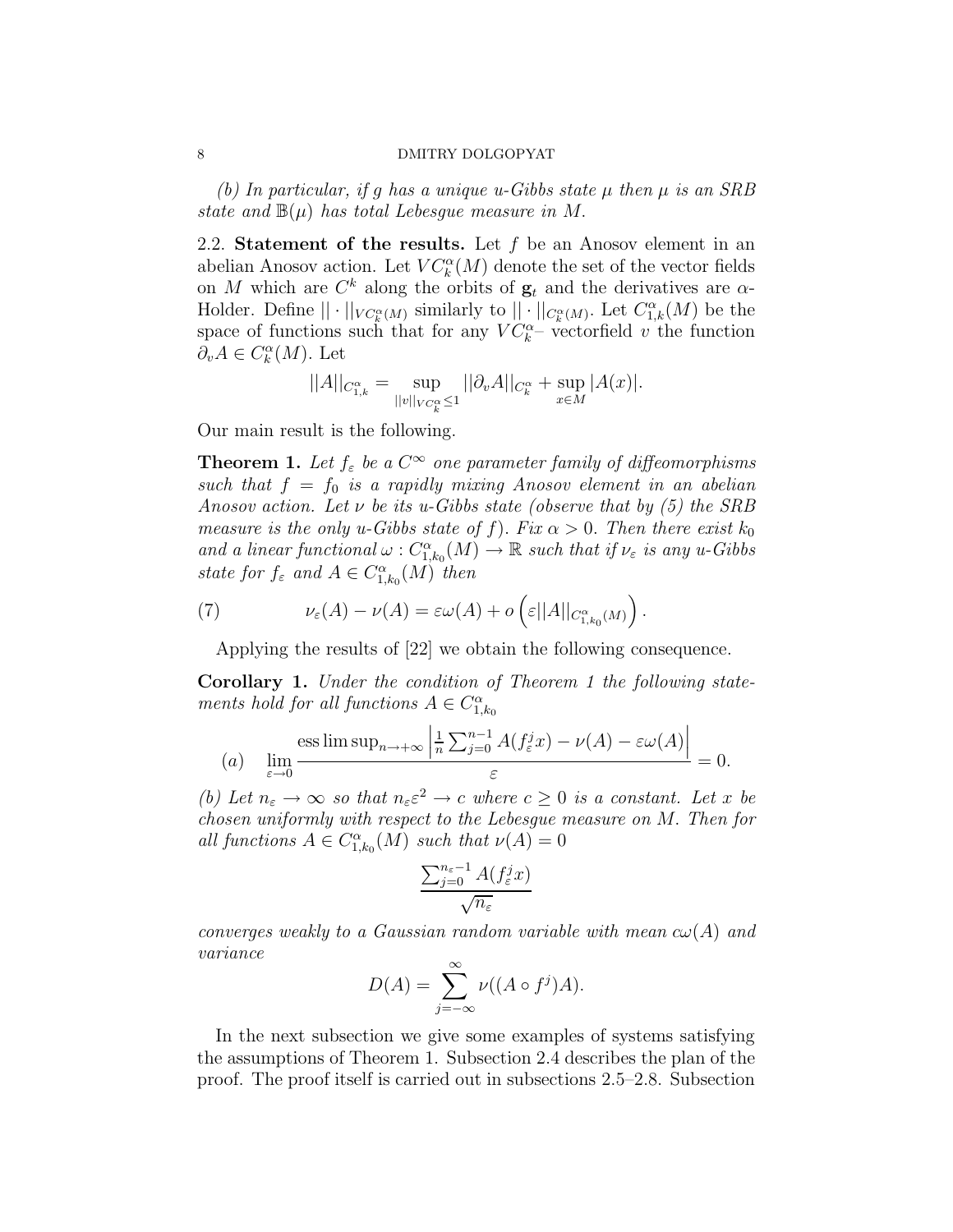2.9 contains the proof of Corollary 1. Subsection 2.10 discusses the formula for the derivative in the case when the invariant foliations are smooth. An application of Theorem 1 to estimation of Lyapunov exponents is given in Section 3.

2.3. Examples. Here we give some examples where our theorem applies. We refer to [33, 34] for a general discussion of Anosov actions.

(A) f is an Anosov diffeomorphism  $(E_c = 0$  so that  $C_{1,k}^{\alpha}(M) =$  $C^{1+\alpha}(M)$ ). In this case Theorem 1 is known, see [31, 32].

(B)  $f$  is a  $\mathbb{T}^d$  extension of an Anosov diffeomorphism. In this case  $M = N \times \mathbb{T}^d$  and  $f(x, y) = (h(x), y + \tau(x)),$  where  $h : N \to N$  is an Anosov diffeomorphism and  $\tau \in C^{\infty}(N, \mathbb{T}^d)$ . In this case  $\mathbf{g}_t(x, y) =$  $(x, y+t)$ . By [20] a generic extension is rapidly mixing. (Corollary 6.5 of [20] gives (5) for S coming from Markov partition and [22], Proposition 4 extends it to arbitrary regular S. See also Appendix A of the present paper.)

This class can be used to explain why the assumptions of Theorem 1 could not be simplified. Consider  $M = \mathbb{T}^4 = \mathbb{T}^2 \times \mathbb{T} \times \mathbb{T}$  and let

(8) 
$$
f(x, y_1, y_2) = (h(x), y_1 + \alpha_1 \tau(x), y_2 + \alpha_2 \tau(x))
$$

where h is an Anosov diffeomorphism. Suppose that  $\tau(x)$  is not cohomologous to constant. Recall the criterion for rapid mixing for skew extensions. Let  $W = (x_0, x_1, \ldots, x_{n-1}, x_n = x_0)$  be a closed chain such that  $x_{j+1} \in W^u(x_j, h) \bigcup W^s(x_j, h)$ . Then for any  $y \in \mathbb{T}^2$  there exists unique chain  $((x_0, y_0), (x_1, y_1) \dots (x_n, y_n))$  such that  $y_0 = y$  and  $(x_{j+1}, y_{j+1}) \in W^*((x_j, y_j), f)$  if  $x_{j+1} \in W^*(x_j, h)$ . However this chain is not closed, namely there is a vector  $g(W)$  such that  $y_n = y_0+g(W)$ . Let  $\Gamma_t(l_1, l_2)$  denote the set  $\{g(W)\}\$ for all chains W such that the number of legs  $n(W) \leq l_1$  and for all j  $d_{W^*}(x_{j+1}, x_j) \leq l_2$ . Then ([20], Section 4) f is rapidly mixing if and only if  $\Gamma_t(l_1, l_2)$  is Diophantine for large  $(l_1, l_2)$ , that is there are constants  $D, \sigma$  such that for each  $k \in \mathbb{Z}^d - 0$ there exists  $g \in \Gamma_t(l_1, l_2)$  such that

$$
\left|\exp\left(2\pi i(k,g)\right)-1\right|>\frac{D}{||k||^{\sigma}}.
$$

Let us apply this to our example  $(8)$ . By the results of  $(16)$ , Sections 9 and 12) the fact that  $\tau(x)$  is not cohomologous to constant implies that  $\Gamma_t(l_1, l_2)$  is a set  $\{s(\alpha_1, \alpha_2)\}_{|s| \leq a(l_1, l_2)}$  (note that  $\Gamma_t(l_1, l_2)$  is symmetric about the origin since  $g((x_n, x_{n-1}, \ldots, x_1, x_0)) = -g((x_0, x_1, \ldots, x_{n-1}, x_n))).$ Thus  $\Gamma_t(l_1, l_2)$  is Diophantine if for each non-zero pair  $(k_1, k_2) \in \mathbb{Z}^2$ 

dist(
$$
\{(k_1\alpha_1 + k_2\alpha_2)s\}_{|s| \le a(l_1, l_2)}, \mathbb{Z}
$$
)  $\ge D||k||^{-\sigma}$ .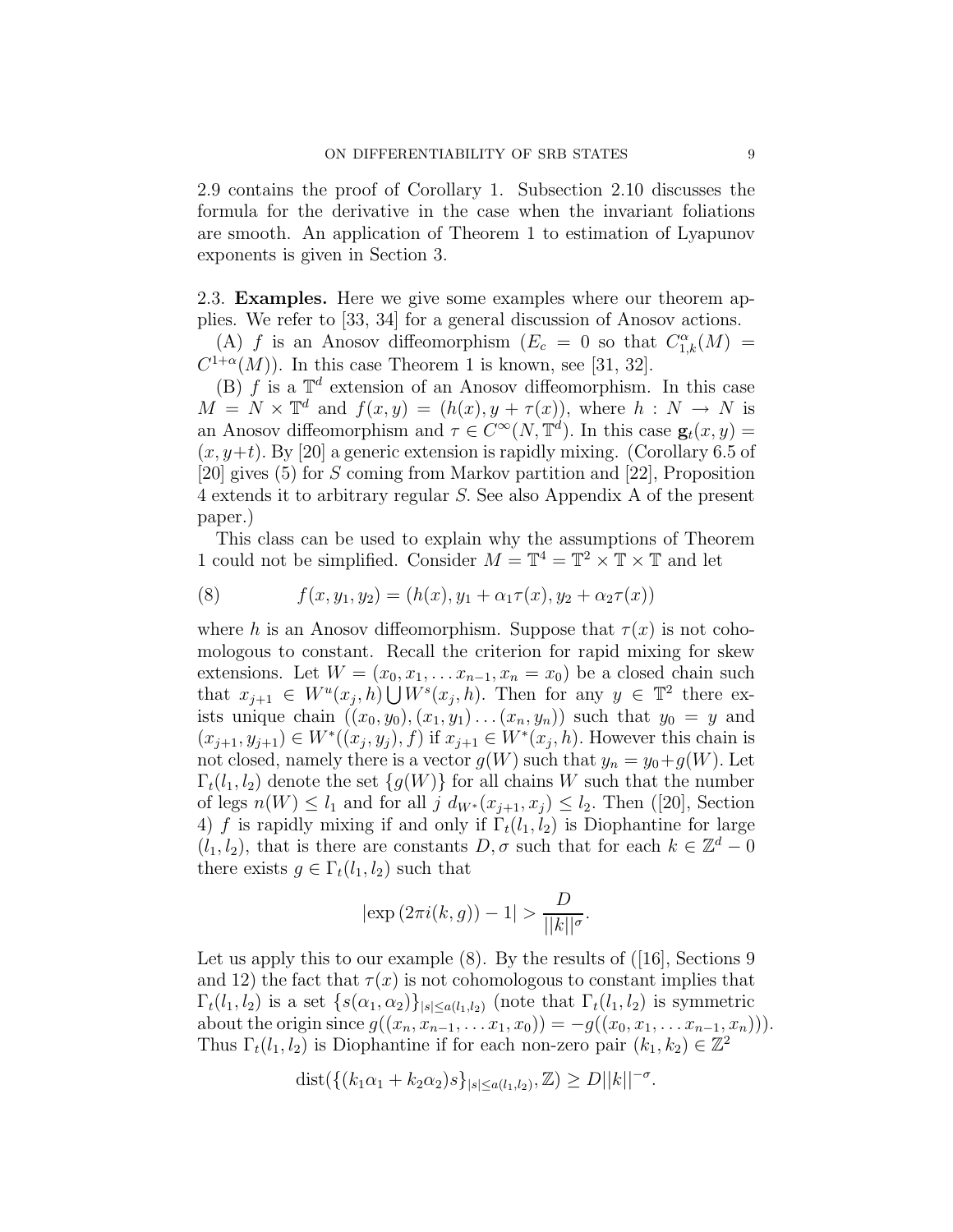But this holds if and only if

$$
|k_1\alpha_1 + k_2\alpha_2| \ge \frac{D}{a(l_1, l_2)||k||\sigma}.
$$

Thus f is rapidly mixing if and only if  $\frac{\alpha_1}{\alpha_2}$  is Diophantine.

Consider the following one parameter family

(9) 
$$
f_{\varepsilon}(x, y_1, y_2) = (g(x), y_1 + (\alpha_1 + \varepsilon)\tau(x), y_2 + \alpha_2 \tau(x)).
$$

The following results are established in [13]. If  $\frac{\alpha_1+\varepsilon}{\alpha_2} = \frac{m_1}{m_2}$  $\frac{m_1}{m_2} \in \mathbb{Q}$  then the ergodic u-Gibbs states are Lebesgue measures on  $\mathbb{T}^2 \times$  (a leaf of  $\{y_1 + m_1s, y_2 + m_2s\}$ . Since each of those has zero measure basin of attraction, it follows that  $f_{\varepsilon}$  has no SRB states. On the other hand if  $\alpha_1+\varepsilon$  $\frac{1+\varepsilon}{\alpha_2} \notin \mathbb{Q}$  then the Lebesgue measure is the only u-Gibbs state which is therefore SRB. If  $f_{\varepsilon}$  satisfied the conclusion of Theorem 1, then since Lebesgue measure is a common u-Gibbs state for all  $f_{\varepsilon}$ , we would have  $\omega \equiv 0$ . Now let  $\frac{\alpha_1 + \varepsilon}{\alpha_2} = \frac{m_1}{m_2}$  $\frac{m_1}{m_2}$ 

$$
A(x, y) = a(x) \exp[2\pi i (k_1 y_1 + k_2 y_2)].
$$

Let  $\mu_{\varepsilon}$  be an ergodic u-Gibbs state. Then

$$
\left| \int A(x,y) d\mu_{\varepsilon} \right| = \begin{cases} \left| \int a(x) dx \right| & \text{if } k_1 m_1 + k_2 m_2 = 0, \\ 0 & \text{otherwise.} \end{cases}
$$

Decomposing arbitrary function on  $\mathbb{T}^4$  as

$$
A(x, y) = \sum_{k_1, k_2} a_{k_1, k_2}(x) \exp[2\pi i (k_1 y_1 + k_2 y_2)]
$$

one easily checks the following facts for the family (9)

(1) If  $\frac{\alpha_1}{\alpha_2}$  is Diophantine then for each  $k \in \mathbb{N}$ , for  $A \in C^k(\mathbb{T}^4)$ 

$$
\nu_{\varepsilon}(A) - \int A dx dy = O(\varepsilon^{N_k} ||A||_{C^k(\mathbb{T}^4)})
$$

where  $N_k \to \infty$  as  $k \to \infty$ .

(2) Given  $k \in \mathbb{N}$  there are Diophantine  $(\alpha_1, \alpha_2)$  and sequences  $\{\varepsilon_j\}$ such that  $\frac{\alpha_1+\varepsilon_j}{\alpha_2}=\frac{m_{1,j}}{m_{2,j}}$  $\frac{m_{1,j}}{m_{2,j}}$ ,  $\varepsilon_j \to 0$ , and  $A_j(x, y) = \exp[2\pi i (m_{2,j}y_1$  $m_{1,j}y_2$ ] such that

$$
\lim \inf_{j \to \infty} \frac{|\nu_{\varepsilon_j}(A_j) - \int A_j dx dy|}{|\varepsilon_j| ||A_j||_{C^k(\mathbb{T}^4)}} > 0
$$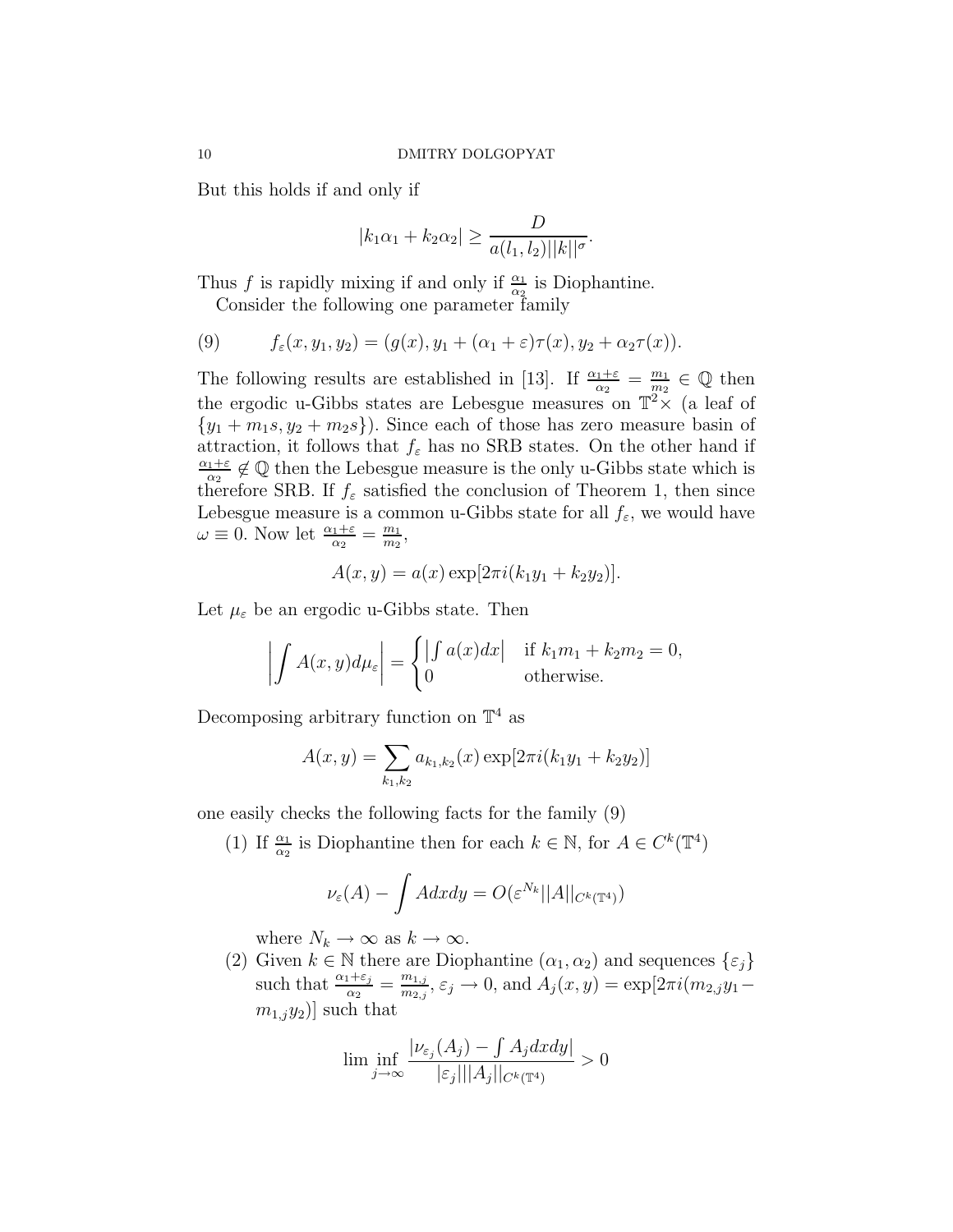(3) If  $\frac{\alpha_1}{\alpha_2}$  is not Diophantine than there exist sequences  $\{\varepsilon_j\}$  such that  $\frac{\alpha_1+\varepsilon_j}{\alpha_2} = \frac{m_{1,j}}{m_{2,j}}$  $\frac{m_{1,j}}{m_{2,j}}, \varepsilon_j \to 0$ , and  $A_j(x, y) = \exp[2\pi i (m_{2,j}y_1 - y_2)$  $m_{1,j}y_2$ ] such that

$$
\lim \inf_{j \to \infty} \frac{|\nu_{\varepsilon_j}(A_j) - \int A_j dx dy|}{|\varepsilon_j| ||A_j||_{C^j(M)}} > 0.
$$

This example shows that

(1) U-Gibbs states for the perturbed system need not be unique under the conditions of Theorem 1.

Remark. The recent work of Pugh, Shub and others (see e.g [15]) shows that the accessibility condition often implies good stochastic behavior for volume preserving systems. The example considered above does not have the accessibility property. It is an open question if accessibility implies the uniqueness of u-Gibbs state in the volume preserving context. The answer is probably negative but I do not know any counterexamples.

(2) There is no uniform bound on  $k_0$  in Theorem 1. In particular, (7) need not hold for  $A \in C^{1+\delta}$ .

Remark. It follows from the proof of Theorem 1 that (7) does hold for  $A \in C^{1+\delta}$  if f is exponentially mixing that is if the convergence in (5) is exponential for  $A \in C^{\alpha}(M)$ .

(3) Some mixing condition is necessary in Theorem 1.

(C) f is a time one map of an Anosov flow  $\phi_t$ . In this case  $\mathbf{g}_t = \phi_t$ . In this example also  $f$  is generically rapidly mixing [19, 10] (again the definition of rapid mixing in [19] is slightly different from the one given here but it is not difficult to check that the results of [19] imply the rapid mixing in the sense of the present article). If we perturb  $f$  among time one maps then rapid mixing is not needed (see [31, 32, 18]). For general perturbations our result is new.

(D) Let  $M = G/\Gamma$  where G is connected semisimple Lie group without compact factors and  $\Gamma$  is an irreducible lattice in G. Suppose that G has a factor not locally isomorphic to  $SO(n,1)$ ,  $SU(n,1)$ . Let X be the element of Lie algebra of G such that  $Sp(ad(X))\bigcap_{i\in\mathbb{N}}i\mathbb{R}=\{0\}$  and the zero eigenspace consists of centralizers of **X**. Let  $f(x) = \exp(\mathbf{X})x$ . In this case  $\{g_t\}$  is an identity component of the centralizer of  $exp(X)$ . By  $([36],$  Section A.7)  $f$  is rapidly mixing.

2.4. Idea of the proof. Here we begin with the proof of Theorem 1. Before giving the precise argument let us provide an informal description first.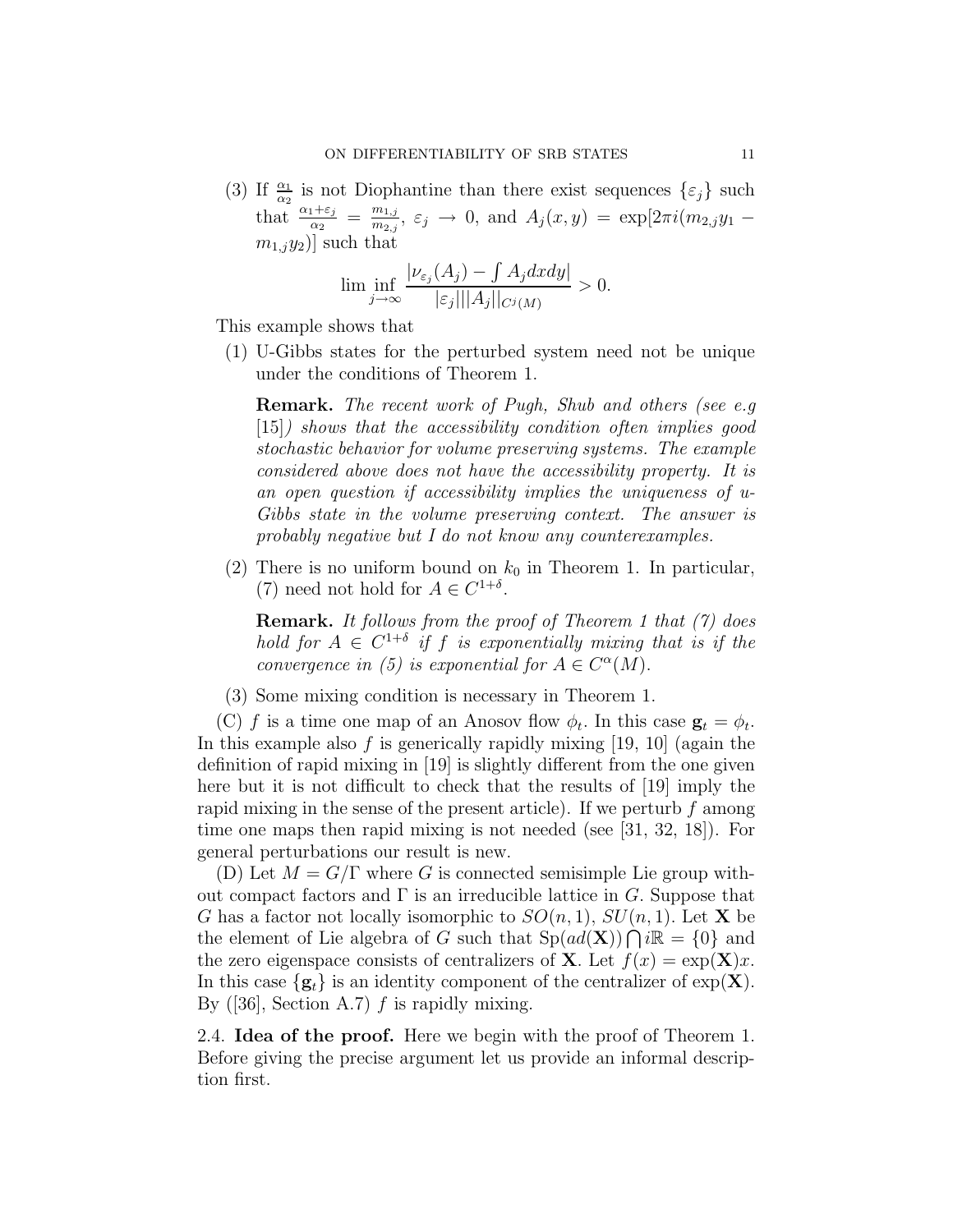In order to prove Theorem 1 we need to control integrals of the form

$$
\int_{S} A(f_{\varepsilon}^{n} x)\rho(x)dx
$$

where S is  $f_{\varepsilon}$ -regular and n is large. Let  $\kappa$  be a small constant. (The precise conditions on  $\kappa$  are given at the end of Subsection 2.6.) Let  $N_{\varepsilon} = \varepsilon^{-\kappa}$ . The proof consists of the following steps.

- Show that a good control of  $\int_{S} A(f_{\varepsilon}^{N_{\varepsilon}}x)\rho(x)dx$  allows to get estimates on  $\nu_{\varepsilon}$ .
- Compare  $\int_{S} A(f_{\varepsilon}^{N_{\varepsilon}}x)\rho(x)dx$  with  $\int_{S} A(f^{N_{\varepsilon}}x)\rho(x)dx$ .
- Show that  $\int_S A(f^{N_{\varepsilon}}x)\rho(x)dx \nu(A)$  is small.

The most difficult part is the second one. In fact, because of the exponential instability,  $f_{\varepsilon}^{N_{\varepsilon}} x$  and  $f^{N_{\varepsilon}} x$  are far apart. However given x we can find another point  $y \in W^u(f_\varepsilon, x)$  such that  $f_\varepsilon^j x$  and  $f^j y$  are close for  $0 \leq j \leq N_{\varepsilon}$ . (Since we require the shadowing of finite orbits the choice of  $y$  is not unique so we impose additional constrains to guarantee uniqueness.) Here the choice of the dependence of  $N_{\varepsilon}$  on  $\varepsilon$ plays a critical role. On one hand we want to make  $N_{\varepsilon}$  large so that  $\ell_{S,\rho}(A \circ f^N)$  and  $\ell_{S,\rho}(A \circ f^N_{\varepsilon})$  are close to their corresponding u-Gibbs states. On the other hand if  $N_{\varepsilon}$  is large then we have to shadow long pieces of orbits which becomes difficult. The choice of  $N_{\varepsilon} = \varepsilon^{-\kappa}$  is a good compromise. In fact, the fastest divergence between  $f_{\varepsilon}^{N}S$  and  $f<sup>N</sup>S$  takes place along the  $E<sub>c</sub>$ -direction. For the unperturbed system  $(df|E_c)$  is an isometry. So, the distance between  $f^j_\varepsilon S$  and  $f^jS$  grows at most linearly for  $j \leq N_{\varepsilon}$  so at the moment  $N_{\varepsilon}$  they are not too far apart. On the other hand, rapid mixing ensures that  $\ell_{S,\rho}(A \circ f^{N_{\varepsilon}})$  is quite close to  $\nu(A)$ .

Let us now make few technical remarks. First notice that if  $x \in S$ then the domain of y shadowing x is some set  $S^*$  different from S. However since we need to control the integral not for one set S but for all regular sets this will cause little difficulty.

Another remark is that since  $W^u(f_\varepsilon)$  is different from  $W^u(f)$   $f_\varepsilon$ regular sets are not f-regular. However since  $E_u(f_\varepsilon)$  is close to  $E_u(f)$  $f_{\varepsilon}$ -regular sets are uniformly transversal to  $E_{cs}(f)$  and we shall show below that the estimate (6) holds also for those more general sets.

Finally we note that the difference between  $\ell_{S,\rho}(A \circ f_{\varepsilon}^{N_{\varepsilon}})$  and  $\ell_{S^*,\rho}(A \circ f_{\varepsilon}^{N_{\varepsilon}})$  $f^{N_{\varepsilon}}$  comes from two sources.

(1)  $f_{\varepsilon}^{N}x$  is different from  $f^{N}y$ .

(2) The distortion of  $f_{\varepsilon}$  along the orbit of x is different from the distortion of  $f$  along the orbit of  $y$ .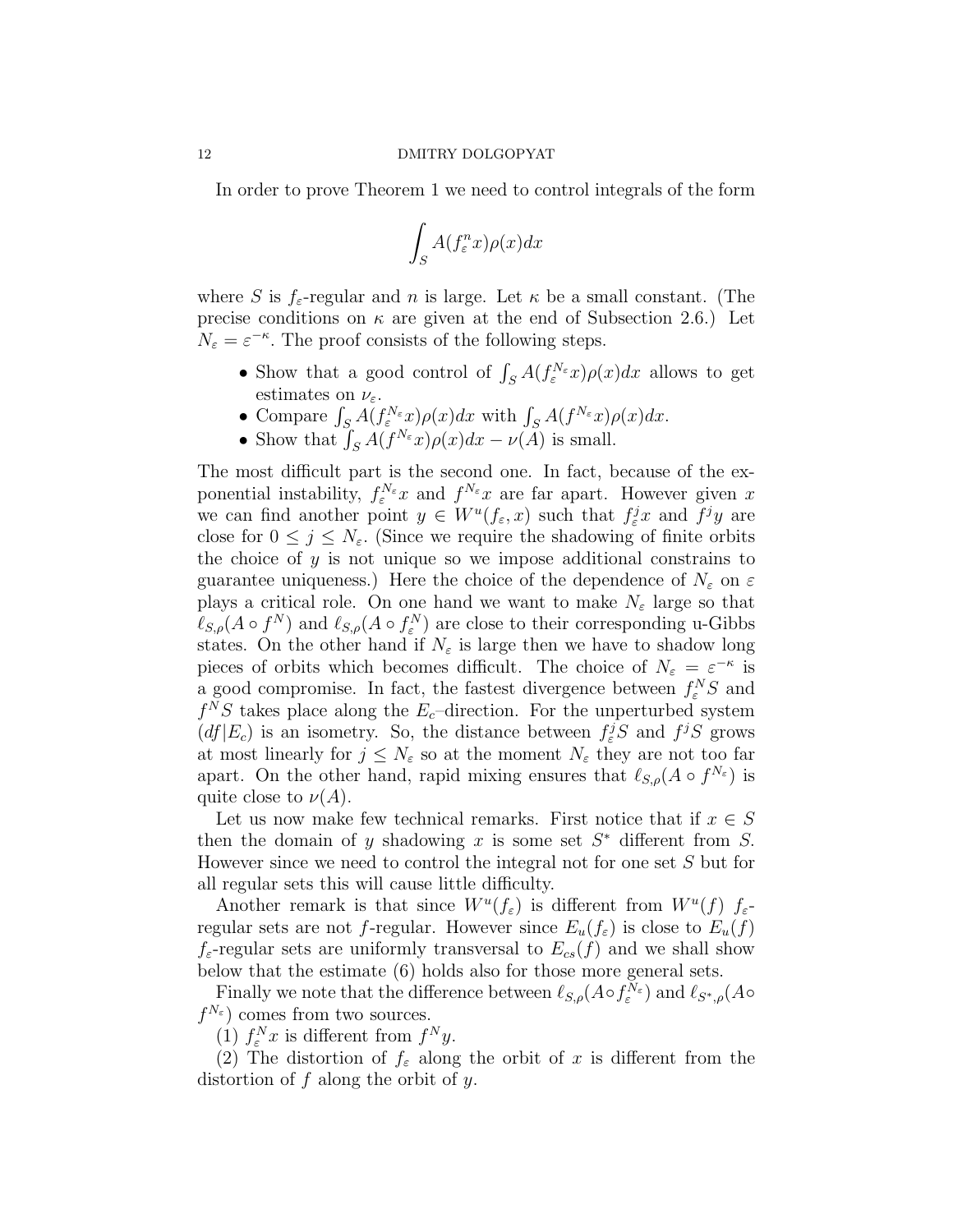We shall see that this will give rise to two parts of the derivative  $\omega$ , the first part involving the derivatives of A and the second part involving A itself.

2.5. Key estimates. Here we present three main estimates (Propositions 2–4) used in the proof of Theorem 1. In the next subsection we derive Theorem 1 from these estimates.

First of all we address the issue that  $(f_{\varepsilon})$ -regular sets are not fregular. By the definition of partial hyperbolicity (1)–(4) for small  $\bar{\delta}$  a family of cones

(10) 
$$
\mathcal{K}_u(x) = \{v_u + v_{cs} : v_u \in E_u, v_{cs} \in E_{cs}, ||v_{cs}|| \le \bar{\delta}||v_u||\}
$$

is df invariant, that is  $df(\mathcal{K}_u(x)) \subset \mathcal{K}_u(fx)$ . By continuity for small  $\varepsilon$ 

(11) 
$$
df_{\varepsilon}(\mathcal{K}_u(x)) \subset \mathcal{K}_u(f_{\varepsilon}(x))
$$

We call a set  $S(\mathbf{r}, C_1, C_3, \alpha_1)$ -admissible if there is an immersion  $\phi$  from the standard unit  $d_u$ -dimensional disc D to M such that  $||\phi||_{C^2(D)} \leq C_3$ and if  $V = \phi(D)$  then  $TV \in \mathcal{K}_u$  and  $S \subset V$  and in the induced Riemannian structure on  $V$  mes $(S) > r$  and mes $(\partial_{\varepsilon}S) \leq C_1 \varepsilon^{\alpha_1}$ . Then by continuous dependence of the unstable foliation on parameters ([28], Corollary 2.12) there exist  $C_3, \varepsilon_0$  such that for  $\varepsilon \leq \varepsilon_0$  any  $(\mathbf{r}, C_1, \alpha_1)$ regular set for  $f_{\varepsilon}$  is  $(\mathbf{r}, C_1, C_3, \alpha_1)$ -admissible for f. We need to extend the estimate (6) to admissible sets.

## Proposition 2. Let f be as in Theorem 1.

(a) Estimate (6) holds if S is  $(\mathbf{r}, C_1, C_3, \alpha_1)$ -admissible.

(b) For all  $\mathbf{r}, C_1, C_3, \alpha_1, \alpha_2, p$  there exist  $k = k(p)$  and  $m_0$  such that for all  $(r, C_1, C_3, \alpha_1)$ -admissible S for all natural numbers N, m such that  $m \geq m_0$ ,  $N \geq 2m$  for all densities  $\rho \in C^{\alpha_2}(S)$  for all functions a:  $f^{N-m}S \to \mathbb{R}$  such that  $a \in C^{\alpha_2}(f^{N-m}S)$  for all functions  $A \in C^{\alpha}_k(M)$ such that  $\nu(A) = 0$  the following estimate holds

$$
\left|\int_S \rho(y) a(f^{N-m}y) A(f^N y) dy \right| \leq
$$

$$
||A||_{C_k^{\alpha}(M)}||a||_{C^{\alpha_2}(f^{N-m}S)}||\rho||_{C^{\alpha_2}(S)}m^{-p}.
$$

(c) For all  $\mathbf{r}, C_1, C_3, \alpha_1, \alpha_2, \epsilon$  there exist k, N<sub>0</sub> such that for all natural numbers  $N, N_1$  such that

$$
N \ge N_0, \quad N_0 \le N_1 \le \frac{N}{2}
$$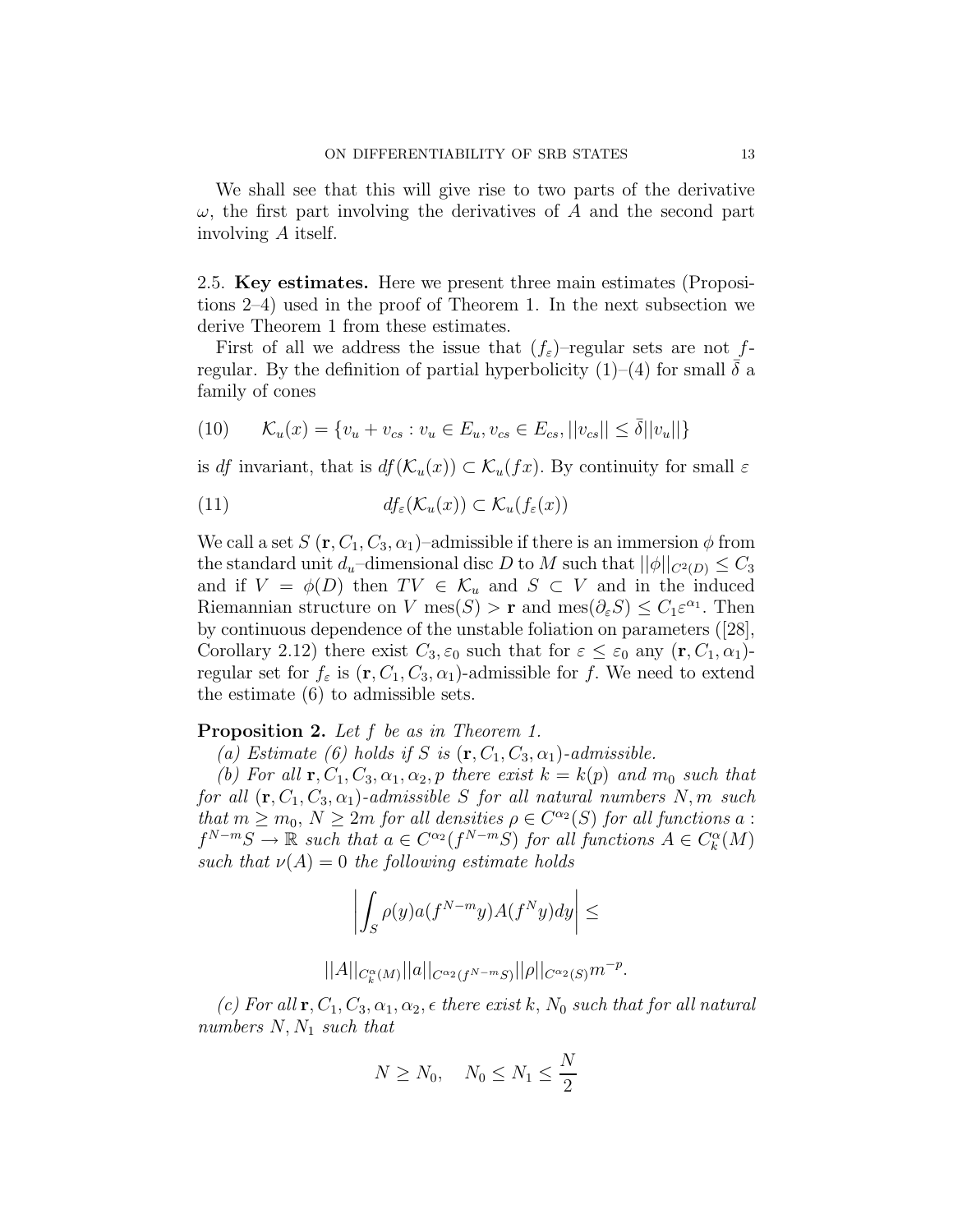for all  $(r, C_1, C_3, \alpha_1)$ -admissible S for all probability densities  $\rho \in C^{\alpha_2}(S)$ for all functions  $A, a \in C^{\alpha}_{k}(M)$  such that  $\nu(A) = 0$  the following estimate holds

$$
\left|\sum_{j=1}^{N_1} \int_S \rho(y) a(f^{N-j}y) A(f^N y) dy - \sum_{j=1}^{\infty} \nu((a \circ f^{-j}) A) \right| \le
$$
  

$$
\epsilon ||a||_{C_k^{\alpha}(M)} ||A||_{C_k^{\alpha}(M)} ||\rho||_{C^{\alpha_2}(S)}.
$$

The proof of this proposition is given in Appendix A.

**Remark.** The restrictions  $N \geq 2m, N \geq 2N_1$  in parts (b) and (c) are not optimal. However they suffice for the proof of Theorem 1.

We now formulate the shadowing result needed in the proof of Theorem 1. As it was mentioned in subsection 2.1  $E_s$  need not be smooth. Let  $E_{as}$  be a smooth distribution which is  $C^0$ -close to  $E_s$ . More precisely, we want  $E_{as}$  to be transversal to  $E_{cu}$  and satisfy (12) below. Denote  $E_{ac} = E_c \oplus E_{as}$ . Let  $\pi_u, \pi_c$  and  $\pi_{as}$  be projections to  $E_u, E_c$  and  $E_{as}$  respectively along the sum of the complementary subspaces. Let  $\Gamma_* = \pi_* df, * \in \{u, c, as\}$  and

$$
\Gamma_*^j(y) = \Gamma_*(f^{j-1}y) \dots \Gamma_*(fy) \Gamma_*(y).
$$

Now, if  $E_{as}$  is sufficently close to  $E_s$ , then since  $E_s$  is df-invariant and satisfies  $||df|E_s|| \leq \lambda_1$  we have

$$
||\Gamma_{as}|| \le \tilde{\lambda}_1 < 1
$$

for some  $\tilde{\lambda}_1 < 1$  close to  $\lambda_1$ . Let

(13) 
$$
X = \left(\frac{df_{\varepsilon}}{d\varepsilon} \circ f_{\varepsilon}^{-1}\right)|_{\varepsilon=0}.
$$

Denote  $X^* = \pi_* X$ ,

$$
V(x)=\sum_{j=0}^\infty \Gamma_{as}^j(f^{-j}x)X^{as}(f^{-j}x)
$$

and let  $a_l(x)$  be the functions such that  $X^c + \Gamma_c V = \sum_l a_l(x)e_l$ .

More generally if S is a submanifold in M,  $\dim(S) = d_u$ ,  $TS \subset \mathcal{K}_u$ we can define  $\pi_{as}(y, S)$  to be projection to  $E_{as}$  along  $TS(y) \oplus E_c$ . Let  $\Gamma_{as}(y, S) = \pi_{as}(fy, fS)df,$ 

$$
\Gamma_{as}^j(x, S) = \Gamma_{as}(f^{j-1}y, f^{j-1}S) \dots \Gamma_{as}(fy, fS) \Gamma_{as}(y, S).
$$

If S also satisfies

(14) 
$$
T(f^{-k}S) \subset \mathcal{K}_u \quad \text{for } k = 1, 2 \dots j
$$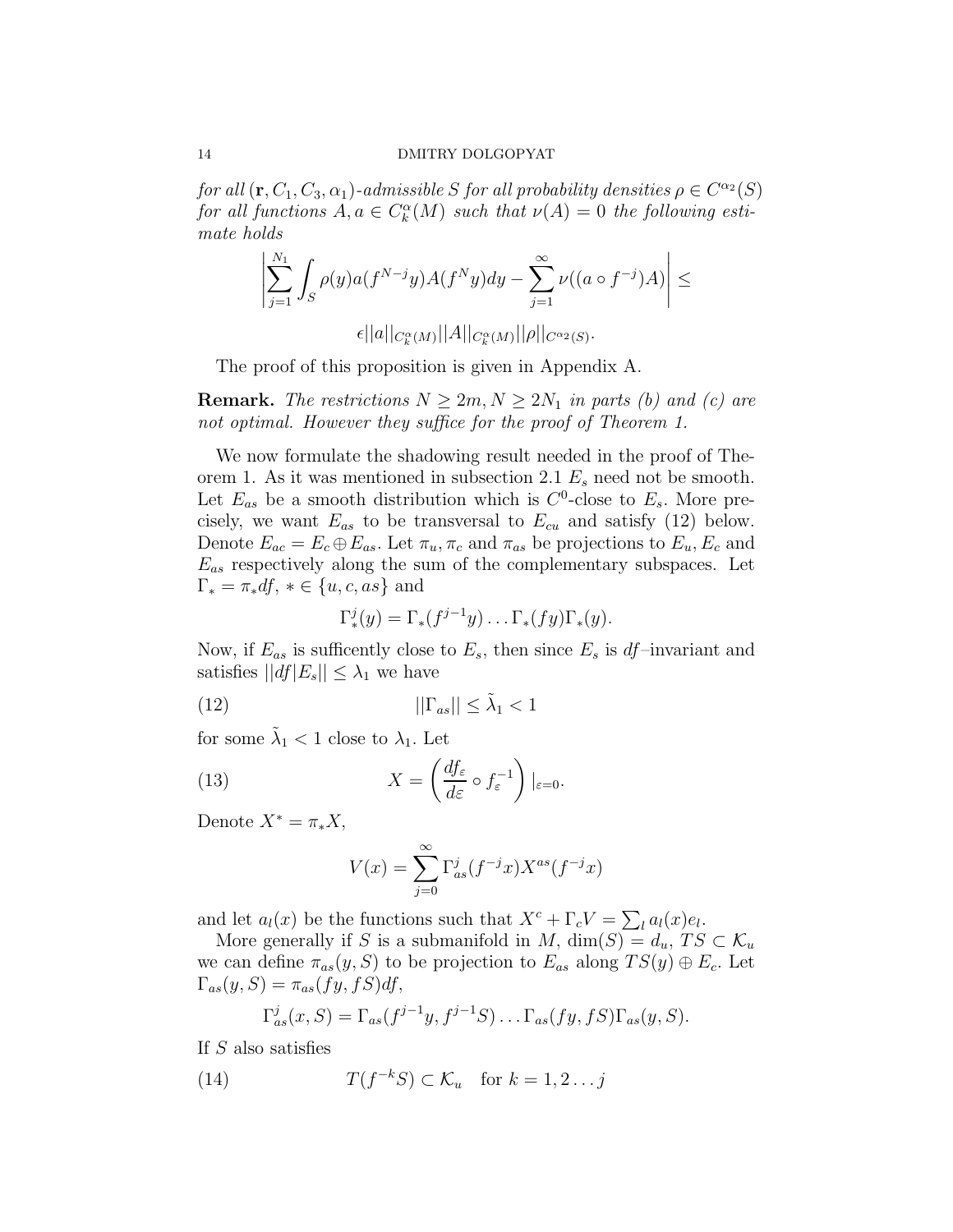then we can define for  $n \leq j$ 

$$
V_n(x, S) = \sum_{k=0}^n \Gamma_{as}^k (f^{-k}x, f^{-k}S) \pi_{as}(f^{-k}x, f^{-k}S)X.
$$

Thus  $V(x) = \lim_{n \to \infty} V_n(x, W^u)$ .

Some useful properties of  $V$  are collected in Appendix B.

Since Theorem 1 is trivial for  $\varepsilon = 0$  we can assume that  $\varepsilon \neq 0$ . To fix our notaion we suppose that  $\varepsilon > 0$ . Denote

$$
(15) \t\t N_{\varepsilon} = \varepsilon^{-\kappa}
$$

where  $\kappa$  is a small constant to be chosen later (see 31). Let

$$
\bar{N}_{\varepsilon} = \frac{2N_{\varepsilon}}{3}
$$

Fix a small constant  $\delta$ . Let S be a  $(\mathbf{r}, C_1, \alpha_1)$ -regular set for  $f_{\varepsilon}$ . Let  $\bar{S}$  denote the  $\delta$  neighborhood of S in  $\overline{W}^u(f_{\varepsilon},S)$  and let  $\bar{\bar{S}}$  denote the  $2\delta$ neighborhood of S. In subsection 2.7 we prove the following statement.

.



FIGURE 1. The sets  $\phi_j^{\pm 1} \bar{S}$  etc. can be quite wiggly. However Proposition 3 gives sufficient control on the boundary of  $\phi_j^{-1}S$ . Namely,  $\phi_j^{-1}S$  is regular.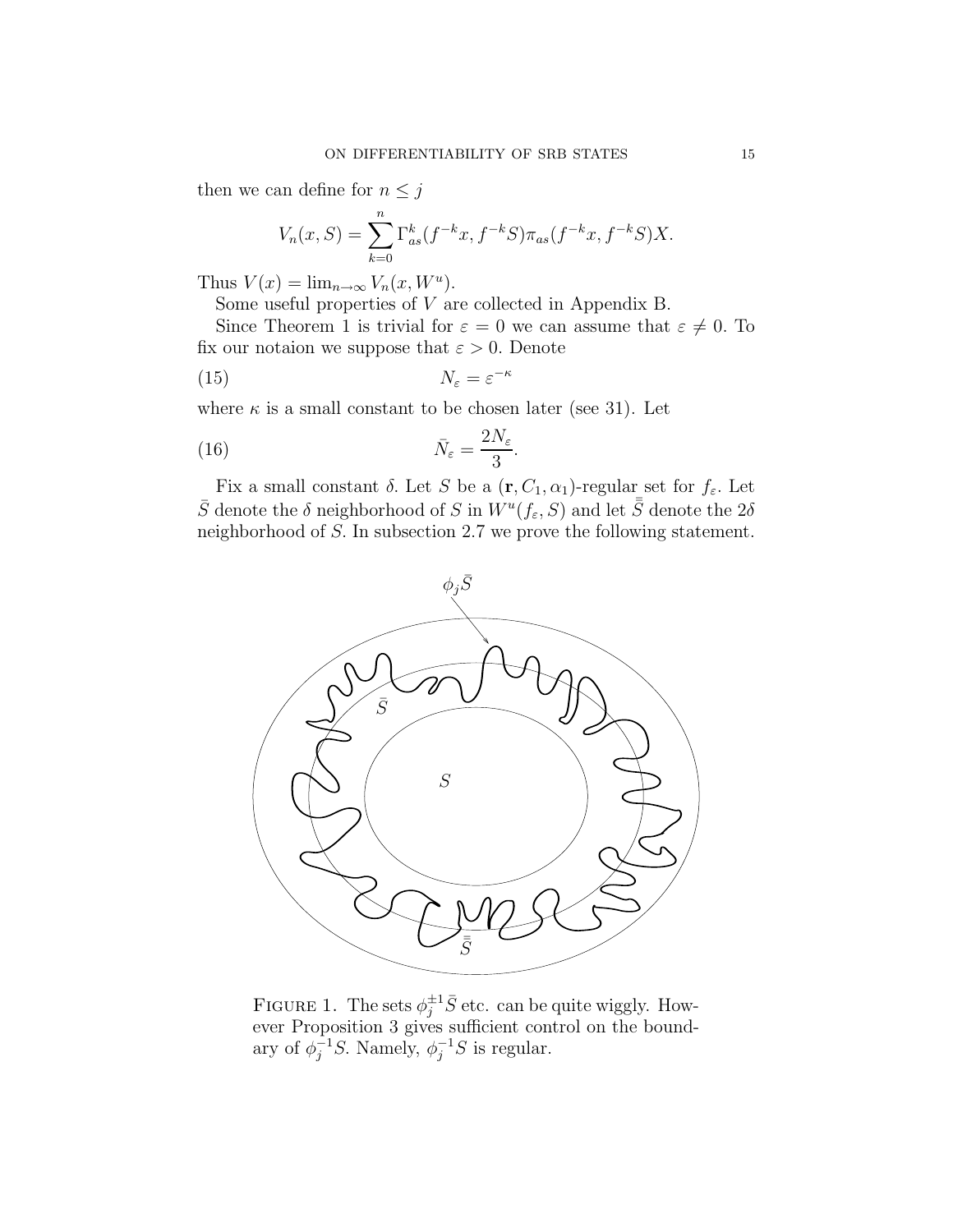**Proposition 3.** Suppose that  $\kappa$  in (15) is less than 1/3. Then, for small  $\varepsilon$ , the following holds. There exist a sequence of  $C^{\infty}$  diffeomorphisms  $\phi_j : \overline{S} \to \overline{S}$  and a sequence of  $C^{\infty}$  vectorfields  $Z_j$  defined on  $f^j \overline{S}$  with values in  $E_{ac}$ ,  $0 \le j \le N_{\varepsilon}$  such that

(a)  $\phi_0 = \text{id}, Z_0 = 0.$ 

(b) For all  $k \leq N_{\varepsilon}$  the range of  $\phi_k$  contains S. Moreover there are constants  $C_5, \alpha_3, \alpha_4$  such that for all  $0 \leq j \leq k$ 

$$
d_{C^{\alpha_3}(f^j\bar{S}}(f^j\phi_j^{-1}\phi_k f^{-j},\text{id}) \leq C_5 \varepsilon^{\alpha_4}.
$$

In particular

$$
d_{C^{\alpha_3}(\bar{S}}(\phi_k, \text{id}) \le C_5 \varepsilon^{\alpha_4}.
$$
  
(c) Let  $\psi_j = \phi_{j-1}^{-1} \phi_j$ . Then  
(17) 
$$
d_{C^2(f^j\bar{S})}(f^j \psi_j f^{-j}, \text{id}) \le C_6 \varepsilon.
$$
  
(d)  $f^j_{\varepsilon} \phi_j y = \exp_{f^j y}(Z_j(f^j y)).$   
(e) Let  $Z_j = Z_j^c + Z_j^{as}$  where  $Z_j^* \in E_*$ . Then

$$
||Z_j^c||_{C^0(f^j\bar{S})}\leq C_7\varepsilon j\quad\text{and}\quad ||Z_j^{as}||_{C^0(f^j\bar{S})}\leq C_8\varepsilon.
$$

(f) The first derivatives of  $Z_j : f^j \overline{S} \to E_{ac}$  are bounded by  $C_9 \varepsilon$ , the second derivatives of  $Z_j : f^j \overline{S} \to E_{ac}$  are bounded by  $C_{10} \varepsilon$ .

(g) For all  $\bar{N}_{\varepsilon} \leq j \leq N_{\varepsilon}$  the following holds.

(18) 
$$
\left\|Z_j^{as}(z)-\varepsilon V_j(z,f^j\bar{S})\right\|_{C^1(f^j\bar{S})}\leq C_{11}N_{\varepsilon}^2\varepsilon^2.
$$

In particular

(19) 
$$
\left\|Z_{N_{\varepsilon}}^{as}(z)-\varepsilon V(z)\right\|_{C^0}\leq C_{11}N_{\varepsilon}^2\varepsilon^2.
$$

$$
(h) \left\| Z^c_{N_{\varepsilon}}(f^{N_{\varepsilon}}y) - \varepsilon \sum_{j=\bar{N}_{\varepsilon}}^{N_{\varepsilon}} X^c(f^jy) - \varepsilon \sum_{j=\bar{N}_{\varepsilon}}^{N_{\varepsilon}} df^{N_{\varepsilon}-j-1} \Gamma_c V(f^jy) - Z^c_{\bar{N}_{\varepsilon}-1}(f^{\bar{N}_{\varepsilon}-1}y) \right\|_{C^0(\bar{S})} \leq
$$
  

$$
C_{12} N_{\varepsilon}^3 \varepsilon^2.
$$

Let us make several remarks.

(i) (d) is the key part of Proposition 3 since it essentially says that not too long orbits of  $f_{\varepsilon}$  can be shadowed by orbits of f. Other parts give various technical estimates on  $\phi$ s and  $Z$ s.

(ii)Note that we do not claim that each  $\phi_j$  is uniquely defined because for large j,  $f^jS$  can be very dense in M and there can be several ways to shadow the same point. However the sequence  $\{\phi_i\}$  is uniquely defined if we ask that  $f^j \phi_j y$  is close to  $f^j \phi_{j-1} y$  (condition (c)). See section 2.7 for the proof of this fact.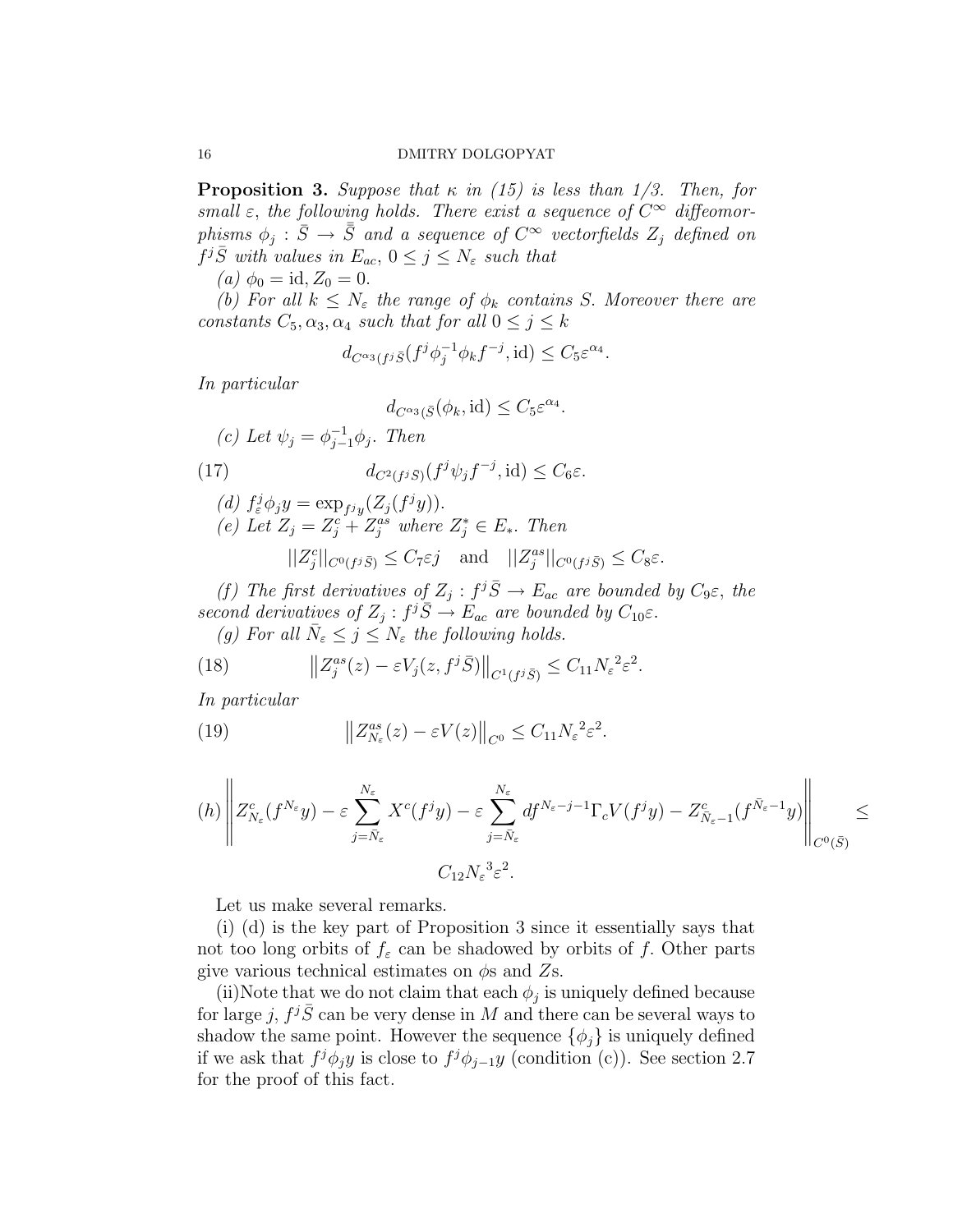(iii) Proposition 3 gives two estimates for  $Z_j^{as}$ . For large j we have a stronger bound  $(18)$  whereas for small j we have weaker estimates (e) and (f). This weaker bound suffices since the influence of past perturbations decays quickly by rapid mixing. On the other hand (18) can not hold for small j because S is a part of an unstable leaf of  $f_{\varepsilon}$  and we need to wait several iterations before its image under  $f^j$  becomes sufficiently close to unstable leaves of  $f$  to justify (18).

The next statement deals with jacobians of  $\phi_i$ s. Recall the definition of the canonical density on  $W^u$ . (The canonical density is the conditional density of any u-Gibbs measure. It can be obtained by taking an arbitrary density, iterating it from  $-\infty$  to 0, and normalizing. See [43].) We now give a more explicit definition.

Let S be any subset of  $W^u$ . Consider the density  $\rho_S$  defined by the conditions

$$
(I) \quad \forall y_1, y_2 \in S \quad \frac{\rho_S(y_1)}{\rho_S(y_2)} = \prod_{j=0}^{\infty} \frac{\det(df^{-1}|E_u)(f^{-j}y_1)}{\det(df^{-1}|E_u)(f^{-j}y_2)}.
$$

(II)  $\int_S \rho_S(y) dy = 1.$ 

Consider the volume form  $d\Omega_S(y) = \rho_S(y)dy$ . Clearly for two different sets  $S', S''$  in the same  $W^u$ -leaf we have  $\Omega_{S'} = \text{Const}\Omega_{S''}$ . In particular, if Y is a vectorfield tangent to  $W^u$  the divergence

$$
\mathrm{div}_u^{can} Y = \frac{L_Y \Omega_S}{\Omega_S},
$$

where  $L$  denotes the Lie derivative, is independent of  $S$ . In local coordinates one has

$$
\mathrm{div}_u^{can} Y = \sum_j \left( \frac{dY_j}{dx_j} + \frac{Y_j \frac{d\rho_S}{dx_j}}{\rho_S} \right).
$$

In subsection 2.8 we prove the following statement.

**Proposition 4.** (a)  $\forall j \ \forall x \ |\det(d(\psi_i))(x) - 1| \leq C_{13} \varepsilon$ . (b)  $\forall j \mid \left| \det(d(f^j \psi_j f^{-j})) - 1 \right| \right|_{C^{\alpha}(f^j \bar{S})} \leq C_{14} \varepsilon.$ (c) There exists  $\gamma_1 > 0$  such that for all  $j > \bar{N}_{\varepsilon}$  $\left|\det(d(\psi_j))(z) - 1 + \varepsilon \operatorname{div}_u^{can}[X^u + \Gamma_u V](f^j z)\right| \leq C_{15} \varepsilon^{1+\gamma_1}.$ 

2.6. Proof of Theorem 1. Here we deduce Theorem 1 from Propositions 2–4. Without loss of generality we can assume that  $\alpha$  is so small that for all  $k$ 

$$
(20) \t\t V \in VC_k^{\alpha}(M)
$$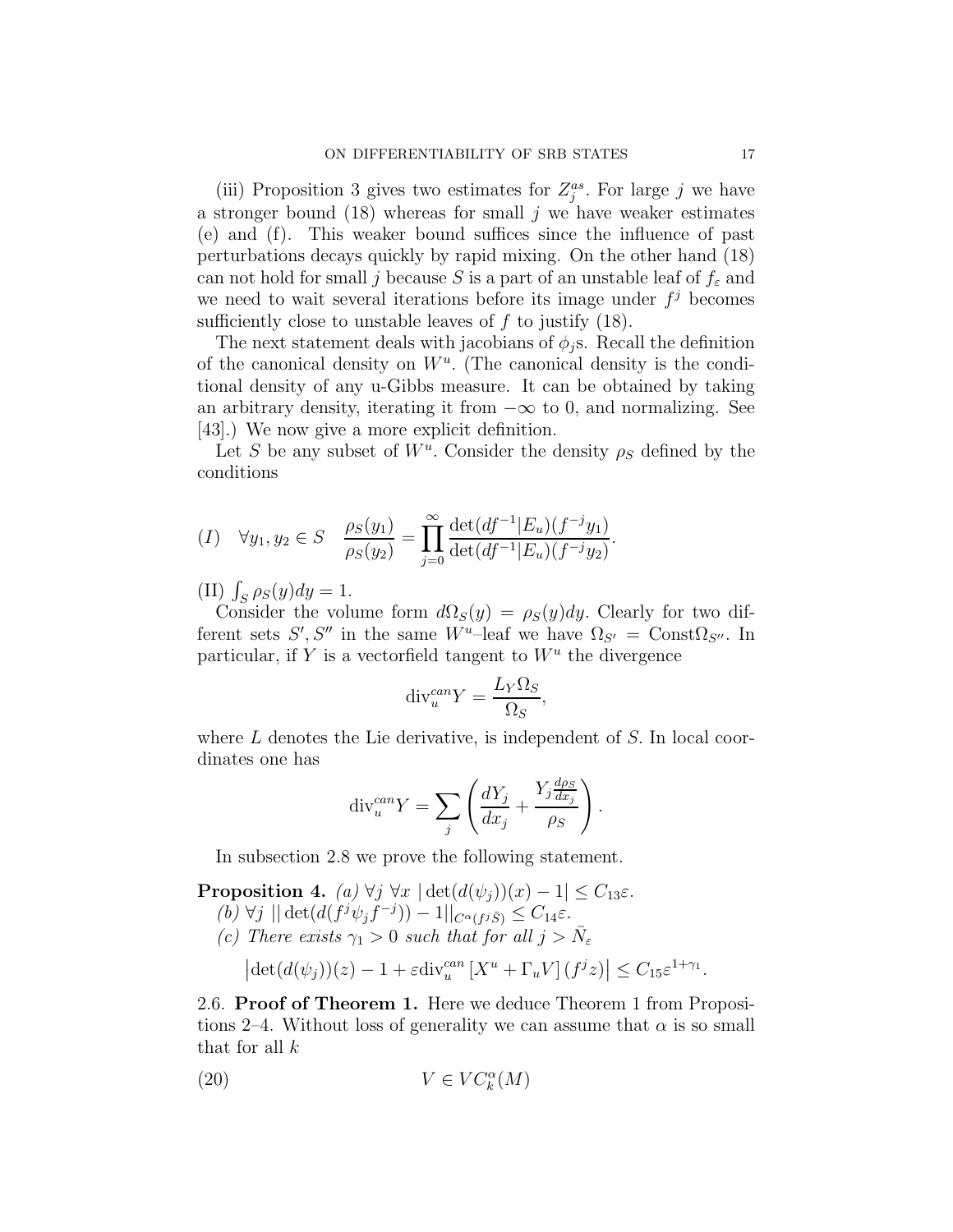(see Lemma 7 (a)). We need the following consequence of Propositions 2–4.

**Proposition 5.** If  $\kappa$  in (15) is small enough and k is large enough, the following holds. Let  $\mathbf{r}, C_1, C_2$  be the constants from Proposition 8(b). Let S be a  $(\mathbf{r}, C_1, 1)$  regular set for  $f_{\varepsilon}$  and let  $\rho$  be a probability density on S such that  $||\rho||_{\text{Lip}(S)} \leq C_2$ . Then for all  $A \in C^{\alpha}_{1,k}(M)$  such that  $\nu(A) = 0$ 

$$
\int_{S} A(f_{\varepsilon}^{N_{\varepsilon}} x)\rho(x)dx = \varepsilon\omega(A) + o\left(\varepsilon||A||_{C_{k}^{\alpha}(M)}\right)
$$

where

$$
\omega(A) = \nu(\partial_V A) + \sum_l \sum_{j=0}^{\infty} \nu((a_l \circ f^{-j})\partial_{e_l} A) - \sum_{j=0}^{\infty} \nu(([\text{div}_u^{can}(X^u + \Gamma_u V)] \circ f^{-j})A).
$$

Proof of Theorem 1. By Proposition 8(b) there exist constants r,  $C_1, C_2$  such that, for small  $\varepsilon$ , all u-Gibbs states for  $f_{\varepsilon}$  belong to  ${\bf E}({\bf r}, C_1, C_2, 1, 1).$ 

Let  $\nu_{\varepsilon}$  be u-Gibbs for  $f_{\varepsilon}$ ,  $A \in C^{\alpha}_{1,k}(M)$ . Without loss of generality we may assume that  $\nu(A) = 0$ .

There exist measures  $\zeta_n$  on the set of  $(\mathbf{r}, C_1, C_2, 1, 1)$ -regular pairs such that

$$
\nu_{\varepsilon} = \lim_{n \to \infty} \int_{\alpha} \ell_{S_{\alpha}, \rho_{\alpha}} d\zeta_n(\alpha).
$$

Since  $\nu_{\varepsilon}$  are  $f_{\varepsilon}$  invariant, we have

$$
\nu_{\varepsilon}(A) = \lim_{n \to \infty} \int_{\alpha} \ell_{S_{\alpha},\rho_{\alpha}}(A \circ f_{\varepsilon}^{N_{\varepsilon}}) d\zeta_n(\alpha).
$$

Applying Proposition 5 to each  $(S_{\alpha}, \rho_{\alpha})$  we obtain the statement Theorem 1 for functions of zero mean. To obtain the result for an arbitrary  $A \in C^{\alpha}_{1,k}(M)$  consider  $A - \nu(A)1$ .

*Proof of Proposition 5.* Consider the  $f_{\varepsilon}$ -unstable manifold containing S. Let A be a  $C_{1,k}^{\alpha}(M)$ -function such that  $\nu(A) = 0$ . Let  $\phi_j$  be the sequence constructed in Proposition 3. Make the change of variables  $y = \phi_{N_{\varepsilon}}^{-1}$  $\sum_{N\in\mathcal{X}}^{-1}$  (for  $x \in S$ , y is well defined by Proposition 3 (b)). Let  $S^* = \phi_{N_{\varepsilon}}^{-1}$  $\overline{N}_{\varepsilon}^{-1}S$ . Then

$$
\int_{S} A(f_{\varepsilon}^{N_{\varepsilon}} x)\rho(x)dx = \int_{S^*} A(\exp_{f^{N_{\varepsilon}} y} Z_{N_{\varepsilon}}(y))\rho(\phi_{N_{\varepsilon}} y)\frac{dx}{dy}dy.
$$

Now

$$
A(\exp_{f^{N_{\varepsilon}}}Z_{N_{\varepsilon}}(y))=A(f^{N_{\varepsilon}}y)+\left[A(\exp_{f^{N_{\varepsilon}}}Z_{N_{\varepsilon}}(y))-A(f^{N_{\varepsilon}}y)\right].
$$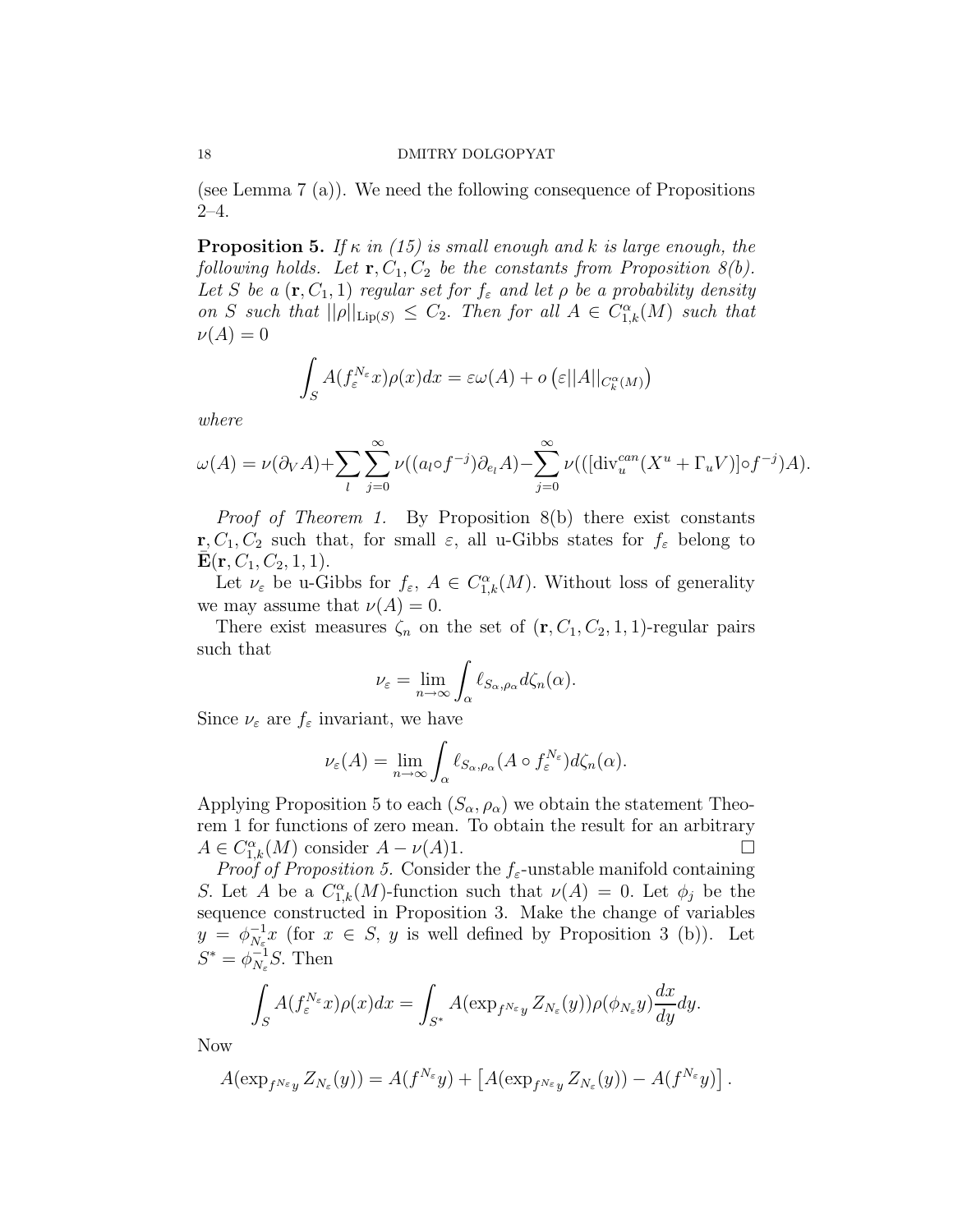Since  $C_{1,k}^{\alpha}(M) \subset C^{1+\alpha}(M)$ , there exists a constant K such that for all  $x \in M$  and for all sufficiently small v

$$
|A(\exp_x v) - A(x) - \partial_v A| \le K ||A||_{C_{1,k}^{\alpha}} ||v||^{1+\alpha}.
$$

Thus by Proposition 3 (e)

 $\left[A(\exp_{f^{N_{\varepsilon}}y}Z_{N_{\varepsilon}}(y))-A(f^{N_{\varepsilon}}y)\right]=(\partial_{Z_{N_{\varepsilon}}}A)(f^{N_{\varepsilon}}y)+O\left(||A||_{C_{k}^{\alpha}(M)}(\varepsilon N_{\varepsilon})^{1+\alpha}\right).$ Let  $Z_{\bar{N}_{\varepsilon}-1}^c(z) = \sum_l \hat{a}_{l,\varepsilon}(z) e_l(z)$ . Then by Proposition 3(g) and (h)

$$
\left[A(\exp_{f^{N_{\varepsilon}}y} Z_{N_{\varepsilon}}(y)) - A(f^{N_{\varepsilon}}y)\right] =
$$
  

$$
\varepsilon(\partial_V A)(f^{N_{\varepsilon}}y) + \varepsilon \sum_l \sum_{j=0}^{N_{\varepsilon} - \bar{N}_{\varepsilon}} a_l(f^{N_{\varepsilon}-j}y)(\partial_{e_l} A)(f^{N_{\varepsilon}}y) +
$$
  

$$
\sum_l \hat{a}_{l,\varepsilon}(f^{\bar{N}_{\varepsilon}-1}y)(\partial_{e_l} A)(f^{N_{\varepsilon}}y) + O(||A||_{C_k^{\alpha}(M)}\varepsilon^{1+\gamma_2})
$$

where

(21)  $\gamma_2 = \min(\alpha - (1 + \alpha)\kappa, 1 - 3\kappa).$ 

Now

$$
y = \psi_{N_{\varepsilon}}^{-1} \circ \cdots \circ \psi_2^{-1} \circ \psi_1^{-1}(x)
$$

so

$$
\frac{dx}{dy} = \prod_{j=1}^{N_{\varepsilon}} \det(d(\psi_j))(\phi_j^{-1}x) =
$$
  

$$
\prod_{j=0}^{N_{\varepsilon}-1} (1 + [\det(d(\psi_j))(\phi_j^{-1}x) - 1]).
$$

By Proposition  $4(a)$ 

$$
\frac{dx}{dy} = 1 + \sum_{j=0}^{N_{\varepsilon}-1} \left[ \det(d(\psi_j))(\phi_j^{-1}x) - 1 \right] + O(\varepsilon^2 N_{\varepsilon}).
$$

Hence

(22)  
\n
$$
\int_{S} A(f_{\varepsilon}^{N_{\varepsilon}}x)\rho(x)dx =
$$
\n
$$
\int_{S^*} \left[ A(f^{N_{\varepsilon}}y) + A(f^{N_{\varepsilon}}y) \left\{ \sum_{j=\bar{N}_{\varepsilon}}^{N_{\varepsilon}} \left( \det(d(\psi_j))(\phi_j^{-1}x) - 1 \right) \right\} + A(f^{N_{\varepsilon}}y) \left\{ \sum_{j=1}^{\bar{N}_{\varepsilon}-1} \left( \det(d(\psi_j))(\phi_j^{-1}x) - 1 \right) \right\} + \varepsilon(\partial_V A)(f^{N_{\varepsilon}}y) +
$$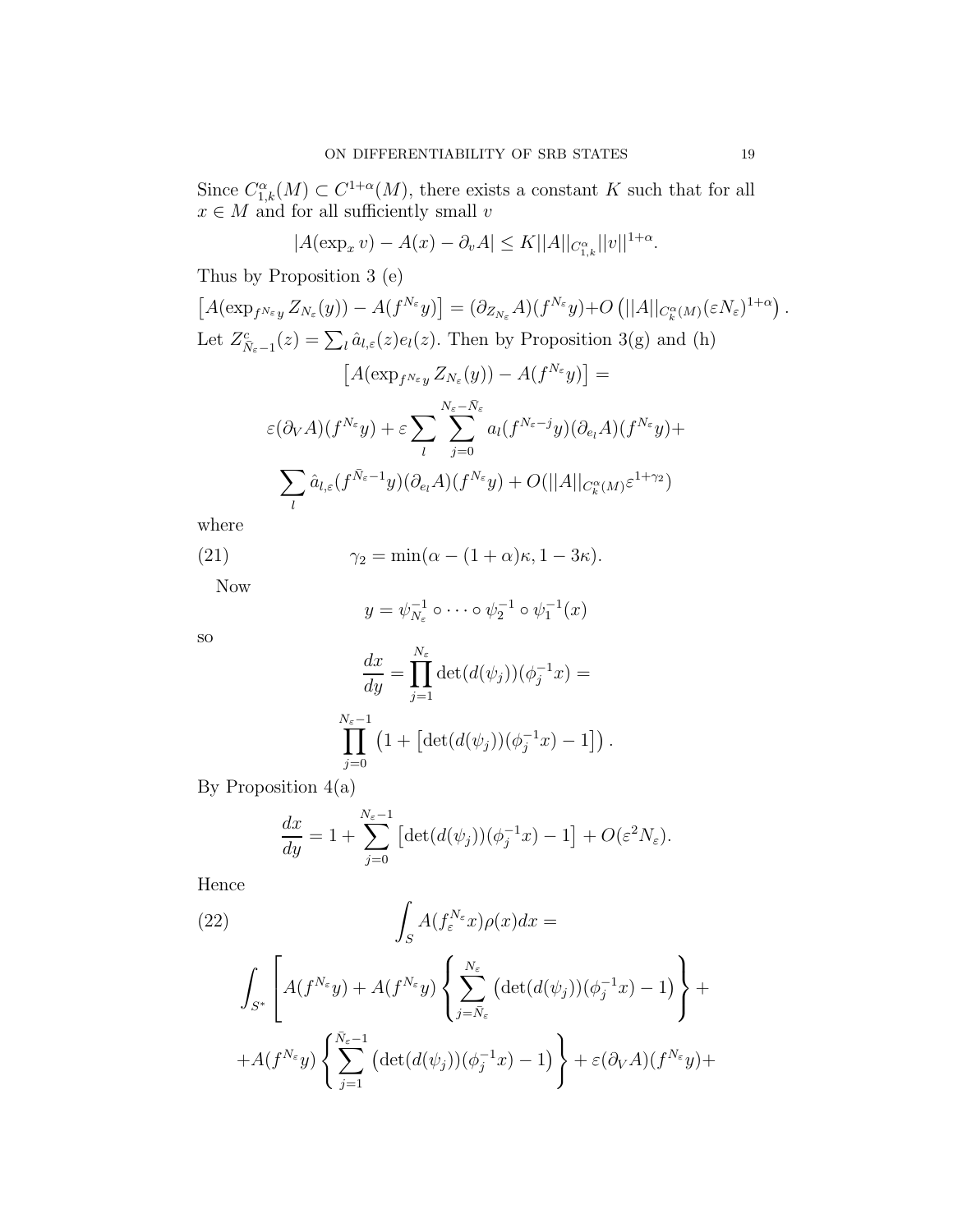$$
\varepsilon \sum_{l} \sum_{j=0}^{\bar{N}_{\varepsilon}-1} a_{l}(f^{N_{\varepsilon}-j}y)(\partial_{e_{l}}A)(f^{N_{\varepsilon}}y) + \sum_{l} \hat{a}_{l,\varepsilon}(f^{\bar{N}_{\varepsilon}-1}y)(\partial_{e_{l}}A)(f^{N_{\varepsilon}}y) \left] \rho(\phi_{N_{\varepsilon}}y)dy + O(\varepsilon^{1+\bar{\gamma}}||A||_{C_{k}^{\alpha}(M)}) = I_{\varepsilon} + I_{\varepsilon} + I_{\varepsilon} + I_{\varepsilon} + V_{\varepsilon} + V_{\varepsilon} + VI_{\varepsilon} + O(\varepsilon^{1+\bar{\gamma}}||A||_{C_{k}^{\alpha}(M)}),\nwhere \ \bar{\gamma} = \min(\gamma_{1},\gamma_{2}).
$$

By Proposition 3(b) there exist constants  $\bar{C}_1, \bar{C}_2, \bar{C}_3$ ,  $\bar{\mathbf{r}}, \bar{\alpha}_1, \bar{\alpha}_2$  such that  $S^*$  is  $(\bar{r}, \bar{C}_1, \bar{C}_3, \bar{\alpha}_1)$  admissible and  $||\bar{\rho}||_{C^{\bar{\alpha}_2}(S^*)} \leq \bar{C}_2$ , where  $\bar{\rho}$  denotes  $\rho \circ \phi_{N_{\varepsilon}}$ . Recall also that by (20) for all  $k, V \in VC_k^{\hat{\alpha}}(M)$ , and for all  $k, l, a_l \in C_k^{\hat{\alpha}}(M)$ . These observations allow us to use Proposition 2 to estimate correlation functions containing  $\bar{\rho}$ , V and  $a_l$ .

We now proceed to estimate  $(I_{\varepsilon}) - (VI_{\varepsilon})$ . Take k so large that if  $A \in C^{\alpha}_{k}(M)$  then Proposition 5(a) allows us to use (6) with  $m = 2/\kappa$ and in Proposition 5(b) we can take  $p = 2/\kappa$ .

By Proposition  $2(a)$ 

(23) 
$$
I_{\varepsilon} = \nu(A) + O(\varepsilon^2 ||A||_{C_k^{\alpha}(M)}) = O(\varepsilon^2 ||A||_{C_k^{\alpha}(M)}).
$$

Also Proposition 4(c) implies that

$$
\mathcal{I}_{\varepsilon} = -\varepsilon \sum_{j=0}^{\bar{N}_{\varepsilon}-1} A(f^{N_{\varepsilon}}y)[\text{div}_{u}^{can}(\Gamma_{u}V+X^{u})](f^{N_{\varepsilon}-j}\phi_{N_{\varepsilon}-j}^{-1}x)\bar{\rho}(y)dy + O(\varepsilon^{1+\gamma_{1}-\kappa}||A||_{C_{k}^{\alpha}(M)}).
$$

Observe that Proposition 3(b) implies in particular that

(24) 
$$
d(f^{N_{\varepsilon}-j}\phi_{N_{\varepsilon}-j}^{-1}x, f^{N_{\varepsilon}-j}y) \leq C_{5}\varepsilon^{\alpha_{4}}
$$
  
\n(since  $f^{N_{\varepsilon}-j}\phi_{N_{\varepsilon}-j}^{-1}x = f^{N_{\varepsilon}-j}\phi_{N_{\varepsilon}-j}^{-1}\phi_{N_{\varepsilon}}f^{-(N_{\varepsilon}-j)}(f^{N_{\varepsilon}-j}y)$ ). Hence  
\n
$$
I\!\!I_{\varepsilon} = -\varepsilon \sum_{j=0}^{\bar{N}_{\varepsilon}-1} A(f^{N_{\varepsilon}}y)[\text{div}_{u}^{can}(\Gamma_{u}V+X^{u})](f^{N_{\varepsilon}-j}y)\bar{\rho}(y)dy + O(\varepsilon^{1+\gamma_{3}}||A||_{C_{k}^{\alpha}(M)}).
$$

where  $\gamma_3 = \max(\alpha_4, \gamma_1 - \kappa)$ . So if

$$
\kappa < \gamma_1
$$

then by Proposition  $2(c)$ 

(26) 
$$
\mathcal{I}_{\varepsilon} \sim -\varepsilon \sum_{j=0}^{\infty} \nu \left( [\text{div}_{u}^{can} (\Gamma_{u} V + X^{u})](f^{-j}y) A(y) \right)
$$

Also, (24), Propositions 2(b) and Proposition 4(b) give

(27) 
$$
\mathbf{I}\!\mathbf{I}_{\varepsilon} = O(\varepsilon^2 ||A||_{C^{\alpha}_{k}(M)})
$$

Again by Proposition  $2(a)$ 

(28) IV <sup>ε</sup> ∼ εν(∂<sup>V</sup> A)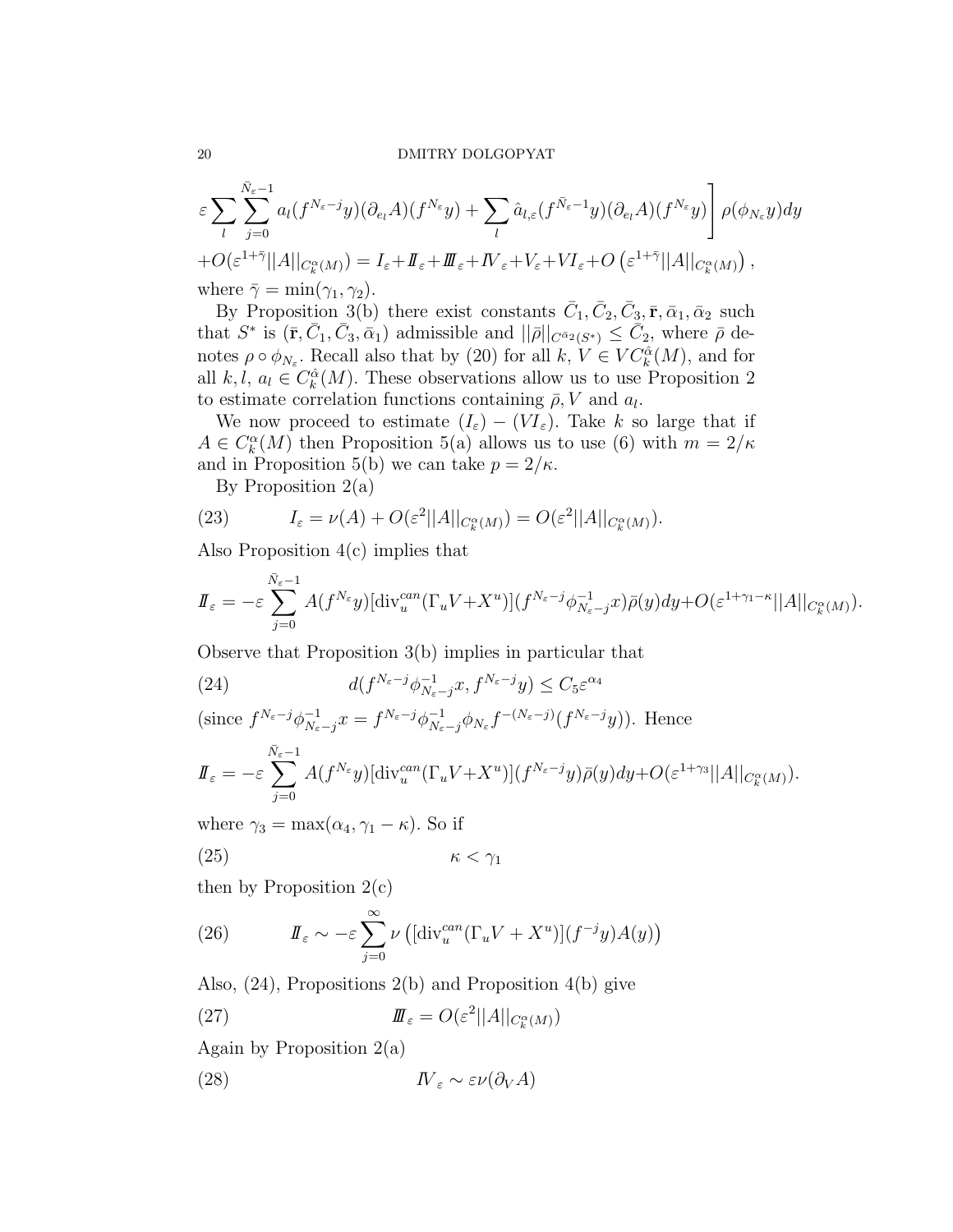To estimate  $V_{\varepsilon}$  note that for all  $l \nu(\partial_{e_i}A) = 0$  since  $\mathbf{g}_t$  preserves  $\nu$  (see subsection 2.1). Thus Proposition  $2(c)$  gives

(29) 
$$
V_{\varepsilon} \sim \varepsilon \sum_{l} \sum_{j=0}^{\infty} \nu(a_{l}(f^{-j}y)(\partial_{e_{l}}A)(y))
$$

It remains to estimate  $VI_{\varepsilon}$ . By Proposition 3 (parts (e) and (f)) the Lipschitz norm of  $Z_{\bar{N}_{\varepsilon}}$  on  $f^{\bar{N}_{\varepsilon}}\bar{S}$  is bounded by  $C_{10}N_{\varepsilon}\varepsilon$ . Hence by Proposition 2(b)

(30) 
$$
VI_{\varepsilon} = O(\varepsilon^2 ||A||_{C^{\alpha}_{k}(M)})
$$

Combining the estimates  $(23)$ – $(30)$  we obtain the proposition.

Now we can describe the choice of  $\kappa$ . It is governed by inequalities (21) and (25). Namely we need that

(31) 
$$
\kappa < \min\left(\frac{1}{3}, \frac{\alpha}{1+\alpha}, \gamma_1\right)
$$

where  $\gamma_1$  is the constant from Proposition 4(c).

2.7. Shadowing. Here we prove Proposition 3. The proof proceeds by induction. Namely we assume that (e) and (f) hold up to time  $j$  and deduce that (e) and (f) are satisfied for  $j+1$  provided that constants  $C_7, C_8, C_9$  and  $C_{10}$  satisfy certain inequlities. We then show that (e) and (f) imply the rest of Proposition 3.

To begin the proof we note that (a), (c) and (d) describe  $\phi_{i+1}$ uniquely provided that the estimates of part (e) hold up to time  $j$ . In fact take some small constant  $\delta$ . Let  $D_j$  be the ball of radius  $\delta$ around  $f^{j+1}y$  in  $f^{j+1}\overline{S}$  and let  $D'_j$  be the ball of radius  $\delta/2$  around  $f_{\varepsilon}^{j+1}\phi_j y$  in  $f_{\varepsilon}^{j+1}\overline{S}$ . Since both tangent spaces to  $f^{j+1}\overline{S}$  and  $f_{\varepsilon}^{j+1}\overline{S}$  belong to  $\mathcal{K}_u$  (recall (11)), both  $D_j$  and  $D'_j$  are uniformly transverse to  $E_{ac}$ . Hence every point q in a small neighborhood of  $f^{j+1}y$  has unique decomposition  $q = \exp_z Y$  where  $z \in D_j, Y \in E_{ac}, ||Y|| \leq \delta$  and the map  $\Psi_j: q \to (z, Y)$  satisfies the following. There is a constant  $C_{16}$ such that for all  $j$ 

(32) 
$$
||\Psi_j||_{C^2} \leq C_{16}.
$$

Now, since by the inductive hypothesis (e) and (f) hold up to time  $j$ , we get

(33) 
$$
f_{\varepsilon}^{j+1} \phi_j y = f_{\varepsilon} (\exp_{f^j y} Z_j(f^j y)) = \exp_{f^{j+1} y} \tilde{Z}_j,
$$

where

(34)  

$$
\left\|\tilde{Z}_j - (df(Z_j) + \varepsilon X(f^{j+1}y))\right\|_{C^2(f^{j+1}\bar{S})} \leq K_0(C_7, C_8, C_9, C_{10})(\varepsilon(j+1))^2.
$$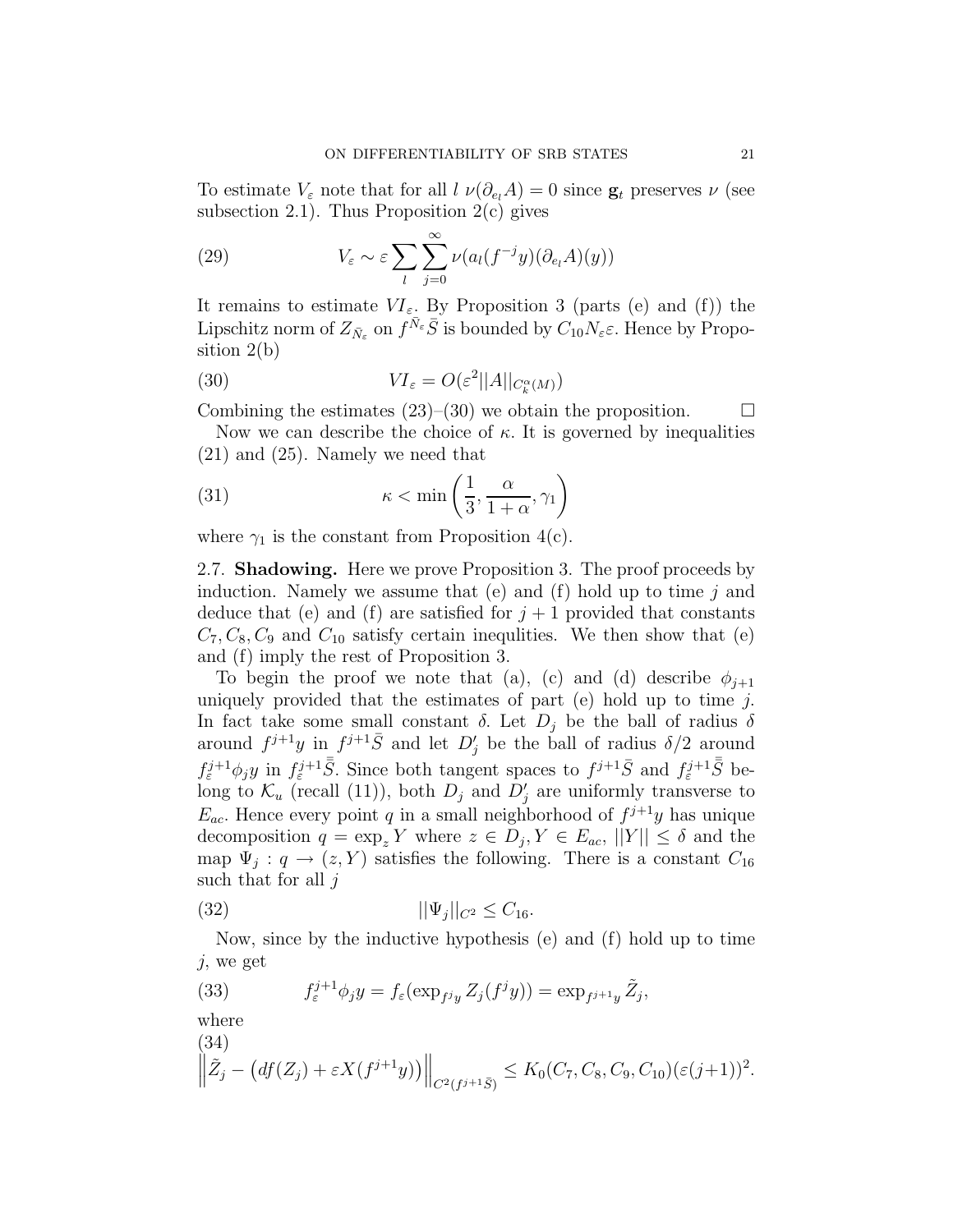

Figure 2. The proof of Proposition 3.

 $(K_0$  depends also on other constants such as  $C_1-C_4$ ,  $C_{16}$  etc. but we suppress this dependence here since those constants has been defined already whereas the existance of  $C_7-C_{10}$  satisfying the conclusions of Proposition 3 is not yet established, so here we must treat  $C_7-C_{10}$  as parameters.)

Hence  $f^{j+1}\overline{S}$  is within distance  $K_0(C_7, C_8, C_9, C_{10})(\varepsilon(j+1))^2$  from  $f_{\varepsilon}\bar{\bar{S}}$  so  $\phi_{j+1}$  is uniquely defined.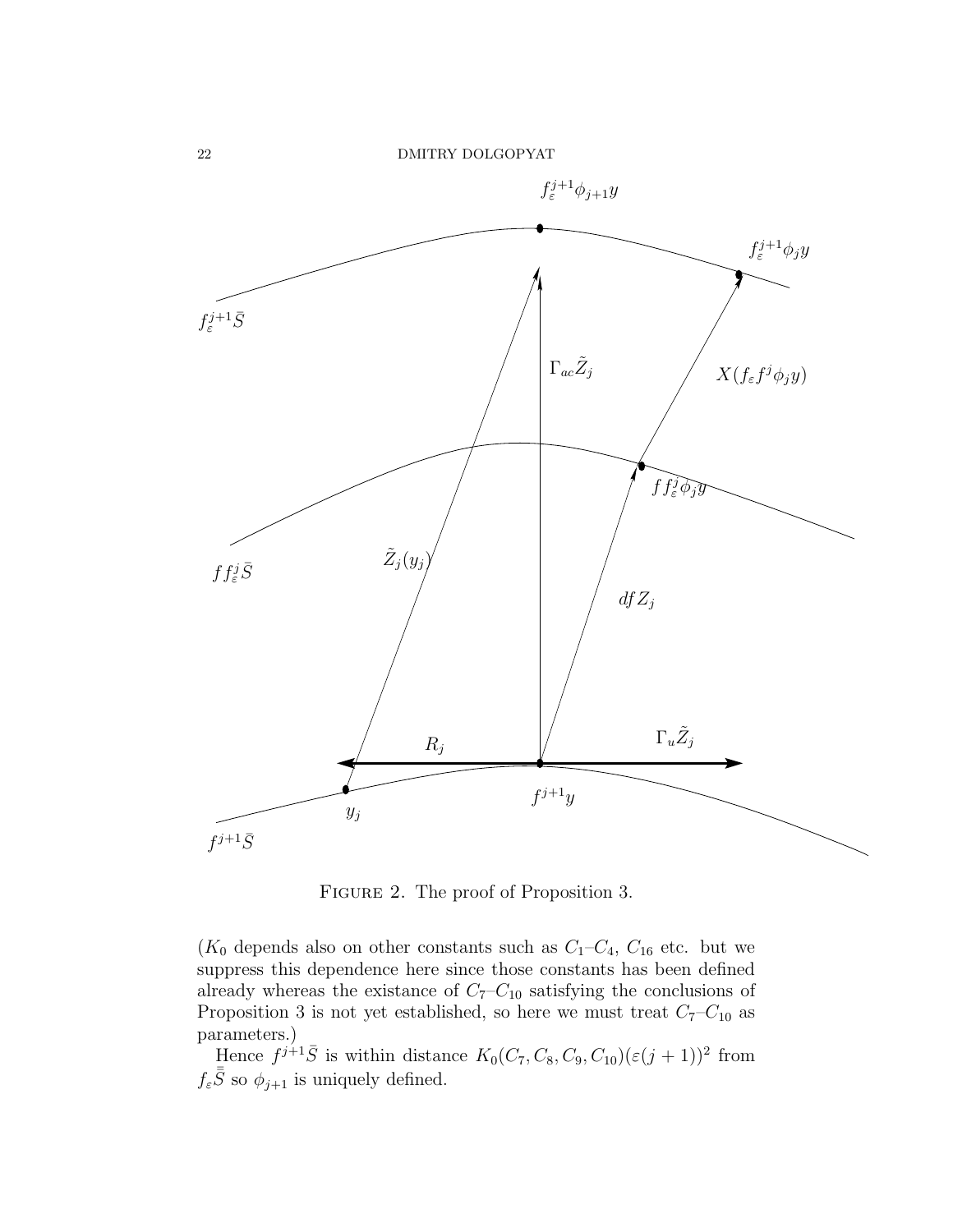We need some notation. Let  $y_j = f^{j+1} \psi_{j+1} y$ . That is,  $y_j$  was shadowing at time j a point which is shadowed by  $f^{j+1}y$  at the moment  $j + 1$ .

Define  $R_i$  by

$$
y_j = \widehat{\exp}_{(f^{j+1}y)} R_j.
$$

where  $\widehat{\exp}$  is computed using the induced Riemannian structure on  $\widehat{S}$ . Let  $\pi_{u,j}$  denote the projection to  $T(f^{j+1}\overline{S})$  along  $E_{ac}$  and

**Lemma 1.** (a)  $(17)$  holds.

(b) There exists a constant  $\hat{K}_0(C_7 \dots C_{10})$  such that

(35) 
$$
||Z_{j+1} - \Gamma_{ac}(\tilde{Z}_j, f^{j+1}\bar{S})||_{C^2} \leq \hat{K}_0(C_7 \dots C_{10})(\varepsilon(j+1))^2,
$$

and if  $\Omega$  is a volume form on  $f^{j+1}\overline{S}$ (36)

$$
|\det_{\Omega} \left( d(f^{j+1}\psi_{j+1}f^{-(j+1)}) - 1 - \text{div}_{\Omega}(-\pi_{u,j}\tilde{Z}_j) \right)| \leq \hat{K}_0(C_7 \dots C_{10})(\varepsilon(j+1))^2. [||\Omega||_{C^2}]
$$

We shall also use (36) heavily in the next subsection. Now we shall work with (35). Using the fact that  $\Gamma_{as} Z_j^c = 0$  we get

$$
(37) \quad ||Z_{j+1}^{as} - \Gamma_{as} Z_j^{as} - \varepsilon X^{as}||_{C^2(f^{j+1}\bar{S})} \leq \hat{K}_0(C_7 \dots C_{10})(\varepsilon(j+1))^2,
$$

$$
(38) \quad ||Z_{j+1}^c - Z_j^c - \Gamma_c Z_j^{as} - \varepsilon X^c||_{C^2(f^{j+1}\bar{S})} \leq \hat{K}_0(C_7 \dots C_{10})(\varepsilon(j+1))^2.
$$

(12) implies that  $Z_{j+1}$  satisfies (e) provided that  $Z_j$  satisfies (e) and

(39) 
$$
C_8 \ge \tilde{\lambda}_1 C_8 + ||X^{as}||_0 + \hat{K}_0 (C_7 ... C_{10}) \varepsilon (j+1)^2,
$$

(40) 
$$
C_7 \ge ||\Gamma_c||C_8 + ||X^c||_0 + \hat{K}_0(C_7 ... C_{10})\varepsilon(j+1)^2.
$$

The fact that  $Z_{j+1}$  also satisfies (f) is proven in Appendix C. Denote

$$
U_{j+1} = Z_{j+1}^{as} - \Gamma_{as} Z_j^{as} - \varepsilon X^{as},
$$

so that

(41) 
$$
Z_{j+1}^{as} = \Gamma_{as} Z_j^{as} - \varepsilon X^{as} + U_{j+1},
$$

Iterating (41) we get

(42) 
$$
Z_j^{as}(z) = \varepsilon V_j(z, f^j \bar{S}) + \sum_{k=0}^j (\Gamma_{as}^k (f^{-k} z, f^{j-k} \bar{S}) U_{j-k}) (f^{-k} z).
$$

Observe that  $\pi_{as}(\cdot, f^{j+1}\overline{S})U_{j-k} = U_{j-k}$ , since  $U_{j-k} \in E_{as}$ . Therefore the second term in (42) equals  $\tilde{V}_j(z, f^j\bar{S})$  where  $\tilde{V}_j$  is the vectorfield defined in Lemma 7(c) with  $\tilde{X}_k = U_{j-k}$ . Now (18) follows by Lemma 7(c).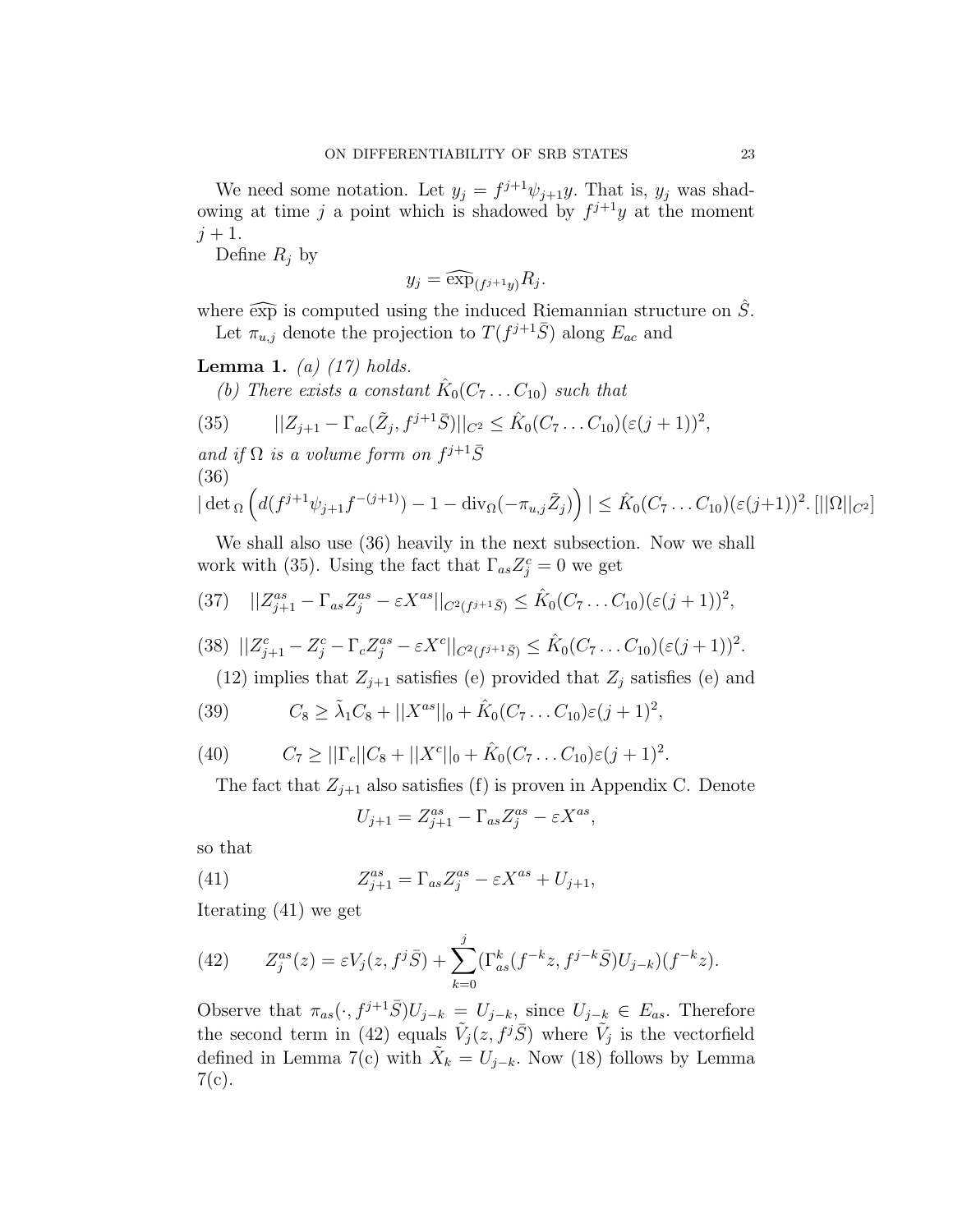Note that, since  $T\bar{S} \subset \mathcal{K}_u$ , condition (3) implies that  $T(f^j\bar{S})$  is exponentially close to  $E_u$ . Hence, if  $j > \bar{N}_{\varepsilon}$ , then by Lemma  $\tilde{7}$ (d) we make exponentially small error replacing  $V_j(z, f^j\overline{S})$  by  $V_j(z, W^u(z))$ . In other words,

$$
||Z_j^{as}(z) - \varepsilon V_j(z)||_{C^0(f^j\bar{S})} \leq \text{Const}(N_{\varepsilon}\varepsilon)^2.
$$

Now by Lemma 7(b)

(43) 
$$
||Z_j^{as}(z) - \varepsilon V(z)||_{C^0(f^j\bar{S})} \leq \text{Const}(N_{\varepsilon}\varepsilon)^2.
$$

Now (19) follows from Lemma 7 (b). Substituting (43) into (38) we get

$$
||Z_{j+1}^c - Z_j^c - \varepsilon \Gamma_c V(z) - \varepsilon X^c||_{C^0(f^{j+1}\bar{S})} \leq \hat{K}_0(C_7 \dots C_{10})(\varepsilon(j+1))^2.
$$

Summation over  $j$  gives (h). Part (b) is proven in Appendix D. Since (b) also implies that  $\phi_j(\overline{S}) \subset \overline{S}$  this completes the proof of Proposition  $3.$ 

**Remark.** Let us now comment on the restrictions on  $C_7 - C_{10}$ . First we take a small  $\hat{\delta}$  and choose  $C_7$ ,  $C_8$  so that

$$
C_8 \ge \frac{||X^{as}||_0 + \hat{\delta}}{1 - \tilde{\lambda}_1},
$$

$$
C_7 \ge ||\Gamma_c||C_8 + ||X^c||_0 + \hat{\delta}.
$$

Then we take  $C_9, C_{10}$  satisfying (104), (106) of Appendix C and then request that  $\varepsilon$  should be so small that (103), (105) are satisfied and

$$
\varepsilon^{1-2\kappa} \leq \frac{\hat{\delta}}{\hat{K}_0(C_7 \dots C_{10})}.
$$

2.8. Distortion. Here we prove Proposition 4. Our starting point is (36).

(b) follows from Proposition 3(c). Let us prove (a). Let  $\gamma$  be the variable in  $\overline{S}$ ,  $z = f^{j}y$ . Then we need to compute the jacobian of  $f^j \psi_j f^{-j}$  with respect to the volume form  $dy = \det(df^{-j}|T(f^j\overline{S}))(z)dz$ . Take some point  $\tilde{z}$  in the  $\delta$ -neighborhood of  $z$  in  $f^j\overline{S}$ . Since the jacobian does not change if we multiply the volume form by a constant it suffices to compute the jacobian of  $f^{j}\psi_{j}f^{-j}$  with respect to

$$
\Omega_j(z) = \frac{\det(df^{-j}|Tf^j\bar{S})(z)}{\det(df^{-j}|Tf^j\bar{S})(\tilde{z})}dz.
$$

More generally define

$$
\Omega_{j,n}(z) = \frac{\det(df^{-n}|Tf^j\bar{S})(z)}{\det(df^{-n}|Tf^j\bar{S})(\tilde{z})}dz
$$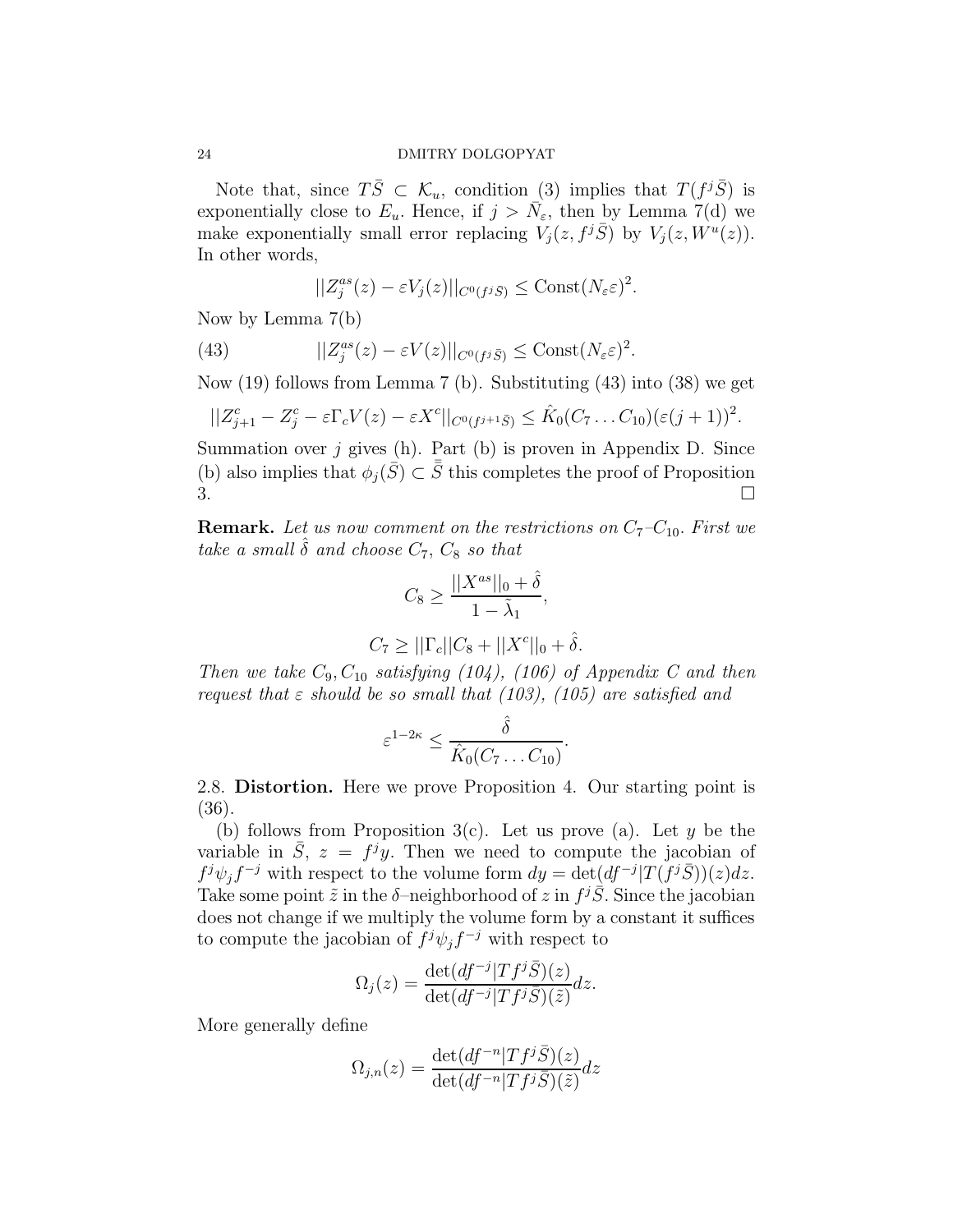so that

$$
\Omega_j = \Omega_{j,j}.
$$

Repeating the argument of Lemma 7 we obtain the following estimates

(44) 
$$
\forall n < j \quad ||\Omega_{j,n}||_{C^2(f^j\bar{S})} \leq C_{17},
$$

(45) 
$$
\forall m, n < j \quad ||\Omega_{j,n} - \Omega_{j,m}||_{C^2(f^j\bar{S})} \leq C_{18}\theta^{\min(m,n)}
$$

for some  $\theta < 1$ .

Recall the definition of  $\tilde{Z}_j$  ((33)). The fact that  $\pi_{u,j}(Z_j^c) = 0$  and (34) imply

(46) 
$$
\pi_{u,j}(\tilde{Z}_j) = \pi_{u,j} \left[ df(Z_j^{as}) + \varepsilon X \right]
$$

and so Proposition 3 (e) and (f) give

(47) 
$$
\left\| \left( \pi_{u,j} \right) \tilde{Z}_j / \varepsilon \right\|_{C^2} \leq C_{19}.
$$

By Lemma 1(b)

$$
\det(d\psi_{j-1}(y)) = 1 - \left[ \operatorname{div}_{\Omega_j}(\pi_{u,j}\tilde{Z}_j) \right] (f^j y) + O((\varepsilon(j+1))^2).
$$

(44) and (47) prove part (a) of Proposition 4.

Let us prove (c). By Proposition 3(g),  $(36)$  and  $(46)$ 

$$
|\det(d\psi_j(y)) - 1| = -\varepsilon \left[ \operatorname{div}_{\Omega_j}(\pi_{u,j}(V_j(\cdot, f^j \bar{S}) + X)) \right] (f^j y) + O((\varepsilon(j+1))^2).
$$
  
By Lomme 7 (b) (d) and (45)

By Lemma 7 (b), (d) and 
$$
(45)
$$

(48) 
$$
|\det(d\psi_j(y)) - 1| = -\varepsilon \text{div}_{\Omega_{j,n}}(\pi_{u,j}(V_n + X)) + O((\varepsilon(j+1))^2 + \theta^n).
$$

But  $V_n$  is a smooth vectorfield, namely, there is a constant  $K$  such that

$$
||V_n + X||_{C^2(M)} \leq \text{Const}K^n.
$$

Now let  $\tilde{S}_j$  be the f-unstable manifold of  $\tilde{z}$ . Then since  $T\bar{S} \in \mathcal{K}_u$ 

(49) 
$$
\angle(T(f^j\bar{S}), E^u) \leq \text{Const}\lambda_2^j
$$

Let  $p_{as,j}$  denote the map  $f^j \overline{S} \to \widetilde{S}_j$  such that  $\exp_z^{-1}(p_{as,j}(z)) \in E_{ac}$ . Then  $(49)$  implies

$$
d_{C^3}(p_{as,j},\text{inclusion}) \leq \text{Const}\lambda_2^j.
$$

Hence

$$
||dp_{as,j}(V_n+X) - \Gamma_u(V_n+X)||_{C^2(\tilde{S}_j)} \leq \text{Const}\lambda_2^j ||V_n+X||_{C^2(M)} \leq \text{Const}\lambda_2^j K^n.
$$
  
Now on  $\tilde{S}$ , we can consider volume forms

Now on  $\tilde{S}_j$  we can consider volume forms

$$
\Omega_{(n)} = \frac{\det(df^{-n}|E^u)(z)}{\det(df^{-n}|E^u)(\tilde{z})}dz = \prod_{k=0}^{n-1} \frac{\det(df^{-1}|E^u)(f^{-k}z)}{\det(df^{-1}|E^u)(f^{-k}\tilde{z})}dz,
$$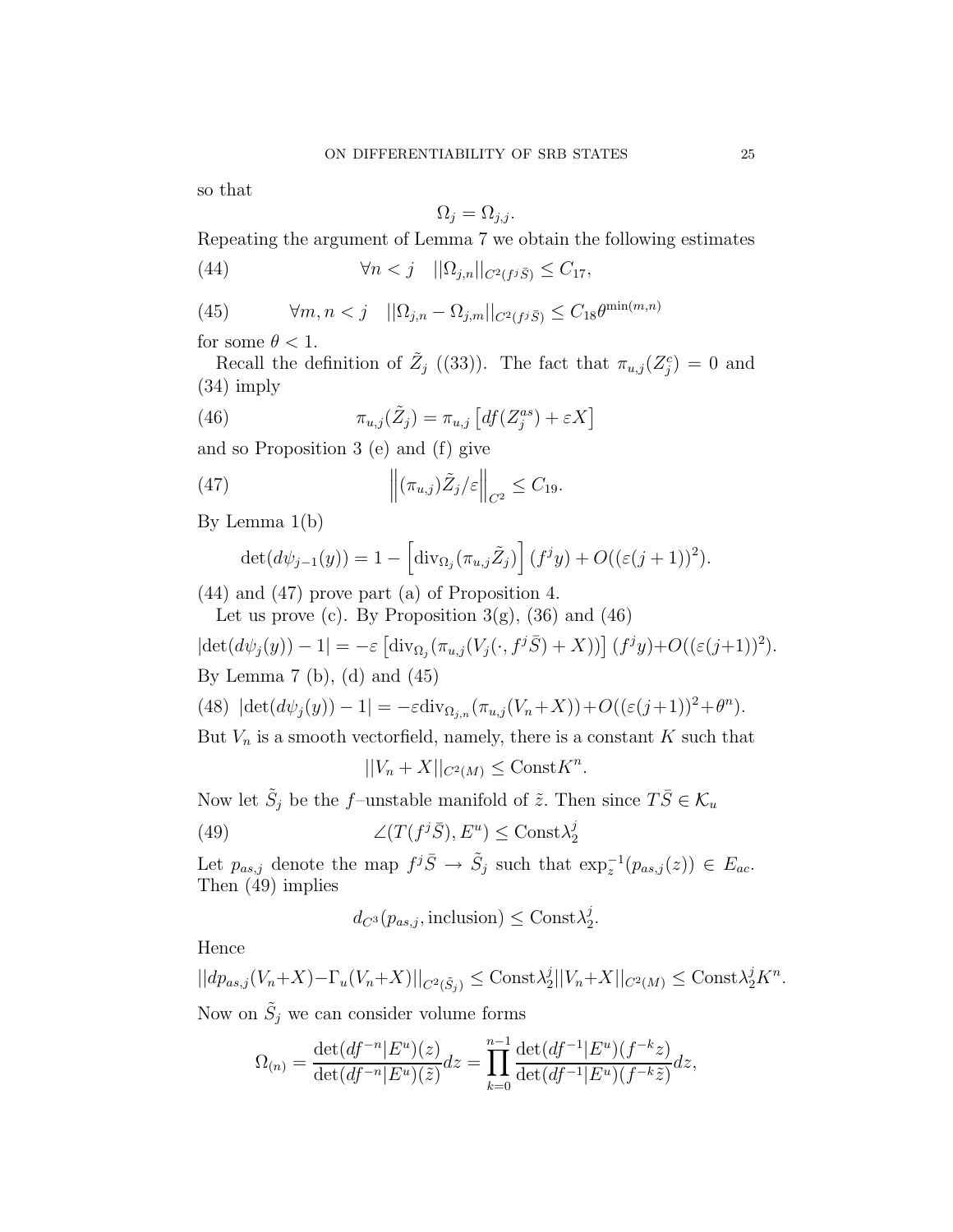$$
\Omega_{\infty} = \prod_{k=0}^{\infty} \frac{\det(df^{-1}|E^u)(f^{-k}z)}{\det(df^{-1}|E^u)(f^{-k}\tilde{z})}dz.
$$

Then

$$
\left\|\Omega_{(n)} - \Omega_{\infty}\right\|_{C^1(\tilde{S}_j)} \leq \text{Const}\lambda_1^n.
$$

In particular for any vectorfield Y on  $\tilde{S}_j$ 

(50) 
$$
\left| \operatorname{div}_{\Omega_{(n)}}(Y) - \operatorname{div}_{\Omega_{\infty}}(Y) \right| \leq \operatorname{Const} \lambda_1^n ||Y||_{C^1(\tilde{S}_j)}.
$$

Note that  $\Omega_{\infty}$  coincides with the canonical form on  $\tilde{S}_j$  up to a constant factor and so

(51) 
$$
\operatorname{div}_{\Omega_{\infty}} = \operatorname{div}_{u}^{can}.
$$

Also since  $d(f^{-n}p_{as}z, f^{-n}z) \leq \text{Const}\tilde{K}^n\tilde{\lambda}_2^j$  we get

$$
\left\|\Omega_{(n)} - dp_{as,j}\Omega_{j,n}\right\|_{C^2(\tilde{S}_j)} \leq \text{Const}\hat{K}^n\tilde{\lambda}_2^j
$$

Thus

(52) 
$$
\left| \operatorname{div}_{\Omega_{(n)}} [\Gamma_u(V_n + X)] - \operatorname{div}_{\Omega_{j,n}} [\pi_{u,j}(V_n + X)] \right| \leq \tilde{K}^n \tilde{\lambda}_2^j.
$$

Choose  $n$  so that

$$
\max(K, \hat{K}, \tilde{K})^{-n} = \max(\lambda_1, \lambda_2, \tilde{\lambda}_2)^{j/2}.
$$

Then  $(90)$ ,  $(48)$ ,  $(50)$ ,  $(51)$  and  $(52)$  imply part  $(c)$  of Proposition 4.  $\Box$ 

## 2.9. Proof of Corollary 1.

Proof. (a) Follows from Theorem 1 and Proposition 1.

To prove (b) we use the following statement.

**Proposition 6.** ([22], Proposition 18) Let  $f_{\varepsilon}$  be a family of partially hyperbolic systems such that there exist numbers  $\mathbf{r}, C_1, \alpha_1$ , a function space  $\mathcal{B}$ , a sequence  $\{a(n)\}\$  such that

$$
\sum_{n=1}^{\infty} a(n) < \infty
$$

and a linear functional  $\omega : \mathcal{B} \to \mathbb{R}$  such that for any S which is  $(\mathbf{r}, C_1, \alpha_1)$ -regular for  $f_{\varepsilon}$  and for all probability densities  $\rho \in \text{Lip}(S)$ the following estimate holds

(53)  

$$
\left| \int_{S} A(f_{\varepsilon}^{n} x) \rho(x) dx - \nu(A) - \varepsilon \omega(A) \right| \leq ||A||_{\mathcal{B}} ||\rho||_{\text{Lip}(S)} (a(n) + o(\varepsilon)).
$$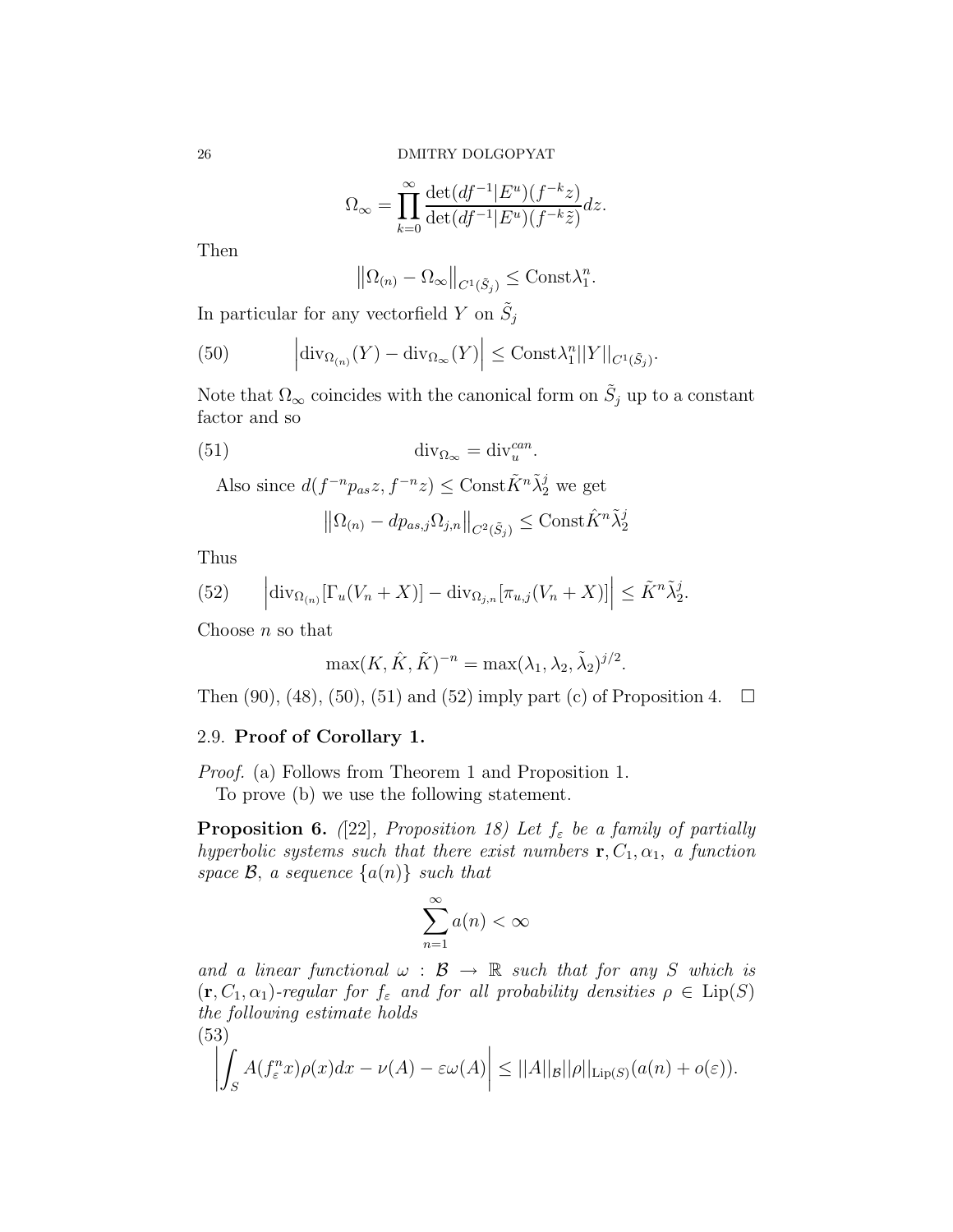Let  $n_{\varepsilon}$  be a sequence such that  $n_{\varepsilon} \to \infty$ ,  $n_{\varepsilon} \varepsilon^2 \to c$  where  $c \geq 0$  then if x is chosen according to Lebesgue measure then

$$
\frac{1}{\sqrt{n_{\varepsilon}}} \sum_{j=0}^{n-1} \left[ A(f_{\varepsilon}^j x) - \nu(A) \right]
$$

converges weakly to a Gaussian random variable with mean  $c\omega(A)$  and variance D(A).

We want to verify (53) with  $\mathcal{B} = C^{\alpha}_{1,k_0}(M)$  and  $a(n) = \text{Const}/n^2$ . There are two cases.

(I)  $n \geq N_{\varepsilon}$ . The the result follows by Proposition 5 applied to  $A \nu(A).$ 

(II)  $n < N_{\varepsilon}$ . We claim that in this case

$$
|A(f_{\varepsilon}^n x)\rho(x)dx - \nu(A)| = O\left(\frac{1}{n^2}||A||_{C_{1,k_0}^{\alpha}(M)}||\rho||_{\text{Lip}(S)}\right).
$$

Indeed consider the decomposition (22) with  $N_{\varepsilon}$  replaced by n and  $\bar{N}_{\varepsilon}$ replaced by  $n/2$ . Then all terms except the first one are of order  $\varepsilon \ll \frac{1}{n^2}$ (recall (31)). However the first term is

$$
\nu(A) + O\left(\frac{1}{n^2}||A||_{C^{\alpha}_{1,k_0}(M)}||\rho||_{{\rm Lip}(S)}\right)
$$

by Proposition 2(a).

2.10. Case of  $C^{1+\alpha}$  foliations. If the invariant foliations are  $C^{1+\alpha}$  we can simplify the expression for  $\omega$  obtained in Proposition 5. In fact, in this case we can take  $E^{ac} = E^{cs}$ . Then  $(\Gamma_s df)| (E^{as}) = (df | E^{as})$ . Hence

(54) 
$$
V(x) = \sum_{j=0}^{\infty} df^{j}(X^{s}(f^{-j}(x)))
$$

and  $\Gamma_u V = 0$ . Thus we obtain the following expression for  $\omega(A)$ .

**Corollary 2.** If  $W^*$  are  $C^{1+\alpha}$  foliations we have the following formula  $for \omega$ 

$$
\omega(A) = \nu(\partial_V \bar{A}) + \sum_{l} \sum_{j=0}^{\infty} \nu((a_l \circ f^{-j})\partial_{e_l}(\bar{A})) - \sum_{j=0}^{\infty} \nu((\text{div}_u^{can}(X^u)) \circ f^{-j})\bar{A})
$$

where  $V(x)$  is given by (54) and  $\overline{A} = A - \nu(A)1$ .

In case  $E_c = 0$  this coincides with the expression obtained in [48].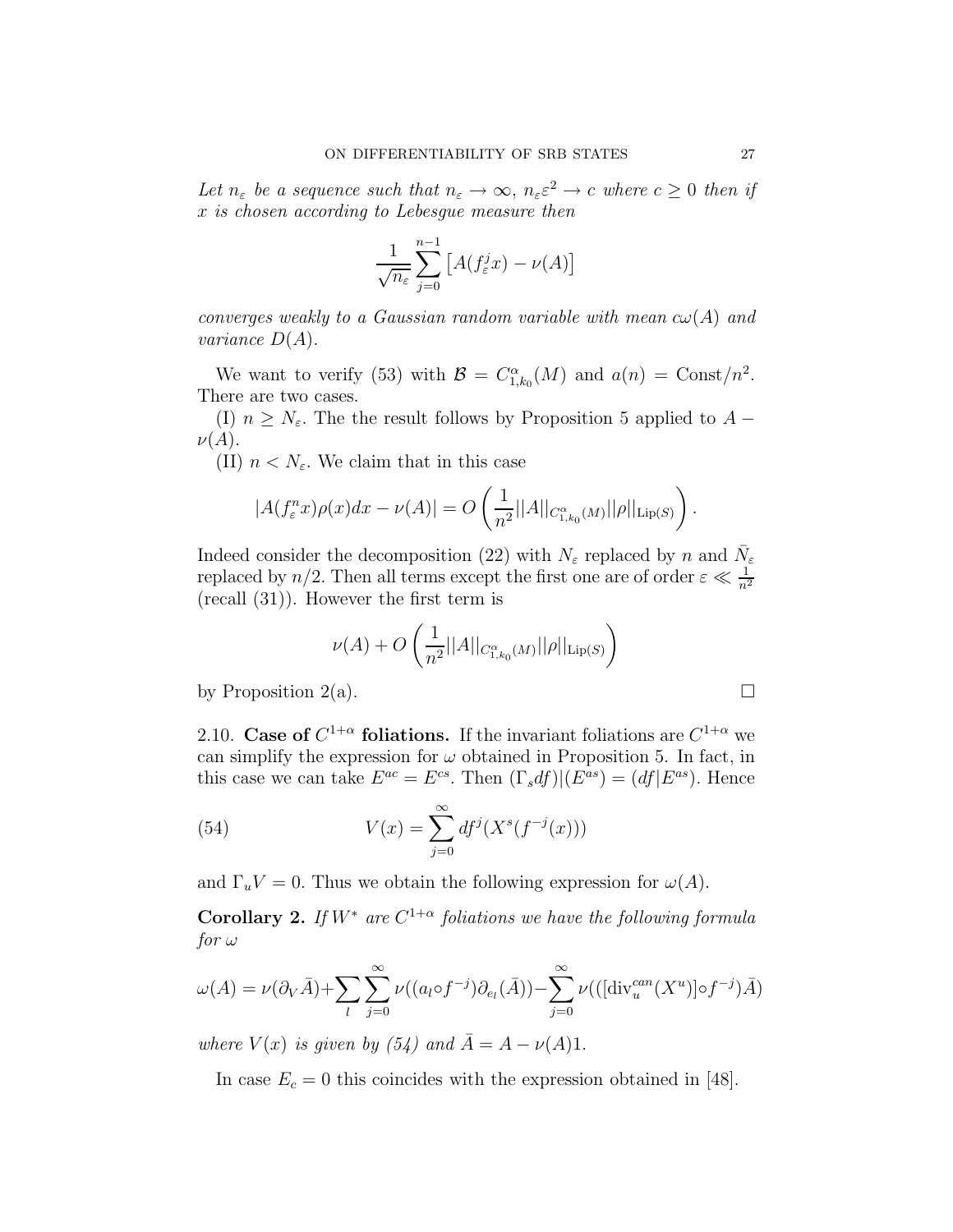**Remark.** In case  $W^* \notin C^1$  the comparison between the formula of Proposition 5 and that of [48] is more difficult. The problem is that since div<sup>u</sup>X<sup>u</sup> of [48] is only a distribution (note that unless  $W^*$  are smooth  $X^u$  have different meanings here and in [48]!) the convergence of the expression for  $\omega$  given in [48] is not obvious. In fact this convergence is established in [49] by considering a suitable sequence of smooth approximations of  $W^s$  (and using absolute continuity of  $W^s$ ). Thus the expression given in [48] corresponds to the limiting case of our formula when  $E^{as} \to E^s$  in  $C^0$ -topology along a suitable sequence of approximations.

## 3. Lyapunov exponents.



FIGURE 3. Two key properties of the geodesic flow used in the proof of Theorem 2:

(a)  $E_u \oplus E_s$  is smooth (horocycles are perpendicular to geodesics);

(b) it has the three leg accessibility property (given two horocycles there exists a horocycle tangent to them).

3.1. Statement of results. Now we discuss an application of Theorem 1 to a problem of non-local bifurcation theory. Let  $g_t$  be a geodesic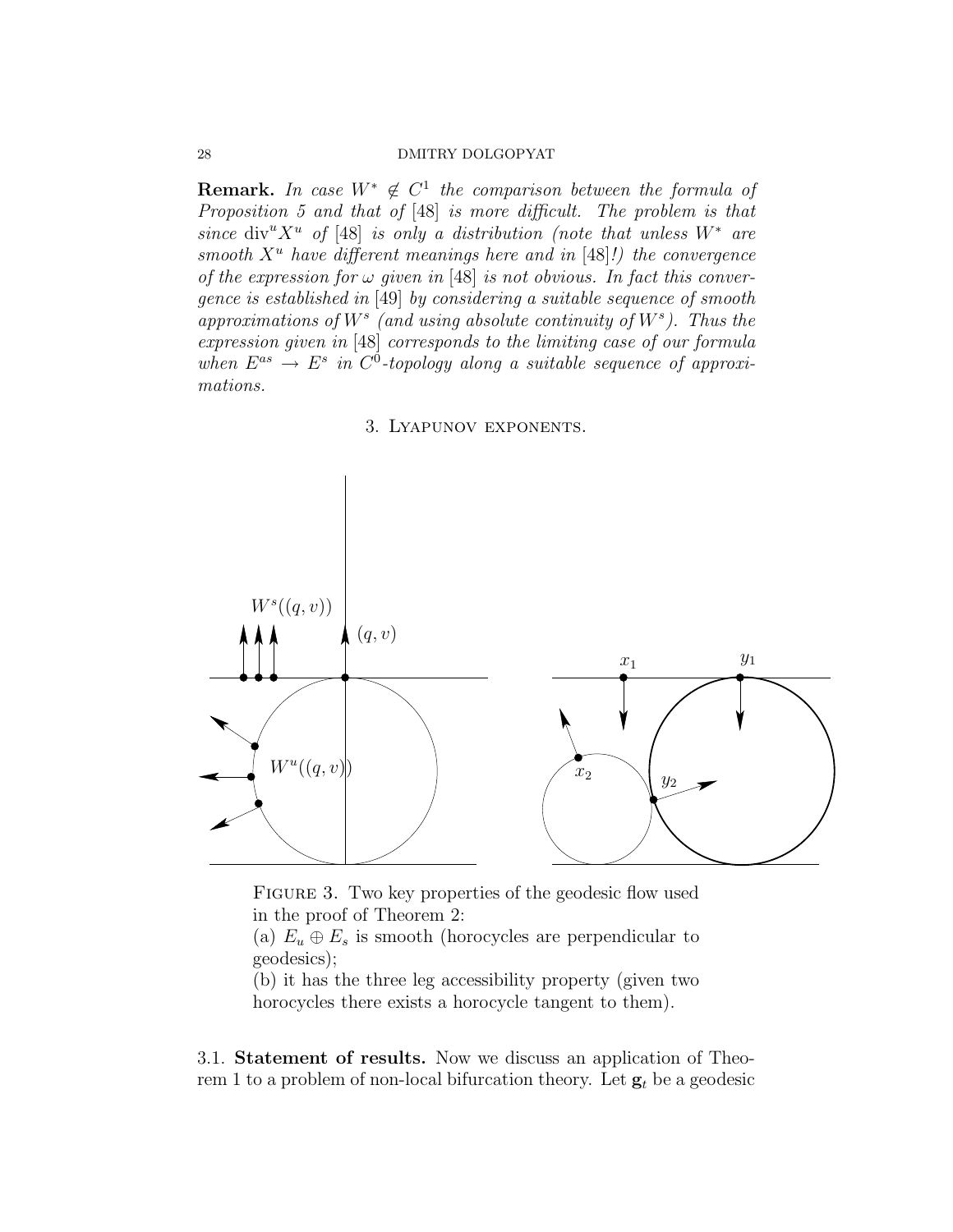flow on M-a unit circle bundle of a compact negatively curved surface Q. We will denote the points of M by  $(q, v)$  where q is a point in Q and v is a unit tangent vector at q. Then  $\varphi_t(q, v) = (q_t, v_t)$  where  $q_t$  is a point on the geodesic defined by  $(q, v)$  such that  $d(q, q_t) = t$  and  $v_t$ is a tangent vector at  $q_t$  to this geodesic.

Let  $f = g_1$  and consider a  $C^{\infty}$  one-parameter family  $f_{\varepsilon}$  with  $f_0 =$ f. It is known  $(11)$  that the Lebesgue measure which we denote by v is the unique u-Gibbs state for f and that  $\ell_{S,\rho}(A \circ f^N) \to \nu(A)$ exponentially fast ([19]). We also make use of the following properties of  $f$  and its perturbations (see figure 3).

• The distribution  $E_u \oplus E_s$  is  $C^{\infty}$ . In fact,  $E_u \oplus E_s$  is the kernel of the Poincare–Cartan form

(55) 
$$
\Theta(q, v)(\delta q, \delta v) = \langle v, \delta q \rangle
$$

where  $\langle \cdot, \cdot \rangle$  is the scalar product on  $TQ$ .

• There exists a constant R such that for small  $\varepsilon$  for all  $x_1, x_2 \in M$ there exist points  $y_1, y_2 \in M$  such that

(56) 
$$
y_1 \in W^u(x_1, f_\varepsilon), \quad y_2 \in W^s(y_1, f_\varepsilon), \quad x_2 \in W^u(y_2, f_\varepsilon)
$$

and  $d(x_j, y_j) \leq R$ ,  $d(y_1, y_2) \leq R$  where the distance is taken in the intristic metric of the corresponding leaves. (The proof of Lemma 2.1 in [59] gives (56) with  $W^u$  and  $W^s$  interchanged. To get the present statement note that f and  $f^{-1}$  are conjugated by the involution  $i(q, v) = (q, -v)$ .

• ([27])  $E_u(x)$  and  $E_s(x)$  are  $C^1$ . (In fact, Theorem 3.1 (2) of [29] gives that  $E_u(x)$  and  $E_s(x)$  are  $C^{2-\delta}$  for any  $\delta > 0$  but we shall not use this.)

In case all  $f_{\varepsilon}$  preserve  $\nu$ , the quantitative behavior of  $f_{\varepsilon}$  is given by the following result.

**Proposition 7.** (See [59, 15].) If all  $f_{\varepsilon}$  preserve  $\nu$  then for small  $\varepsilon$  $(f_{\varepsilon}, \nu)$  is a K-system.

It is not known if  $(f_{\varepsilon}, \nu)$  is a Bernoulli shift. However [54] allows to construct some one parameter families  $f_{\varepsilon}$  for which  $(f_{\varepsilon}, m)$  is stably Bernoulli (that is for any g sufficiently close to  $f_{\varepsilon}$ ,  $(g, m)$  is Bernoulli) for non-zero  $\varepsilon$ . We want to know how common is this phenomenon. To investigate this we, following [54], study how the Lyapunov exponents in the central direction change with parameter. Let

$$
\lambda_c(\nu_{\varepsilon}) = \int \ln(df_{\varepsilon}|E_c) d\nu_{\varepsilon}.
$$

Our first result is the following. Recall the definition of  $X$  (see (13)).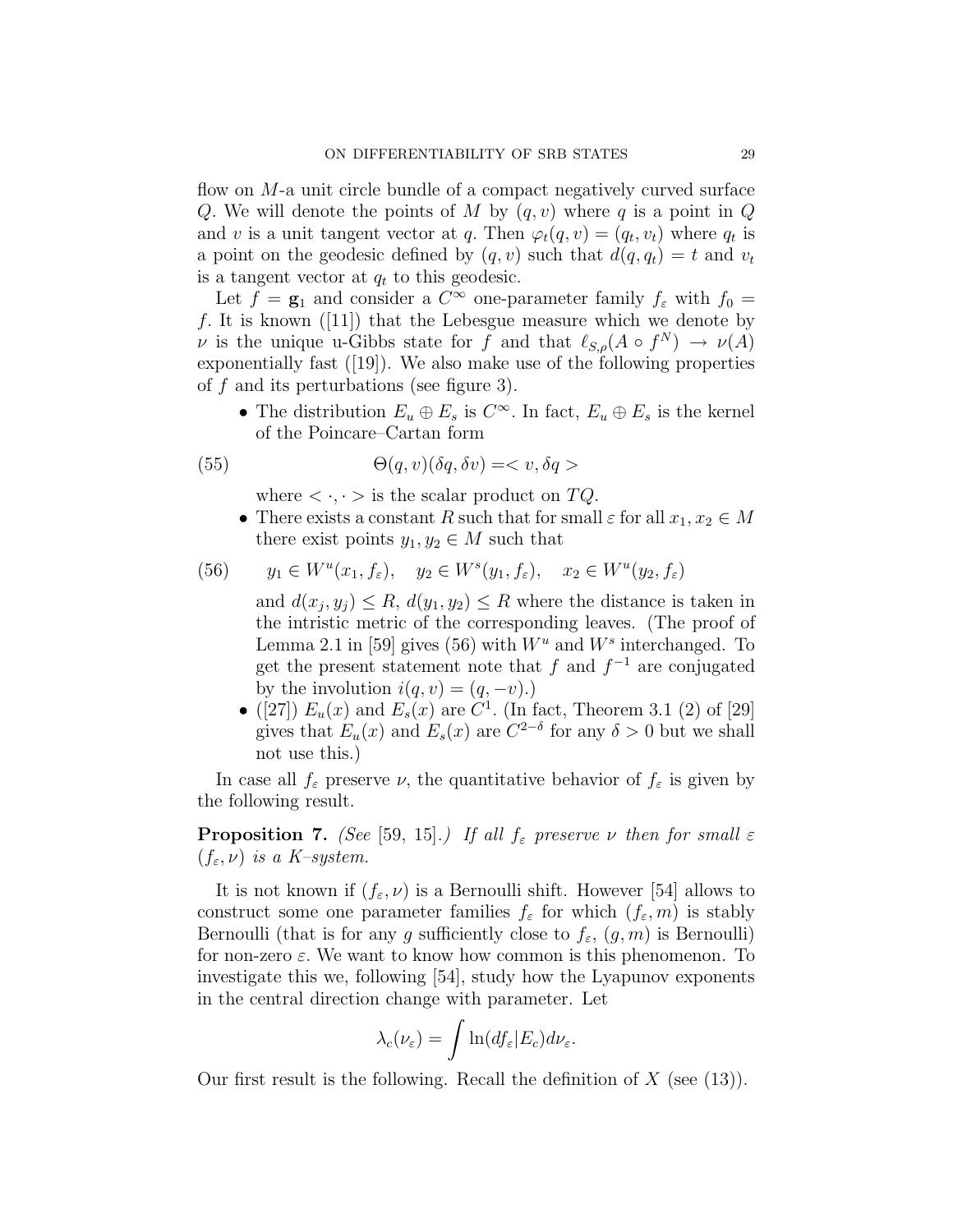**Theorem 2.** Let  $f_{\varepsilon}$  be any  $C^{\infty}$  one parameter family through f (volume preserving or not).

(a) There is a quadratic form  $c(X)$  such that if  $\nu_{\varepsilon}$  is any u-Gibbs state for  $f_{\varepsilon}$  then

$$
\lim_{\varepsilon \to 0} \frac{\lambda_c(\nu_{\varepsilon})}{\varepsilon^2} = c(X).
$$

(b)  $c(X)$  is not identically zero even on the space of divergence free fields.

Since  $c(X)$  is a quadratic form not identically equal to zero, the set of X such that  $c(X) = 0$  is a codimension one submanifold in the space of vectorfields. We say that  $\{f_{\varepsilon}\}\$ is generic if  $c(X) \neq 0$ .

The proof of Theorem 2 is given in Section 3.3. In Appendix E we exhibit a vector field X on M with  $c(X) \neq 0$ .

The proof of Theorem 2 relies on the following fact.

**Theorem 3.** Let f be a partially hyperbolic diffeomorphism whose central direction is  $C^1$ . Let  $f_{\varepsilon}$  be a  $C^{\infty}$  one-parameter family such that  $f_0 = f$ . Let  $E_c(x, \varepsilon)$  be its central direction. Then the map  $\varepsilon \to E_c(x, \varepsilon)$ is differentiable at 0. More precisely let  $E$  be any smooth distribution transverse to  $E_c$ . Then for small  $\epsilon E_c(x,\epsilon)$  is the graph of a map  $u_{\varepsilon}(x): E_c(x) \to \hat{E}(x)$ , the map  $\varepsilon \to u_{\varepsilon}(x)$  is differentiable at 0, and the derivative depends continuously on x.

**Remark.** It was already observed in [2] that if the map  $x \to E_c(x)$  is not differentiable then in the family  $f_{\varepsilon} = \varphi_{\varepsilon} \circ f \circ \varphi_{\varepsilon}^{-1}$  the map  $\varepsilon \to E_c(x, \varepsilon)$ is not differentiable at 0.

This theorem is proven in Section 3.2.

To apply Theorem 2 to the study of stochastic properties of  $f_{\varepsilon}$  we need the following auxiliary statement.

**Lemma 2.** Under the conditions of Theorem  $2 W^s(f_{\varepsilon})$  is topologically transitive for small  $\varepsilon$ .

*Proof.* Iterating (56) backwards we see that given  $\varepsilon$  there is a chain (56) with  $dist(x_j, y_j) \leq \varepsilon$  (of course then  $dist(y_1, y_2)$  is large). In other words any two balls could be joined by a leaf of  $W^s$ . . <sup>∴о у</sup> Д

Let  $g$  be a partially hyperbolic diffeomorphism on a three dimensional manifold  $M$ . Call  $q$  mostly contracting (respectively, mostly expanding) if there exists a constant  $\alpha > 0$  such that any u-Gibbs state  $\nu$ of g satisfies  $\lambda_c(\nu) \leq -\alpha$  (respectively  $\lambda_c(\nu) \geq \alpha$ .) Mostly contracting and mostly expanding systems were studied in [1, 5, 21]. Using the results of these papers we derive the following consequence of Theorem 2.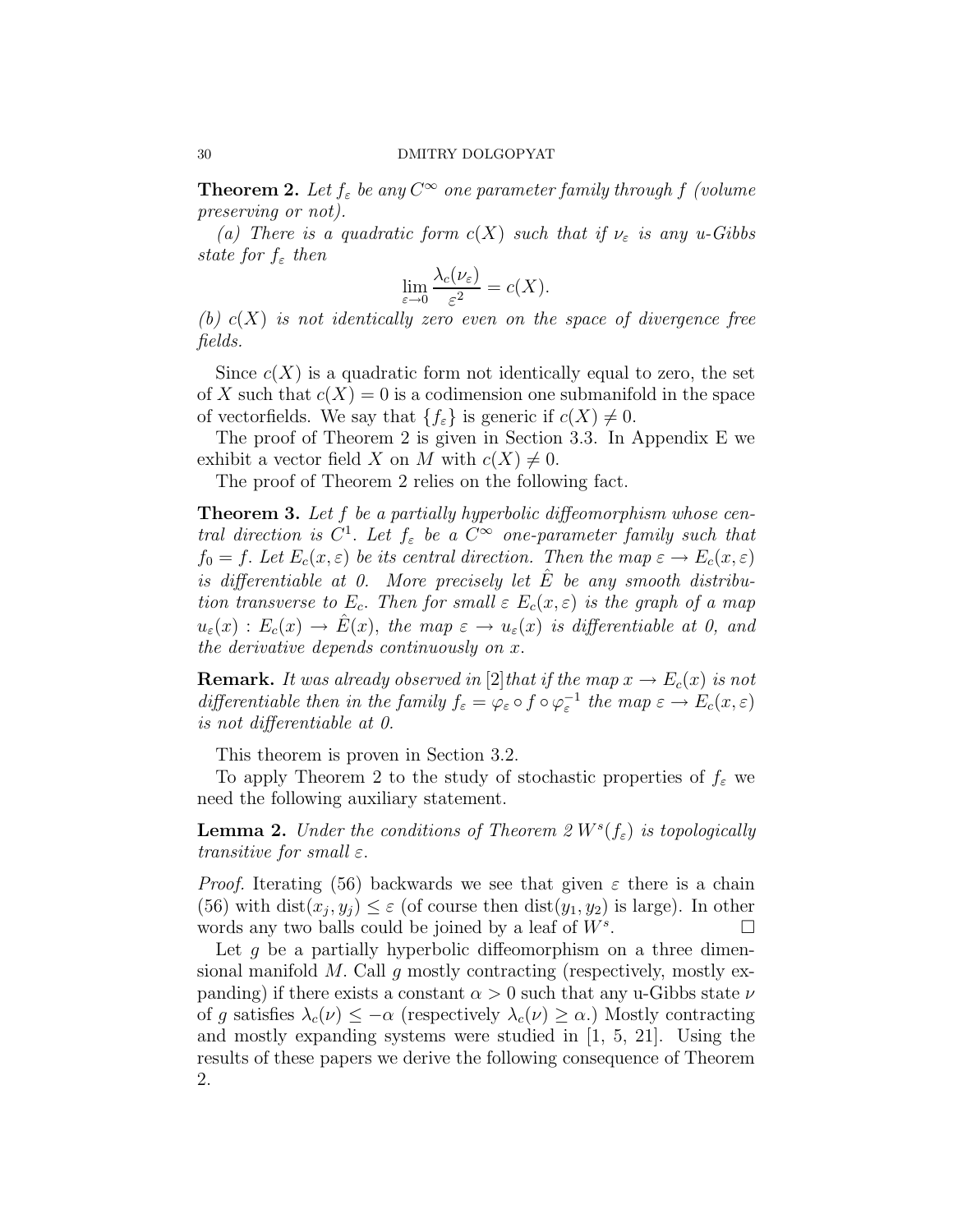Corollary 3. Under the conditions of Theorem 2 for generic families,  $f_{\varepsilon}$  has a unique SRB measure for small  $\varepsilon$ , and the basin of this measure has total Lebesgue measure in M.

## Proof. Consider two cases.

(a)  $c(X) < 0$  (mostly contracting case). The statement follows from [21]. ([21] considers mostly contracting systems which are dynamically coherent and u-convergent. In our case the dynamical coherence follows from the fact that  $E_c(f)$  is  $C^1$  ([28], Theorem 7.1 and 7.2) and uconvergence follows from  $(56)$  by  $[21]$ , subsection  $11(a)$ ).

(b)  $c(X) > 0$  (mostly expanding case.) By [1] there are at most finitely many SRB states whose basins cover all of M. Now let  $\nu_{\varepsilon}^1$ and  $\nu_{\varepsilon}^2$  be two SRB measures for  $f_{\varepsilon}$ . By [1], page 376, there exist 2dimensional discs  $D_j$  transversal to  $E_s$  such that  $\text{mes}(D_j - \mathbb{B}(\nu_\varepsilon^j)) = 0$ . Write  $\tilde{D}_j = D_j \cap \mathbb{B}(\nu_{\varepsilon}^j)$ . By Lemma 2 there exist points  $x_j \in D_j$  such that  $x_2 \in W^s(x_1)$ . Let  $p_s: D_1 \to D_2$  be the stable holonomy. Then since  $p_s$  is absolutely continuous,  $p_s(\tilde{D}_1) \cap \tilde{D}_2$  has positive measure. But

$$
p_s(\tilde{D}_1) \bigcap \tilde{D}_2 \subset \mathbb{B}(\nu_{\varepsilon}^1) \bigcap \mathbb{B}(\nu_{\varepsilon}^2).
$$

Hence  $\mathbb{B}(\nu_{\varepsilon}^1) \cap \mathbb{B}(\nu_{\varepsilon}^2) \neq \emptyset$  and so  $\nu_{\varepsilon}^1 = \nu_{\varepsilon}^2$ . In other words,  $f_{\varepsilon}$  has a unique SRB measure  $\nu_{\varepsilon}$ . But then by [1] mes $(M - \mathbb{B}(\nu_{\varepsilon})) = 0$ .

For volume preserving families we have a stronger result.

Corollary 4. For a generic family of volume preserving diffeomorphisms passing through f, either  $f_{\varepsilon}$  or  $f_{\varepsilon}^{-1}$  is mostly contracting for small  $\varepsilon$ .

*Proof.* If  $c(X) < 0$  then  $f_{\varepsilon}$  is mostly contracting. If  $c(X) > 0$ , let  $\tilde{\nu}_{\varepsilon}$ be any u-Gibbs measure for  $f_{\varepsilon}^{-1}$ . Then since m is also u-Gibbs for  $f_{\varepsilon}^{-1}$ Theorem 2 gives

$$
\lambda_c(\tilde{\nu}_{\varepsilon}, f_{\varepsilon}^{-1}) = \lambda_c(\nu, f_{\varepsilon}^{-1}) + o(\varepsilon^2) = -\lambda_c(\nu, f_{\varepsilon}) + o(\varepsilon^2) = -c(X)\varepsilon^2 + o(\varepsilon^2)
$$
  
and so  $f_{\varepsilon}^{-1}$  is mostly contracting.

Combining this with the properties of mostly contracting diffeomorphisms obtained in [21] we obtain

Corollary 5. For a generic family of volume preserving diffeomorphisms passing through f, for small  $\varepsilon$ ,  $(f_{\varepsilon}, \nu)$  is Bernoulli, enjoys exponential mixing and satisfies the CLT. The same holds for g sufficiently close to  $f_{\varepsilon}$ .

Remark. It seems that results similar to [21] are also valid for mostly expanding systems, but I have not seen a proof of this fact. If it is so, the condition that  $f_{\varepsilon}$  preserve volume in Corollary 5 is redundant.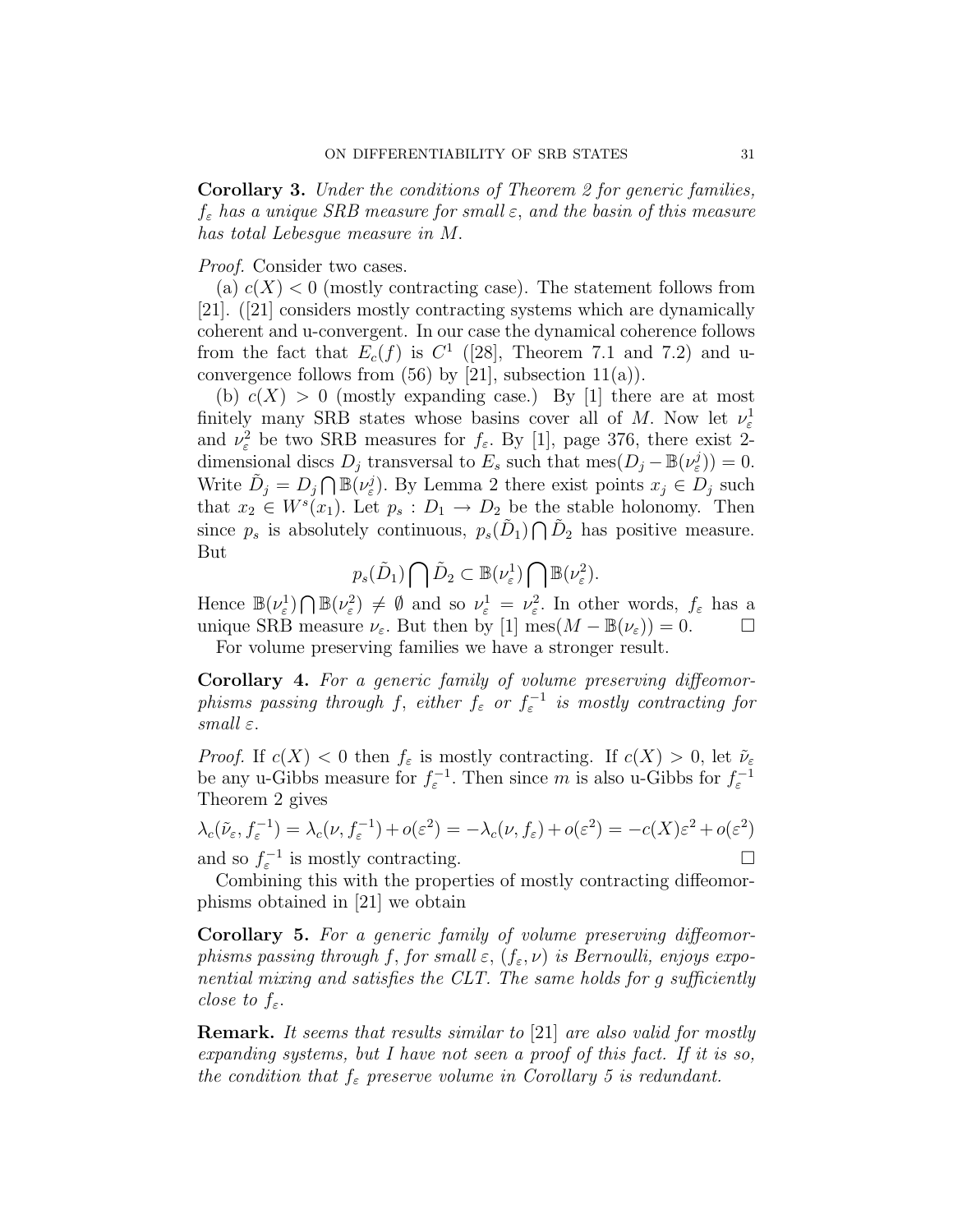## 3.2. Variation of central direction. Here we prove Theorem 3.

*Proof.* Let  $\hat{E}$  be some distribution close to  $E_s \oplus E_u$  (later on we assume that  $E$  is smooth but it is not necessary for the most of this subsection). By continuous dependence of the central distribution on parameters ([28], Corollary 2.12)  $E_c(f_\varepsilon)$  is the graph of a map  $u = u_\varepsilon : E_c(f) \to \hat{E}$ . Suppose that  $df_{\varepsilon}$  has the following block form corresponding to the splitting  $TM = E \oplus E_c$ :

$$
df_{\varepsilon} = \left( \begin{array}{cc} a_{nn}(x,\varepsilon) & a_{nc}(x,\varepsilon) \\ a_{cn}(x,\varepsilon) & a_{cc}(x,\varepsilon) \end{array} \right)
$$

Then  $df_{\varepsilon}(e+u(e)) = a_{cc}(e) + a_{nc}(u) + a_{cn}(e) + a_{nn}(u)$ . Let  $L_{\varepsilon}(x)(e)$  be the map  $E_c(x) \to E_c(f_{\varepsilon}(x))$  given by

$$
L_{\varepsilon}(e) = [a_{cc} + a_{nc}u](e),
$$

so that

$$
df_{\varepsilon}(e+u(e))=L_{\varepsilon}(e)+u(L_{\varepsilon}(e)).
$$

Then

$$
L_{\varepsilon}^{-1} = \left[1 + a_{cc}^{-1} a_{nc} u\right]^{-1} a_{cc}^{-1} = a_{cc}^{-1} - a_{cc}^{-1} a_{nc} u a_{cc}^{-1} + O(||u||^2).
$$

Thus

$$
u(f_{\varepsilon}x) = [a_{cn} + a_{nn}u(x)] L_{\varepsilon}^{-1} = a_{cn}a_{cc}^{-1} + a_{nn}ua_{cc}^{-1} - a_{cn}a_{cc}^{-1}a_{nc}u(x)a_{cc}^{-1} + O(||u||^2) =
$$
  
(57) 
$$
\sigma_{\varepsilon} + (Q_{\varepsilon}u)(f_{\varepsilon}x) + O(||u||^2)
$$

where  $\sigma_{\varepsilon} = a_{cn} a_{cc}^{-1}$  and

$$
[Q_{\varepsilon}(u)](x) = \left[a_{nn}ua_{cc}^{-1} - a_{cn}a_{cc}^{-1}a_{nc}ua_{cc}^{-1}\right] \circ (f_{\varepsilon}^{-1}x).
$$

We now consider  $Q_{\varepsilon}$  as an operator on the space  $\mathbb{L}(E_c, \hat{E})$  of continuous sections of the bundle over M whose fibers are linear maps  $E_c \to \hat{E}$ .

**Lemma 3.** If  $\hat{E}$  is sufficiently close to  $E_u \oplus E_s$  then  $Q_{\varepsilon}$  is hyperbolic for small  $\varepsilon$ . More precisely, there exists a  $Q_{\varepsilon}$  invariant splitting

(58)  $\mathbb{L}(E_c, \hat{E}) = \mathbb{L}(E_c, \hat{E}_u) \oplus \mathbb{L}(E_c, \hat{E}_s)$ 

such that

- (59)  $\forall u \in \mathbb{L}(E_c, \hat{E}_s) \quad ||Q_\varepsilon u|| \leq \tilde{\lambda}_2 ||u||,$
- (60)  $\forall u \in \mathbb{L}(E_c, \hat{E}_u) \quad ||Q_{\varepsilon}^{-1}u|| \leq \tilde{\lambda}_2||u||$

where  $\tilde{\lambda}_2$  is a constant close to  $\lambda_2$ .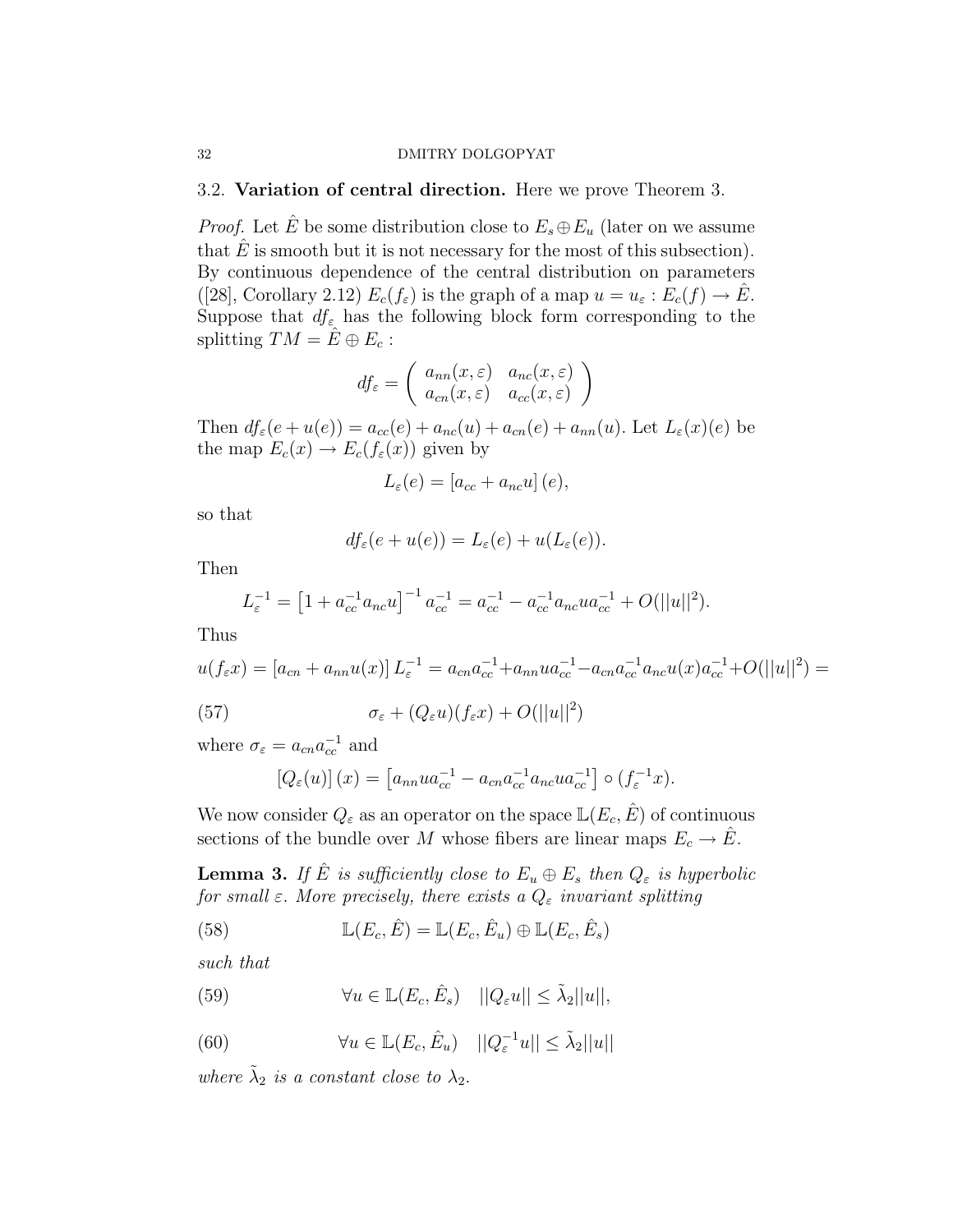Proof. Let

$$
R = a_{nn} - a_{cn}a_{cc}^{-1}a_{nc}.
$$

We claim that if  $\hat{E}$  is close to  $E_u \oplus E_s$  then R is hyperbolic in the sense that there is an R-invariant splitting  $\hat{E} = \hat{E}_u \oplus \hat{E}_s$ , such that

(61) 
$$
||R|\hat{E}_s|| \leq \tilde{\lambda}_1,
$$

(62) 
$$
||R^{-1}|\hat{E}_u|| \leq \tilde{\lambda}_1
$$

where  $\tilde{\lambda}_1$  is a constant close to  $\lambda_1$ . Let  $\mathcal{K}_u$  be the cone defined by (10) and  $\mathcal{K}_u = \hat{E} \bigcap \mathcal{K}_u$ . Then if  $\varepsilon$  is small and  $\hat{E}$  is close to  $E_u \oplus E_s$  then  $\hat{\mathcal{K}}_u$  contains a  $d_u$ -dimensional hyperplane and is mapped by R inside itself. Let  $\hat{E}_u = \bigcap_{n>0} R^n \hat{\mathcal{K}}(f_{\varepsilon}^{-n})$ . Then  $\hat{E}_u$  is R-invariant. Also  $\hat{E}_u$  is close to  $E_u$ . Hence every vector in  $\hat{E}_u$  is expanded by at least  $\tilde{\lambda}_1^{-1}$ . This implies (62).  $\hat{E}_s$  is constructed similarly by considering  $R^{-1}$  instead of R. The fact that the splitting (58) satisfies (59) and (60) follow from the fact that  $\hat{E}_*$  are close to  $E_*$  and (3), (4).

By Lemma 3 the operator  $1-Q_{\varepsilon}$  is invertible so we obtain from (57)

$$
u = [1 - Q_{\varepsilon}]^{-1} \sigma_{\varepsilon} + O(||u||^2).
$$

Now choose  $\hat{E}$  to be smooth. Then since  $E_c$  is  $C^1$  the map  $\varepsilon \to \sigma_{\varepsilon}$  is  $C^1$ and since  $\sigma_0 = 0$  it follows that  $\sigma_{\varepsilon}(x) \sim \varepsilon \mathbf{b}(x) + o(\varepsilon)$  for a continuous map  $\mathbf{b}(x)$ . Hence

(63) 
$$
u = \varepsilon (1 - Q_{\varepsilon})^{-1} \mathbf{b} + o(\varepsilon) + O(||u||^2)
$$

Therefore

$$
||u|| \leq \text{Const}(\varepsilon + ||u||^2).
$$

The equation  $s = \text{Const}(\varepsilon + s^2)$  has two roots, one of order  $\varepsilon$  and another of order 1. By continuity of the central direction  $||u_{\varepsilon}|| \to 0$  as  $\varepsilon \to 0$ . This implies that  $||u_{\varepsilon}||$  less than the first root so that  $||u_{\varepsilon}|| =$  $O(\varepsilon)$ . This gives

$$
u_{\varepsilon} \sim \varepsilon (1 - Q_{\varepsilon})^{-1} \mathbf{b}.
$$

Let now  $\mathbf{b} = \mathbf{b}_s + \mathbf{b}_u$ , where  $\mathbf{b}_* \in \mathbb{L}(E_c, \hat{E}_*)$ . Then

(64) 
$$
\left[1 - Q_{\varepsilon}\right]^{-1} \mathbf{b}_s = \sum_{j=0}^{\infty} Q_{\varepsilon}^j \mathbf{b}_s,
$$

(65) 
$$
\left[1 - Q_{\varepsilon}\right]^{-1} \mathbf{b}_u = \sum_{j=1}^{\infty} Q_{\varepsilon}^{-j} \mathbf{b}_u
$$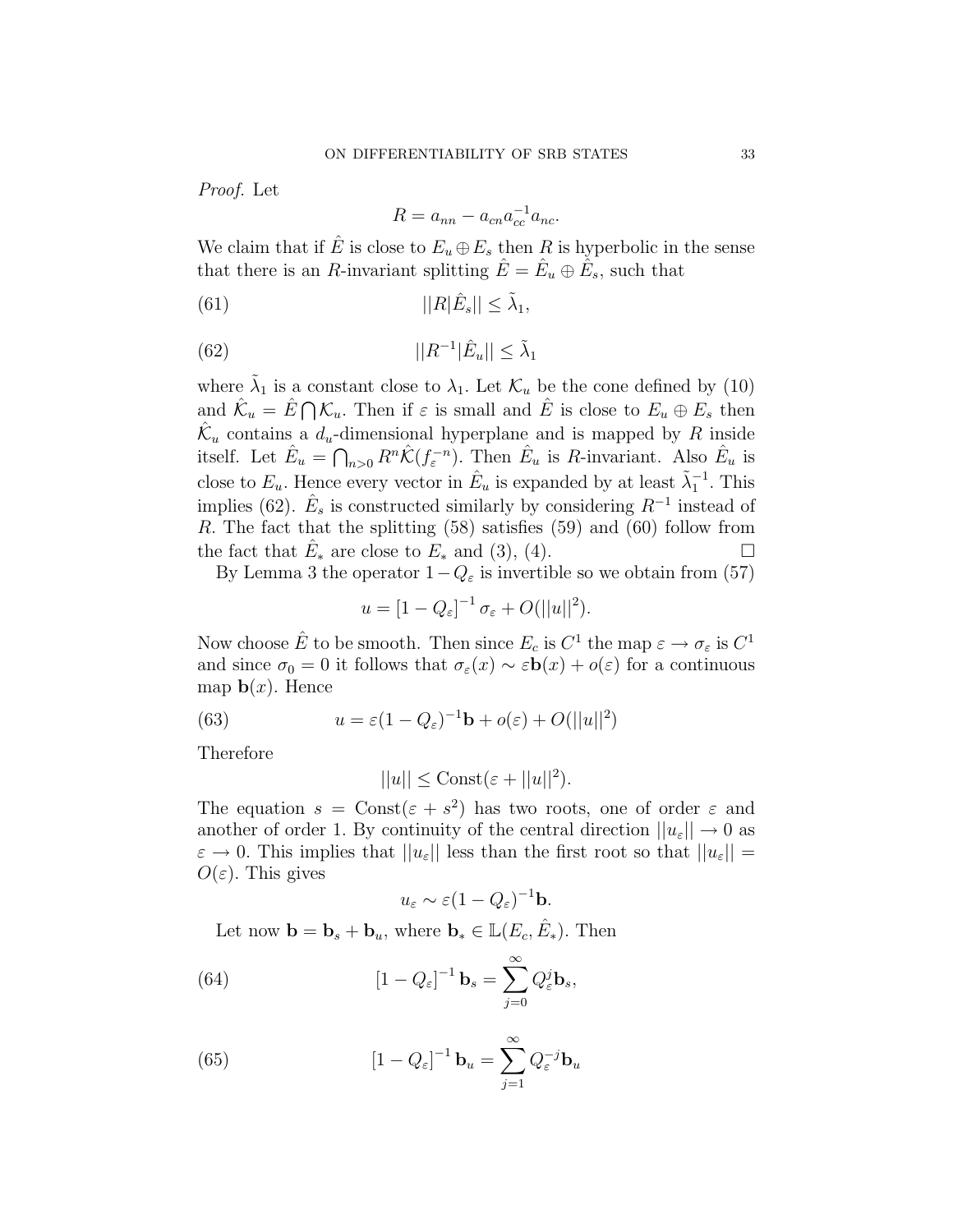and both series converge uniformly. Now for each j the maps  $(x, \varepsilon) \rightarrow$  $[Q_{\varepsilon}^{j} \mathbf{b}_{*}](x)$  are continuous. Combining this observation with  $(64)-(65)$ we obtain

(66) 
$$
u_{\varepsilon} \sim \varepsilon [1 - Q_0]^{-1} \mathbf{b}.
$$

This completes the proof of Theorem 3.

**Remark.** In the first version of this paper I required that  $E_c \in C^{1+\delta}$ for some positive  $\delta$ . I am grateful to the referee for pointing out that my proof works for  $C^1$  case as well. Recently, results similar to Theorem 3 were established in [52] (in a slightly less general case) and [45] (in a more general case). The reader is espesially refered to [45] for a very detailed discussion of the partial differentiability of invariant splittings. I decided to keep my original proof to demonstrate the usefulness of approximating  $E_*$  by smooth distributions–the idea which also plays an important role in Section 2.

3.3. Proof of Theorem 2. Choose vectors  $e_* \in E_*$  such that  $x \to$  $e_*(x)$  are  $C^1$ ,  $\Theta(e_c) = 1$ , and

(67) 
$$
d\Theta(e_s, e_u) = 1
$$

where  $\Theta$  is the Poincare-Cartan form defined by (55). Define  $\lambda(x)$  by  $df(e_u(x)) = \lambda(x)e_u(fx)$ . Then by (67)  $df(e_s(x)) = \lambda^{-1}(x)e_s(fx)$ . Then Let

$$
f_{\varepsilon} = h_{\varepsilon} \circ f, \quad dh_{\varepsilon} = 1 + \varepsilon B_1 + \varepsilon^2 B_2 \dots
$$

Write

$$
B_k e_l = \sum_m b_{lm}^{(k)} e_m.
$$

By Theorem 3 we have

(68) 
$$
e_c(x,\varepsilon) = e_c(x) + \varepsilon \alpha(x)e_u(x) + \varepsilon \beta(x)e_s(x) + w_{\varepsilon}
$$

where  $w_{\varepsilon} \in E_u \oplus E_s$ ,  $w_{\varepsilon} = o(\varepsilon)$ .

Lemma 4. The following asymptotic expansion holds

$$
\pi_c[df_\varepsilon(e_c(x,\varepsilon))]=
$$

 $(1+\varepsilon b_{cc}^{(1)}(fx)+\varepsilon^2[b_{cc}^{(2)}(fx)+\alpha(x)\lambda(x)b_{uc}^{(1)}(fx)+\frac{\beta(x)}{\lambda(x)}$  $b_{sc}^{(1)}(fx)]e_c(f_\varepsilon x)+o(\varepsilon^2)$ 

where  $\pi_c$  denotes the projection to  $E_c$  along  $E_u \oplus E_s$ .

Proof.

$$
df e_c(x,\varepsilon) = e_c(fx) + \varepsilon \lambda(x)\alpha(x)e_u(x) + \varepsilon \frac{\beta(x)}{\lambda(x)}e_s(x) + df(w_{\varepsilon}).
$$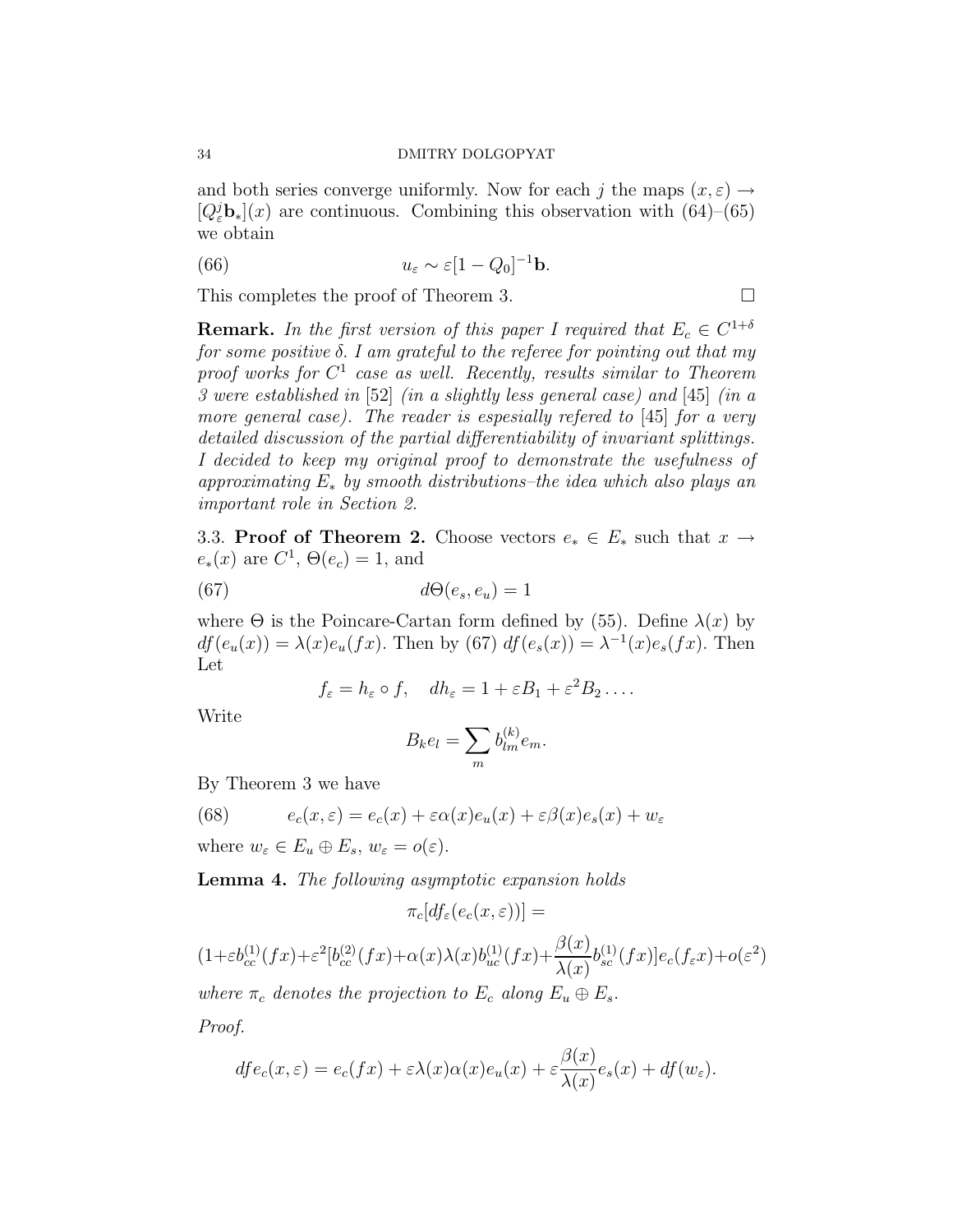Now since  $e_c$  and  $E_u \oplus E_s$  are  $C^{\infty}$  we have

$$
dh_{\varepsilon}(e_c) = 1 + \varepsilon b_{cc}^{(1)} + \varepsilon^2 b_{cc}^{(2)} + w'_{\varepsilon} + o(\varepsilon^2),
$$

where  $w'_{\varepsilon} \in E_u \oplus E_s$ . Also since  $e_u$  and  $e_s$  are  $C^1$ 

$$
dh_{\varepsilon}(e_u) = \varepsilon b_{uc}^{(1)} e_c + w_{\varepsilon}'' + o(\varepsilon)
$$

and

$$
dh_{\varepsilon}(e_s) = \varepsilon b_{sc}^{(1)} e_c + w_{\varepsilon}''' + o(\varepsilon)
$$

where  $w''_{\varepsilon}, w'''_{\varepsilon} \in E_u \oplus E_s$ . Combining the last three estimates we obtain the statement of the lemma.  $\Box$ 

Comparing Lemma 4 and (68) and using the  $df_{\varepsilon}$  invariance of  $E_c(x,\varepsilon)$ we get

$$
df_{\varepsilon}(e_c(x,\varepsilon))=
$$

$$
\left(1+\varepsilon b_{cc}^{(1)}(fx)+\varepsilon^2[b_{cc}^{(2)}(fx)+\alpha(x)\lambda(x)b_{uc}^{(1)}(fx)+\frac{\beta(x)}{\lambda(x)}b_{sc}^{(1)}(fx)]\right)e_c(f_{\varepsilon}x,\varepsilon)+o(\varepsilon^2)
$$

Therefore

$$
\lambda_c(\nu_{\varepsilon}) = \int \ln df_{\varepsilon}(e_c(x,\varepsilon)) d\nu_{\varepsilon}(x) =
$$

$$
\varepsilon \nu_{\varepsilon}(b_{cc}^{(1)}(fx)) + \varepsilon^2 \nu_{\varepsilon} \left( b_{cc}^{(2)}(fx) + \alpha(x)\lambda(x)b_{uc}(fx) + \frac{\beta(x)}{\lambda(x)}b_{sc}(fx) - \frac{(b_{cc}^{(1)})^2}{2} \right) + o(\varepsilon^2).
$$

Let  $L_X$  denote the Lie derivative with respect to X. Then

$$
b_{cc}^{(1)} = \Theta(L_{e_c}X) = \partial_{e_c}(\Theta(X))
$$

where the last equality holds since  $\Theta$  is  $e_c$  invariant. By Theorem 1

$$
\nu_{\varepsilon}(b_{cc}^{(1)}(fx)) = \nu(b_{cc}^{(1)}(fx)) + \varepsilon \omega(b_{cc}^{(1)}(fx)).
$$

and  $\nu(b_{cc}^{(1)}(fx)) = \nu(b_{cc}^{(1)}(x)) = \nu(\partial_{e_c}(\Theta(X))) = 0$  since  $e_c$  preserves  $\nu$ . A similar computation shows that  $\nu(b_{cc}^{(2)}(fx)) = 0$ .

Therefore  $\lambda_c(\nu_{\varepsilon}) \sim c(X) \varepsilon^2$  where

(69) 
$$
c(X) = \nu \left( \alpha(x) \lambda(x) b_{uc}^{(1)}(fx) + \frac{\beta(x)}{\lambda(x)} b_{sc}^{(1)}(fx) - \frac{(b_{cc}^{(1)})^2}{2} \right) + \omega(b_{cc}^{(1)}).
$$

(Note in particular that for volume preserving families the last term vanishes since  $\omega = 0.$ )

To complete the proof of Theorem 2 it remains to exhibit a volume preserving vectorfield X such that  $c(X) \neq 0$ . This is done in Appendix E. E.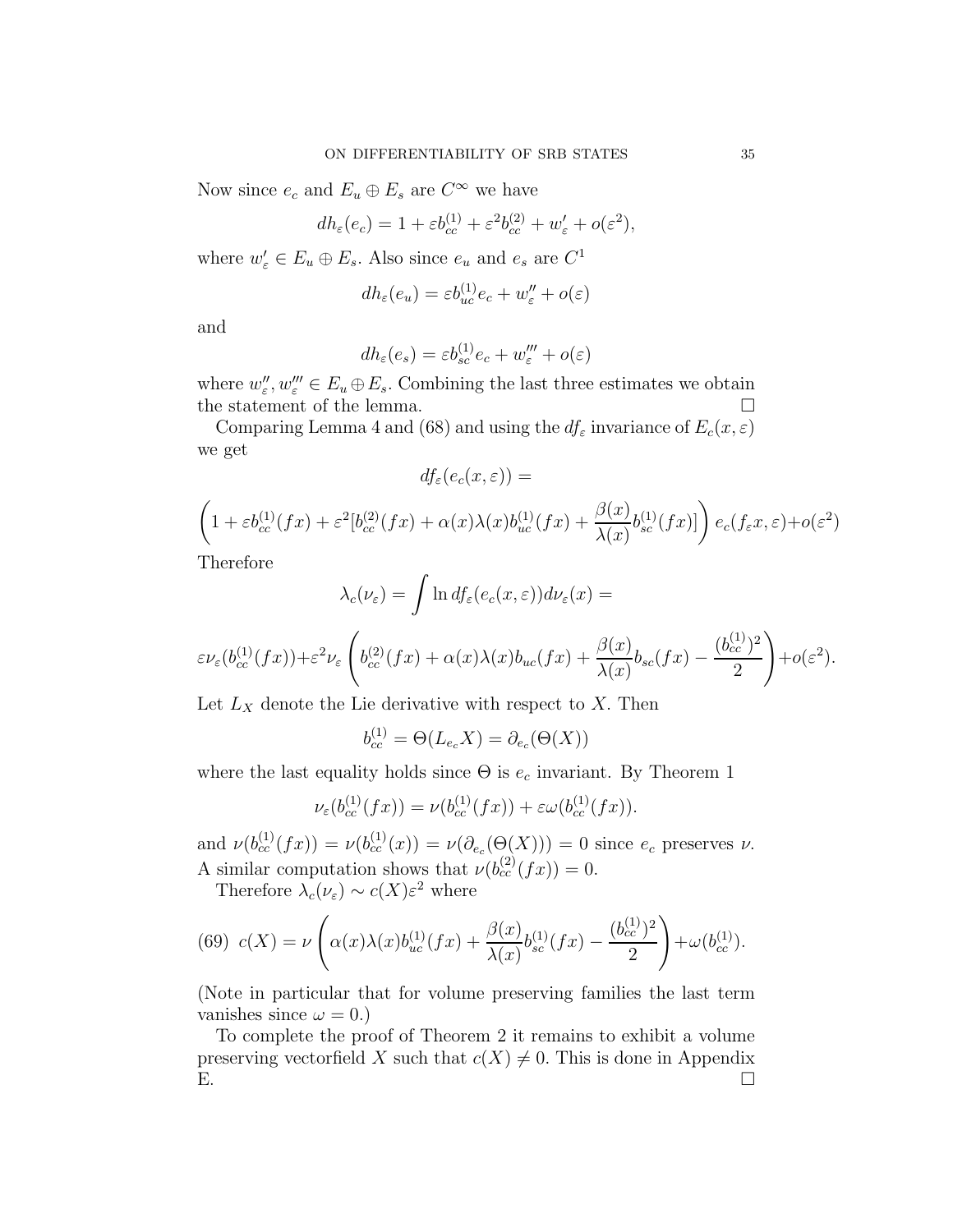# Appendix A. Approximation of u-Gibbs states by measures on unstable leaves.

A.1. **Regularity of densities.** Recall that a measure  $\mu$  is called absolutely continuous with respect to a foliation  $\mathcal F$  with smooth leaves if any set  $\Omega$  such that for each  $x \mathcal{F}(x) \bigcap \Omega$  has leafwise measure zero has  $\mu(\Omega) = 0$ . An equivalent way to say this is the following. Let U be a flowbox for F and  $V \subset U$  be a transversal to F. Let  $\mathcal{F}(x, U)$  denote the connected component of  $\mathcal{F}(x) \cap U$ . Then  $\mu$  is absolutely continuous if for each U the restriction of  $\mu$  on U can be written as

$$
\mu_U = \int_V d\mathbf{m}(x) \int_{\mathcal{F}(x,U)} \rho(y,x) dy.
$$

Let  $q: M \to M$  be a partially hyperbolic diffeomorphism. Let  $W^u$  be the unstable foliation of g. observe that elements of  $\mathbf{E}(\mathbf{r}, C_1, C_2, \alpha_1, \alpha_2)$ are absolutely continuous with respect to  $W^u$ . Indeed let U be a flowbox for  $W^u$  and  $V \subset U$  be a transversal. Given  $(S, \rho)$  such that S is  $(r, C_1, \alpha_1)$  regular and  $\rho$  is a probability density on S satisfying  $||\rho||_{C^{\alpha_2}(S)} \leq C_2$  let  $\ell_{S,\rho} = C_2 \ell_{W^u(x,U),1}$  if S intersects some leave  $W^u(x,U)$  and  $\tilde{\ell}_{S,\rho} = 0$  otherwise. Consider a measure  $\mu \in \mathbf{\bar{E}}(\mathbf{r}, C_1, C_2, \alpha_1, \alpha_2)$ . Then  $\mu = \lim_{n \to \infty} \mu_n$  where

$$
\mu_n = \int_{\alpha} \ell_{S_{\alpha}, \rho_{\alpha}} d\lambda(\alpha).
$$

Let

$$
\tilde{\mu}_n = \int_{\alpha} \tilde{\ell}_{S_{\alpha},\rho_{\alpha}} d\lambda(\alpha).
$$

Then  $\tilde{\mu}_n$  is a measure on U

$$
\tilde{\mu}(1) \le C_2 \max_x \text{mes}(W^u(x, U))
$$

and  $\tilde{\mu}_n - (\mu_n)_U$  is a measure. By passing to a subsequance we can assume that  $\tilde{\mu}_n \to \tilde{\mu}$ . Now each  $\tilde{\mu}_n$  can be written as

$$
\tilde{\mu}_n = \int_V d\zeta_n(x) \int_{W^u(x,U)} dy.
$$

It follows that  $\zeta_n$  converge to some measure  $\zeta$  and

$$
\tilde{\mu} = \int_{V} d\zeta(x) \int_{W^u(x,U)} dy.
$$

Thus  $\tilde{\mu}$  is absolutely continuous with respect to  $W^u$ . Since both  $\mu$  are  $\tilde{\mu} - \mu$  are measures, they are absolutely continuous as claimed.

The main result of this section is the following.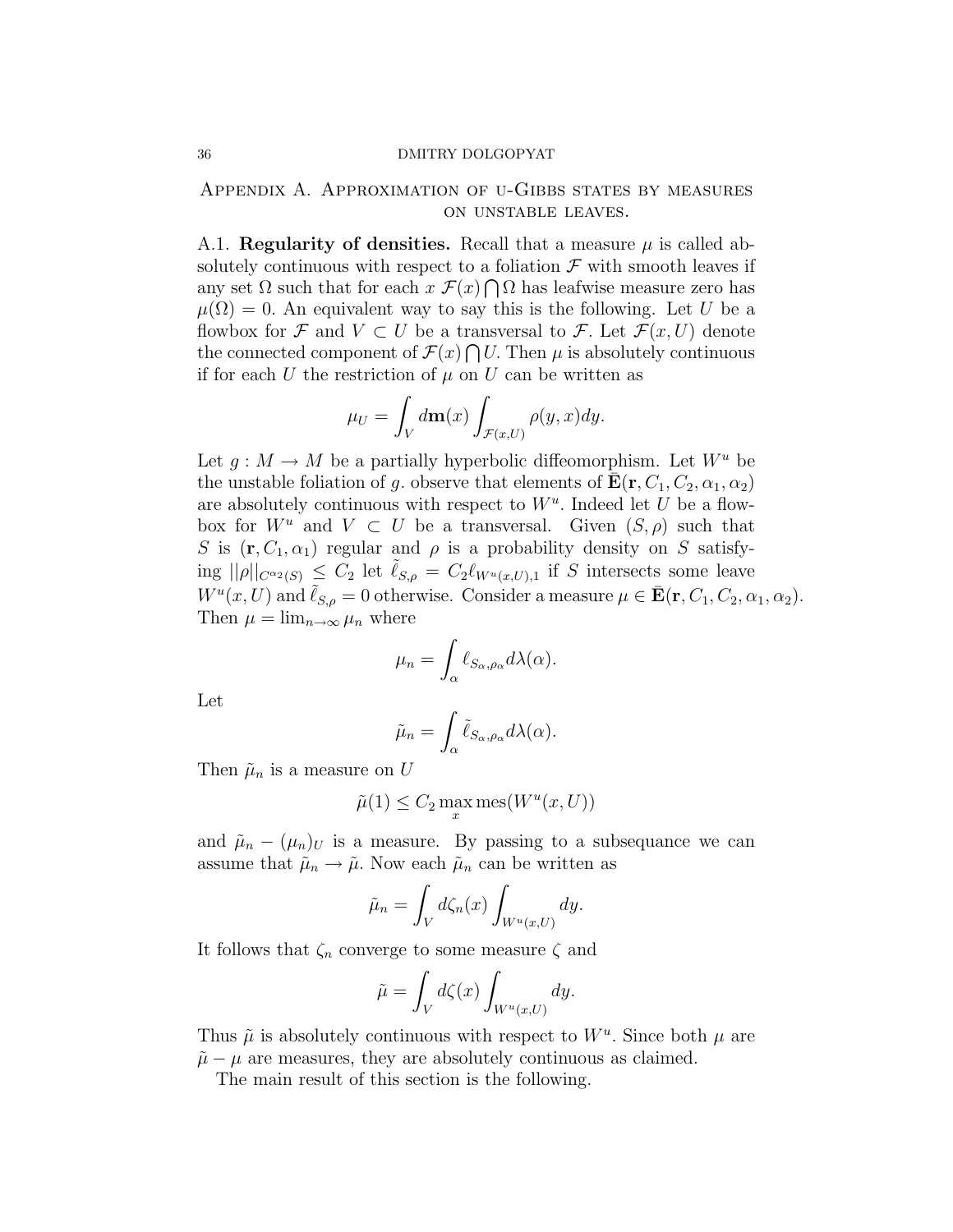**Proposition 8.** Let  $g : M \to M$  be a partially hyperbolic diffeomorphism.

(a) There exist constants  $\mathbf{r}, C_1, C_2$  such that for any bounded set  $S \subset$  $W^u$  such that  $\text{mes}(\partial S) = 0$  and  $\forall \rho \in L^1(S)$   $\forall \varepsilon > 0$   $\exists n_0$  such that  $\forall n > n_0 \ \exists c_{j,n}, S_{j,n}, \rho_{j,n} \ \text{such that}$ 

- $\bullet \ c_{i,n} > 0$
- $S_{j,n}$  are  $(\mathbf{r}, C_1, 1)$ -regular
- $\rho_{j,n}$  is a probability density on  $S_{j,n}$  and  $||\rho_{j,n}||_{\text{Lip}(S_{j,n})} \leq C_2$
- for all  $k \geq 0$ , for any  $A \in C^{0}(M)$

(70) 
$$
|\ell_{S,\rho}(A \circ g^{n+q}) - \sum_{j} c_{j,n} \ell_{S_{j,n},\rho_{j,n}}(A \circ g^{q})| \leq \varepsilon ||A||_{C^{0}(M)}.
$$

Moreover the constants  $r, C_1, C_2$  can be chosen uniformly for all  $\tilde{g}$  in a small  $C^2$  neighborhood of g. Also, for all  $\bar{\mathbf{r}}, \bar{C}_1, \bar{C}_2, \bar{\alpha}_1, \bar{\alpha}_2$  there exists  $C_4$  such that (70) holds with  $n_0 = C_4 |\ln \epsilon|$  for all  $\tilde{g}$   $C^2$ -near g and for all pairs  $(S, \rho)$  such that S is  $(\bar{\mathbf{r}}, \bar{C}_1, \bar{\alpha}_1)$ -regular and  $||\rho||_{C^{\bar{\alpha}_2}(S)} \leq \bar{C}_2$ 

(b) There exist constants  $\mathbf{r}, C_1, C_2$  such that any absolutely continuous g invariant measure belongs to  $\bar{\mathbf{E}}_{inv}(\mathbf{r},C_1,C_2,1,1)$ . These constants can be chosen uniformly for all  $\tilde{g}$  in a small  $C^2$  neighborhood of g.

Remark. The definition of u-Gibbs mesures given in our paper appears to be sligtly different from the one given in [43] (g-invariant absolutely continuous measures whose conditional densities are canoniacal ones, defined in Section 2.5), however they are equivalent. Indeed since any g invariant measure  $\mu$  satisfies  $\mu(A) = \frac{1}{N} \sum_{n=0}^{N-1} \mu(A \circ g^n)$ , elements of  $\mathbf{\bar{E}}_{inv}(\mathbf{r}, C_1, C_2, \alpha_1, \alpha_2)$  can be approximated by convex combinations of measures of the form  $\frac{1}{N} \sum_{n=0}^{N-1} \ell_{S,\rho}(A \circ g^n)$ . Therefore elements of  $\bar{\mathbf{E}}_{inv}(\mathbf{r},C_1,C_2,\alpha_1,\alpha_2)$  are u-Gibbs in the sense of [43], by Theorem 4 of [43]. Conversely any u-Gibbs measure in the sense of [43] is also u-Gibbs according to our definition by Proposition  $8(b)$ .

The proof of this proposition is similar to the arguments of [38, 43, 46, 47]. However, we give the proof below since the part (b) playing a crucial role in our analysis is not stated explicitely in the above mentioned papers.

*Proof of Proposition 8.* We follow [23]. Let  $r > 0$  be fixed. Let W be a leaf of  $W^u(g)$  and S be a maximal r-separated set in W. Given  $p \in \mathcal{S}$  define its Dirichlet cell  $D(p)$  by

$$
D(p) = D_{\mathcal{S}}(p) = \{ x \in W : d(p, x) = \min_{q \in \mathcal{S}} d(q, x) \}.
$$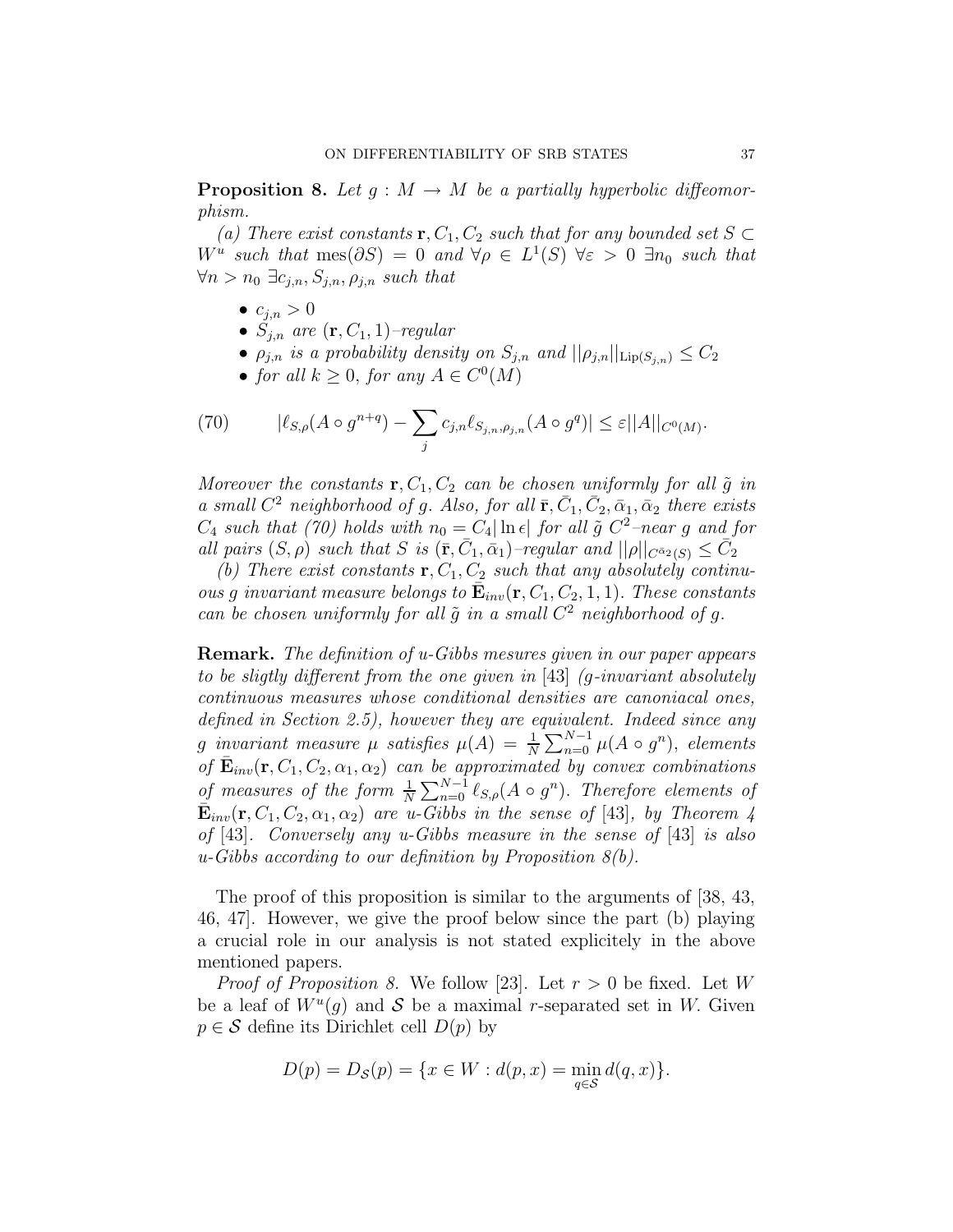Then  $B(p, r/2) \subset D(p) \subset B(p, r)$  and  $\partial D(p)$  is contained in a union of finitely many sets

$$
L(p, q_j) = \{x \in W : d(p, x) = d(x, q_j)\}\
$$

where  $q_j \in \mathcal{S}$  are centers of the cells adjacent to  $D(p)$ . Now if  $D(p)$ and  $D(p)$  are adjecent, that is, if there is a point  $x \in D(p) \cap D(q_j)$ then  $d(p, q_i) \leq d(x, p) + d(x, q_i) \leq 2r$  so the number of cells adjacent to  $D(p)$  is bounded by the maximal cardinality of an  $r/2$ –separated set in an unstable ball of radius 2r. Fix some coordinate system  $x = (x^l)$ near p. Then if r is sufficiently small the part of  $L(p, q_j)$  inside  $B(x, r)$ is close to a piece of hyperplane

$$
\sum_{l} (x^{l} - p^{l})^{2} = \sum_{l} (x^{l} - q_{j}^{l})^{2}.
$$

These facts imply that there exist constants  $r, C_1$  such that for any  $W, \mathcal{S}, p, D_{\mathcal{S}}(p)$  is  $(\mathbf{r}, C_1, 1)$ -regular. Now let S be any subset of W. Let

$$
I(S) = \{ p \in \mathcal{S} \cap S : d(p, \partial S) \ge r \}, \quad \tilde{S} = \bigcup_{p \in I(S)} D(p).
$$

Then

$$
\{x \in S : d(x, \partial S) \ge 2r\} \subset \tilde{S} \subset S.
$$

We use these approximations to prove Proposition 8. Let  $(S, \rho)$  be as in that Proposition. Since Lipschitz functions are dense in  $L^1(S)$  we can assume that  $\rho \in \text{Lip}(S)$ .

Consider the decomposition

$$
\widetilde{g^{n_0}S} = \bigcup_{p \in I_{n_0}} D(p).
$$

where  $I_{n_0} = I(g^{n_0}S)$ . Let

(71) 
$$
I'_{n_0} = \left\{ p : \forall y \in D(p) \quad \rho(g^{-n_0}y) \ge \frac{\epsilon}{4\text{mes}(S)} \right\}
$$

$$
I''_{n_0} = I_{n_0} - I'_{n_0}.
$$

Let 
$$
c(p) = \rho(g^{-n_0}p) \operatorname{mes}(g^{-n_0}D(p))
$$
. Observe that by (71),  $c(p)$  is positive for  $p \in I'_{n_0}$ . The change of variables  $y = g^{n_0}x$  gives

$$
\int_{S} A(g^{n_0+q}x)\rho(x)dx =
$$
\n
$$
\sum_{I'_{n_0}} c(p) \int_{D(p)} \frac{\rho(g^{-n_0}p)}{c(p)} A(g^q y) \det(dg^{-n_0}|E_u)(y)dy +
$$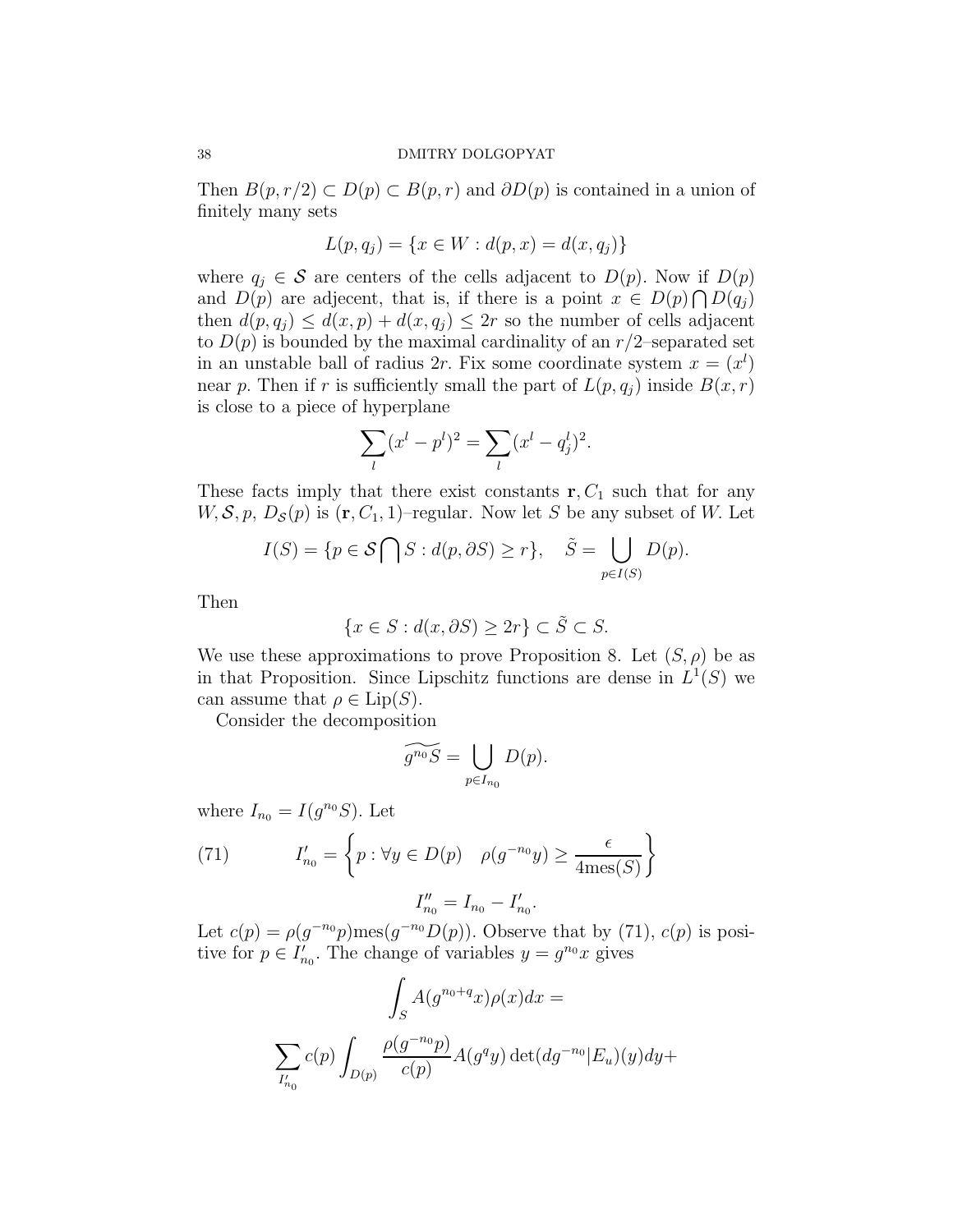$$
\sum_{I'_{n_0}} c(p) \int_{D(p)} \frac{\rho(g^{-n_0}y) - \rho(g^{-n_0}p)}{c(p)} A(g^q y) \det(dg^{-n_0}|E_u)(y) dy +
$$
  

$$
\sum_{I''_{n_0}} \int_{g^{-n_0}D(p)} \rho(x) A(g^{n_0+q}x) dx + \int_{S-g^{-n_0}g^{\widetilde{n_0}S}} \rho(x) A(g^{n_0+q}x) dx =
$$
  

$$
\sum_{I'_{n_0}} c(p) \ell\left(D(p), \frac{\rho(g^{-n_0}p)}{c(p)} \det(dg^{-n_0}|E_u)\right) (A \circ g^q) +
$$

Remainder<sub>I</sub> + Remainder<sub>II</sub> + Remainder<sub>III</sub>.

We claim that the set of triples

$$
\left\{ \left( c(p), D(p), \frac{\rho(g^{-n_0}p) \det(dg^{-n_0}|E^u)(y)}{c(p)} \right) \right\}_{p \in I'_{n_0}}
$$

satisfies the conditions of Proposition 8. First we check the regularity of the densities.

Lemma 5. The Lipschitz norm of

$$
\frac{\rho(g^{-n_0}p) \det(dg^{-n_0}|E^u)(y)}{c(p)}
$$

is uniformly bounded.

Proof.

$$
\left| \ln \det(dg^{-n_0}|E^u)(y_1) - \ln \det(dg^{-n_0}|E^u)(y_2) \right| \le
$$
  
Const 
$$
\sum_{j=0}^{n_0-1} \left| \ln \det(dg^{-1}|E^u)(g^{-j}y_1) - \ln \det(dg^{-n_0}|E^u)(g^{-j}y_2) \right| \le
$$
  
Const 
$$
\sum_{j=0}^{n_0-1} \lambda_1^j d(y_1, y_2) \le \text{Const} d(y_1, y_2).
$$

Hence there exists a constant  $K$ , independent of  $p$ , such that for all  $y_0, y \in D(p)$ 

$$
\frac{1}{K} \le \frac{\det(dg^{-n_0}|E_u)(y_0)\rho(g^{-n_0}p)}{\det(dg^{-n_0}|E_u)(y)\rho(g^{-n_0}p)} \le K.
$$

Integrating  $y_0$  over  $D(p)$  we get

$$
\frac{1}{K} \le \frac{\rho(g^{-n_0}p) \det(dg^{-n_0}|E^u)(y)}{c(p)} \le K.
$$

Combining this with the uniform Lipschitz continuity of  $\ln \det(dg^{-n_0}|E_u)$ we obtain the statement of the lemma.  $\Box$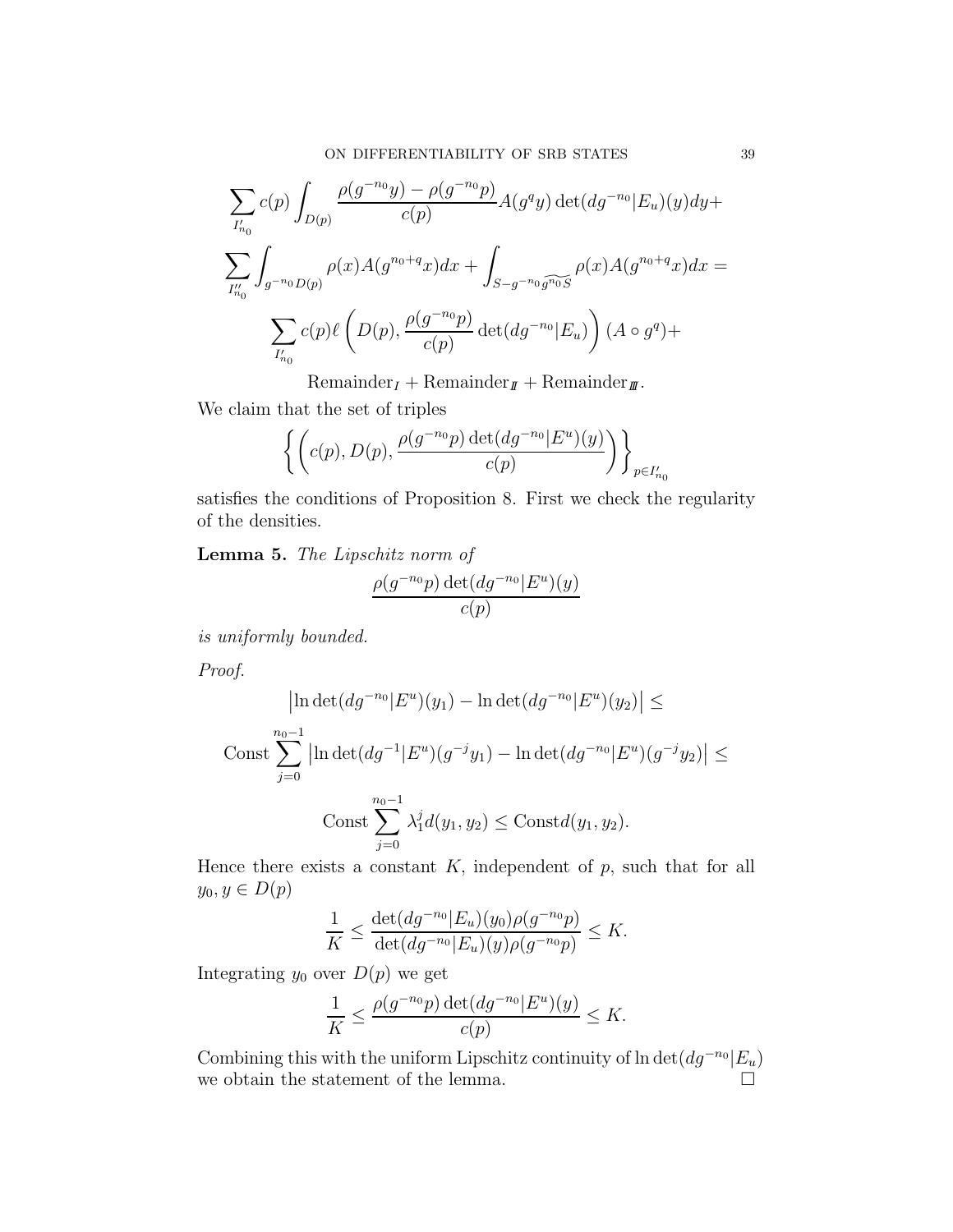We now estimate remaining terms.

 $|\text{Remainder}_m| \leq ||A||_{C^0(M)}||\rho||_{Lip(S)} \text{mes}(g^{-n_0}(g^{n_0}S - \widetilde{g^{n_0}S})).$ 

We have

$$
g^{n_0}S - \widetilde{g^{n_0}S} \subset \partial_{2r}g^{n_0}S.
$$

So

$$
g^{-n_0}(g^{n_0}S - \widetilde{g^{n_0}S}) \subset \partial_{2r\lambda_1^{n_0}}g^{n_0}S
$$

(recall that we assume that  $(1)–(4)$  hold with  $C = 1$ .) The condition  $mes(\partial S) = 0$  implies that

(72) 
$$
\text{mes}(\partial_{2r\lambda_1^{n_0}}g^{n_0}S)\to 0 \quad \text{as} \quad n_0\to\infty.
$$

On the other hand

$$
|\rho(g^{-n_0}y) - \rho(g^{-n_0}p)| \le ||\rho||_{\text{Lip}(S)} d(g^{-n_0}y, g^{-n_0}p) \le ||\rho||_{\text{Lip}(S)} \lambda_1^{n_0} \text{diam}(D(p)) \le 2||\rho||_{\text{Lip}(S)} \lambda_1^{n_0}r
$$

and so if  $p \in I'_{n_0}$  then

$$
\int_{D(p)} \frac{\rho(g^{n_0}y) - \rho(g^{-n_0}p)}{c(p)} A(g^qy) \det(dg^{-n_0}|E_u)(y) dy =
$$
\n
$$
\int_{D(p)} \frac{\rho(g^{n_0}y) - \rho(g^{-n_0}p)}{c(p)} A(g^qy) \det(dg^{-n_0}|E_u)(y) \frac{\rho(g^{-n_0}p)}{\rho(g^{-n_0}p)} dy \le
$$
\n
$$
\frac{\text{4mes}(S)}{\epsilon} ||A||_{C^0(M)} \times 2||\rho||_{\text{Lip}(S)} \lambda_1^{n_0} r \times \int_{D(p)} \frac{\det(dg^{-n_0}|E_u)(y)\rho(g^{-n_0}p)}{c(p)} dy \le
$$
\n(73)\n
$$
\frac{\text{8mes}(S)||A||_{C^0(M)}}{\epsilon} ||\rho||_{\text{Lip}(S)} \lambda_1^{n_0} r
$$

$$
\rm Hence
$$

$$
|\text{Remainder}_I| \leq 8 \frac{\text{mes}(S)||A||_{C^0(M)}}{\epsilon} ||\rho||_{\text{Lip}(S)} \lambda_1^{n_0} r \sum_{I_{n_0}} c(p).
$$

Now if  $n_0$  is large enough then for all  $y \in D(p)$ ,  $\rho(p) \leq 2\rho(y)$ . Hence

$$
\sum_{I_{n_0}} c(p) \le \sum_{I_{n_0}} 2 \int_{g^{-n_0}D(p)} \rho(x) dx \le 2 \int_S \rho(x) dx = 2.
$$

Combining the last two estimates we get

(74) 
$$
|\text{Remainder}_I| \le 16 \frac{\text{mes}(S)||A||_{C^0(M)}}{\epsilon} ||\rho||_{\text{Lip}(S)} \lambda_1^{n_0} r \to 0
$$

as  $n_0 \rightarrow \infty$ .

We now again use the fact that if  $y', y''$  belong to the same  $D(p)$  then

$$
\left| \rho(g^{-n_0}y') - \rho(g^{-n_0}y'') \right| \le 2||\rho||_{\text{Lip}(S)} r \lambda_1^{n_0}
$$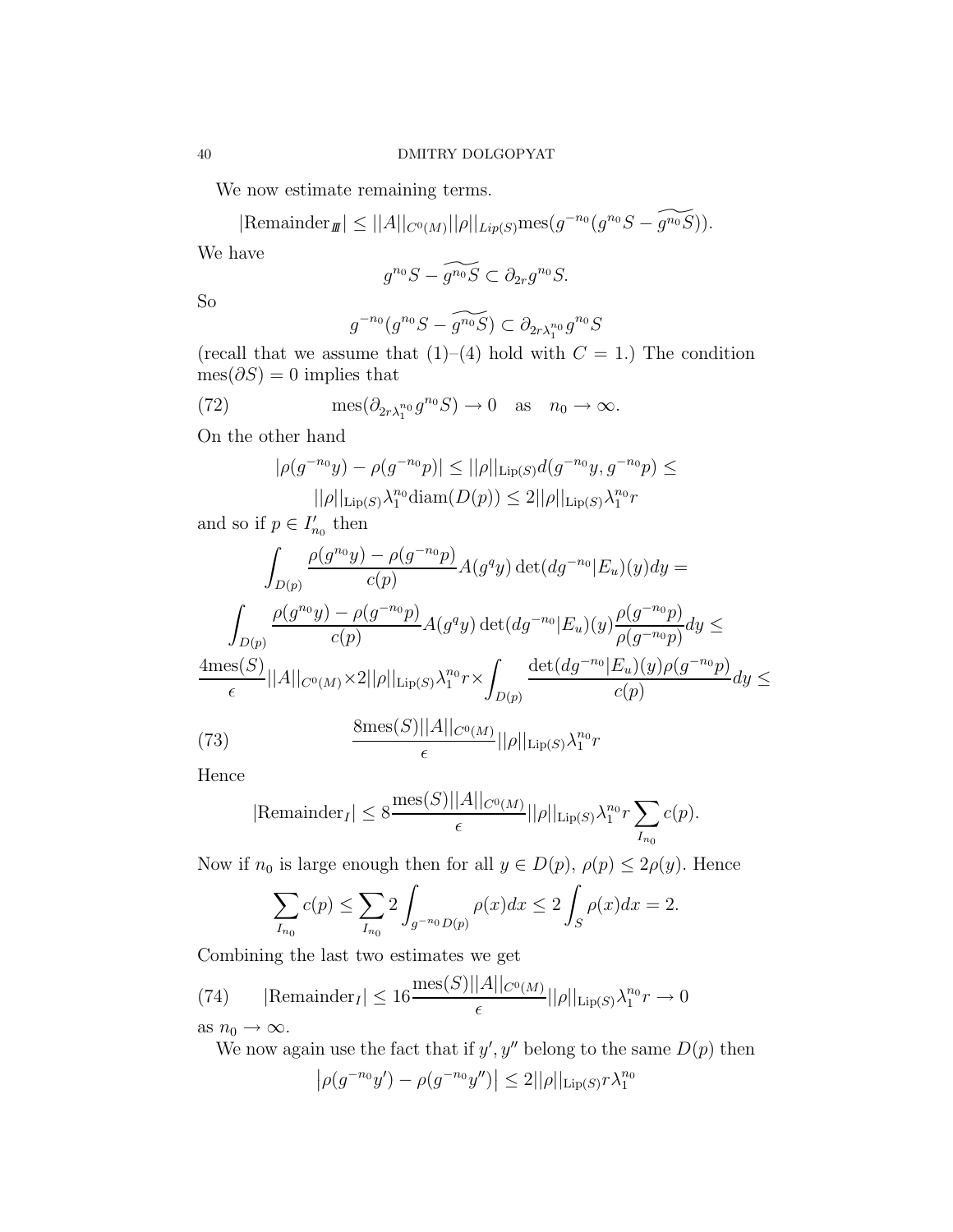So if  $n_0$  is so large that

(75) 
$$
||\rho||_{\text{Lip}} r \lambda_1^{n_0} \leq \frac{\epsilon}{4 \text{mes}(S)}
$$

then  $\forall p \in I''_{n_0}$   $\forall x \in g^{-n_0}D(p)$  we have  $\rho(x) < \frac{\epsilon}{2m}$  $\frac{\epsilon}{2\text{mes}(S)}$ . Hence

$$
|\text{Remainder}_I| \leq ||A||_{C^0(M)} \frac{\epsilon}{2 \text{mes}(S)} \text{mes}(S) = \frac{\epsilon}{2} ||A||_{C^0(M)}.
$$

This completes the proof of  $(70)$ . Since we have used  $(72)$ ,  $(74)$ and (75) to estimate Remainder<sub>II</sub>, Remainder<sub>I</sub> and Remainder<sub>II</sub> respectively, the uniformities claimed in the part (a) also follow. (In the proof of (74) we used the fact that  $\rho$  is Lipschitz. If it is only Holder, we get  $||\rho||_{C^{\bar{\alpha}_2}(S)} \lambda_1^{n_0\alpha}$  instead of  $||\rho||_{\text{Lip}(S)} \lambda_1^{n_0}$ .) This completes the proof of the (a).

To prove (b) let  $\mu$  have conditional densities on unstable leaves. Let  $M = \bigcup_{j=1}^{s} U_j$  be a partition of M into domains with piecewise smooth boundaries. Let  $V_j$  be transversals to  $E_u$  in  $U_j$ . Denote  $W_j^u(x) =$  $W^u(x, U_j)$ . We can write

$$
\mu_{U_j} = \int_{V_j} d\mathbf{m}_j(x) \int_{W_j^u(x)} \rho_j(y,x) dy
$$

for some measure  $\mathbf{m}_j$  on  $V_j$ . In other words

$$
\mu = \sum_j \int_{V_j} d\mathbf{m}_j(x) \ell_{W_j^u(x), \rho_j(x)}.
$$

Since Lipschitz functions are dense in  $L^1$ , given  $\varepsilon$  there exist Lipshitz  $\rho_{j,\varepsilon}$  such that

$$
||\rho_j - \rho_{j,\varepsilon}||_{L^1(d\mathbf{m}_j dy)} \leq \varepsilon.
$$

Hence for any  $A \in C^0(M)$ 

$$
\left|\mu(A) - \sum_{j} \int_{V_j} d\mathbf{m}_j(x) \ell_{W_j^u(x), \rho_{j,\varepsilon}(x)}(A)\right| \leq \varepsilon s ||A||_{C^0(M)}.
$$

Since  $\mu$  is g invariant then also for all n

$$
|\mu(A) - \mu_{n,\varepsilon}(A)| \leq \varepsilon s ||A||_{C^0(M)}.
$$

where

$$
\mu_{n,\varepsilon}(A) = \sum_j \int_{V_j} d\mathbf{m}_j(x) \ell_{W_j^u(x), \rho_{j,\varepsilon}(x)}(A \circ g^n).
$$

Let  $\mu_{\varepsilon}$  be a limit point of  $\mu_{n,\varepsilon}$ ,  $n \to \infty$ . Note that  $\ell_{W_j^u(x),\rho_{j,\varepsilon}(x)}$  are not probabilities, however, they satisfy

$$
\ell_{W_j^u(x),\rho_{j,\varepsilon}(x)}(1) \leq ||\rho_{j,\varepsilon}||_{C^0(U_j)} \max_x \operatorname{mes}(W_j^u(x)).
$$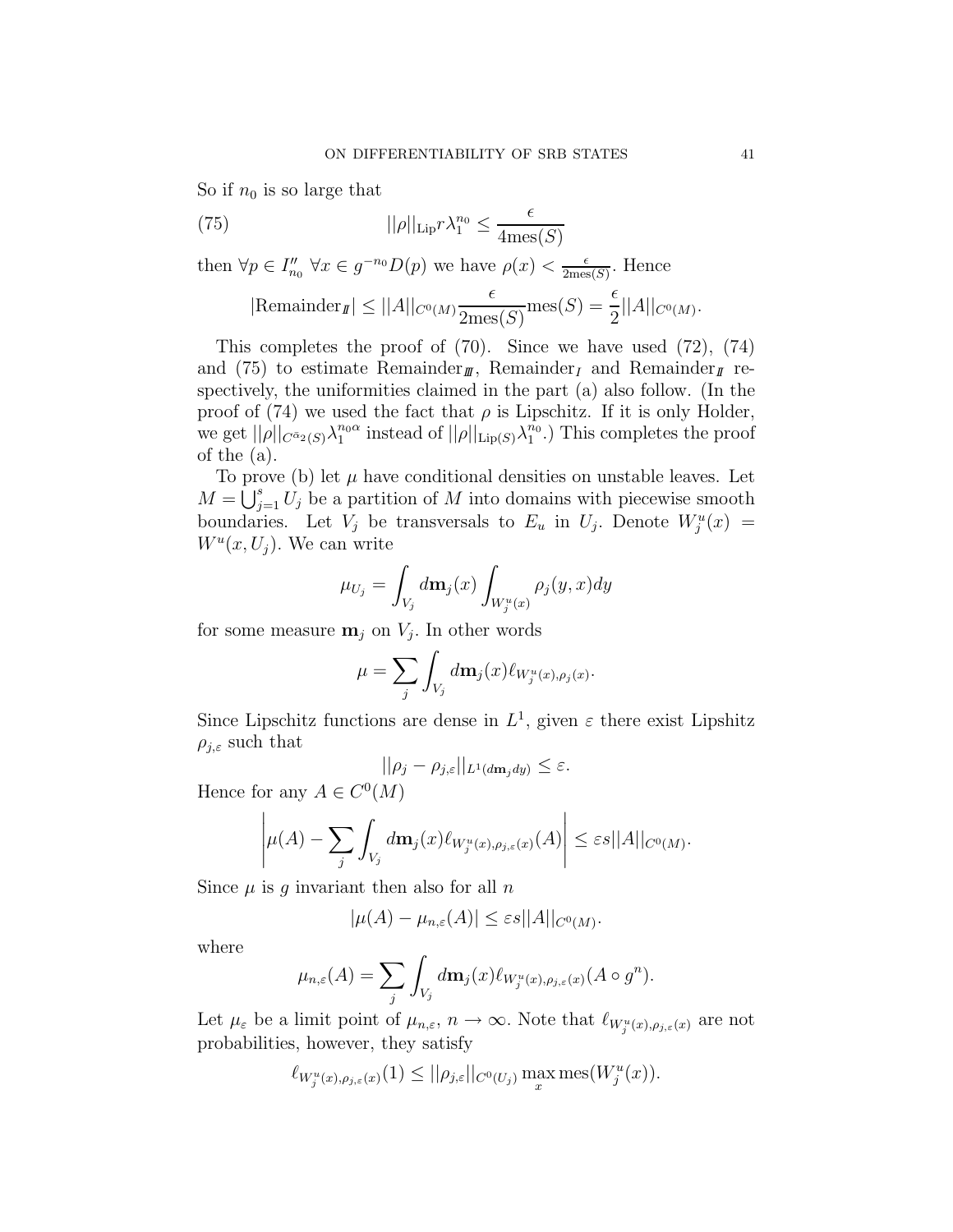Therefore we can apply part (a) to each  $\ell_{W_j^u(x),\rho_{j,\varepsilon}(x)}$  to conclude that  $\mu_{\varepsilon} \in \bar{\mathbf{E}}(\mathbf{r}, C_1, C_2, 1, 1)$ . Letting  $\varepsilon \to 0$  we get  $\mu \in \bar{\mathbf{E}}(\mathbf{r}, C_1, C_2, 1, 1)$  as claimed.  $\Box$ claimed.  $\Box$ 

A.2. Proof of Proposition 2. Similarly to Proposition 8 we can prove the following.

**Lemma 6.**  $\forall$ r,  $C_1, C_3, \alpha_1, \alpha_2$  there exist **r**,  $\bar{C}_1, \bar{C}_2, \bar{C}_3$   $\theta_1 < 1, K > 0$ such that for any  $(\mathbf{r}, C_1, C_3, \alpha_1)$ -admissible set S for any probability density  $\rho \in C^{\alpha_2}(S)$  for all  $n > 0$  there exist  $c_j, S_j, \rho_j$  such that

- $c_i > 0;$
- $\check{S}_j$  are  $(\bar{\mathbf{r}}, \bar{C}_1, \bar{C}_3, 1)$ -admissible;
- $\rho_j$  is a probability density on  $S_j$  and  $||\rho_j||_{\text{Lip}(S_j)} \leq \bar{C}_2$  and for all  $q \geq 0$

$$
\left| \ell_{S,\rho}(A \circ f^{n+q}) - \sum_{j} c_j \ell_{S_j,\rho_j}(A \circ f^q) \right| \leq K \theta_1^n ||A||_{C^0(M)} ||\rho||_{C^{\alpha_2}(S)}.
$$

In other words, Lemma 6 says that the estimates of Proposition 8(a) hold for admissible sets as well  $(\epsilon = K\theta_1^n)$  here corresponds to  $n_0 = C_4 |\ln \epsilon|$  in Proposition 8). We now use this lemma to prove Proposition 2.

*Proof.* (a) We assume that  $\rho$  is probability density to simplify the notation. Note that in this case the pair  $(S, \rho)$  satisfies the conditions of Lemma 6. Let  $\mathcal{T}(S,\delta)$  denote a d-dimensional tube of radius  $\delta$  about S

$$
\mathcal{T}(S,\delta) = \bigcup_{|t| \le \delta} \mathbf{g}_t S.
$$

Denote

(76) 
$$
\zeta(\delta) = \frac{\text{mes}(S)}{\text{mes}(\mathcal{T}(S,\delta))} = \delta^{-d} \text{Vol}(\text{Unit ball in } \mathbb{R}^d)^{-1}
$$

Applying Lemma 6 we get

(77) 
$$
\ell_{S,\rho}(A \circ f^N) = \sum_j c_j \ell_{S_j,\rho_j}(A \circ f^{N/2}) + O(\theta_1^{N/2} ||A||_{C^0(M)} ||\rho||_{C^{\alpha_2}(S)}).
$$

The idea of the proof of (a) is the following. Since each  $S_j \subset f^{N/2}S$ , (4) implies that  $S_j$ s can be well aproximated by the leaves of  $W^u$ , and so we can approximate the integrals over  $S_i$  by the integrals over pieces of unstable manifolds. To establish these approximations it is convinient to work with narrow tubes.

Since  $(f|E_c)$  is an isometry we have

$$
(78) \qquad \qquad \ell_{S_j,\rho_j}(A \circ f^{N/2}) =
$$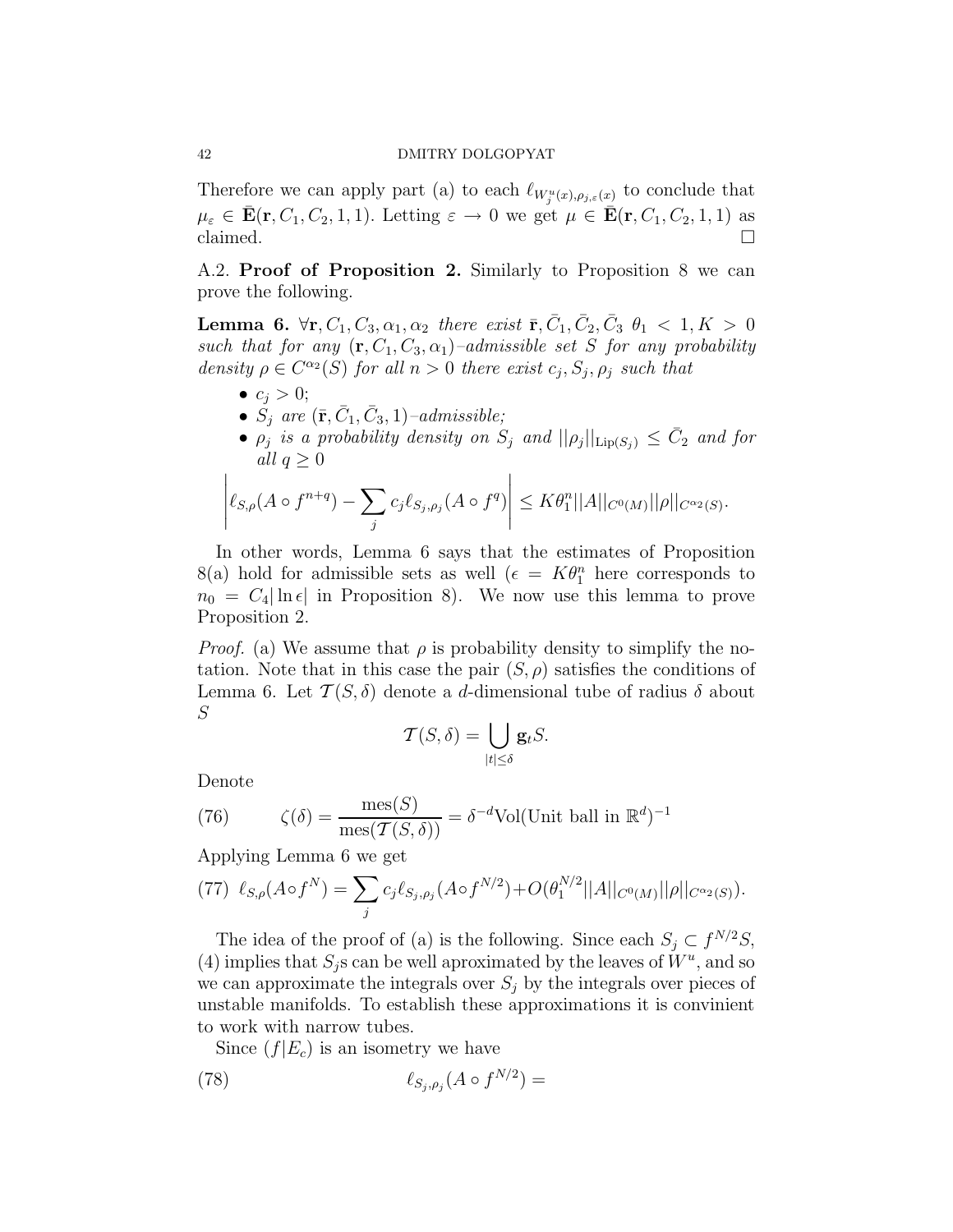$$
\zeta(N^{-m})\iint_{\mathcal{T}(S_j, N^{-m})} A(f^{N/2} \mathbf{g}_t y)\rho_j(y) dy dt + O(N^{-m}||A||_{C_1^{\alpha}(M)}||\rho||_{C^{\alpha_2}(S)}).
$$

Take arbitrary  $y_j \in S_j$  and let  $p_s : M \to W^{cu}(y_j)$ ,  $p_{cs} : M \to W^{u}(y_j)$ , denote the stable (respectively, the center-stable) holonomy. By (4) the angle between the tangent space  $TS_j$  and  $E_u$  satisfies

(79) 
$$
\angle (TS_j, E_u) \leq \text{Const}\lambda_2^{N/2}.
$$

Since  $g_t$  preserves the partially hyperbolic splitting, we get from this that for any  $\delta > 0$ 

(80) 
$$
\angle(T(\mathcal{T}(S_j,\delta),E_{cu})\leq \text{Const}\lambda_2^{N/2}.
$$

(79) and (80) imply

$$
\forall y \in S_j \quad d(y, p_{cs}(y)) \leq \text{Const}\lambda_2^{N/2},
$$

(81) 
$$
\forall y \in \mathcal{T}(S_j, N^{-m}) \quad d(y, p_s(y)) \leq \text{Const}\lambda_2^{N/2}.
$$

The last two line imply in particular

(82) 
$$
\forall y \in S_j \quad d(p_s(y), p_{cs}(y)) \leq \text{Const}\lambda_2^{N/2},
$$

Now by [14], Section 3 (Theorem 3.1 and its proof)  $p_s$  is absolutely continuous with Holder jacobian. Denoting this jacobian by j and changing varaibles in (78)  $(y, t) \rightarrow (z, \tau)$  where  $z \in W^u(y_j)$ ,  $\mathbf{g}_t y = \mathbf{g}_\tau z$ we get

(83) 
$$
\iint_{\mathcal{T}(S_j, N^{-m})} A(f^{N/2} \mathbf{g}_t y) \rho_j(y) dy dt =
$$

$$
\iint_{p_s \mathcal{T}(S_j, N^{-m})} A(f^{N/2} p_s^{-1} \mathbf{g}_\tau z) \rho_j(p_s^{-1} \mathbf{g}_\tau z) \mathbf{j}(p_s^{-1} p_s^{-1} \mathbf{g}_\tau z) dz d\tau.
$$

Now  $p_s \mathcal{T}(S_j, N^{-m}) = \mathcal{T}(p_s S_j, N^{-m})$  since  $\mathbf{g}_t$  commutes with f. Combining this with (82) we obtain

$$
\mathcal{T}(p_{cs}S_j, N^{-m}-\text{Const}\lambda_2^{N/2}) \subset p_s \mathcal{T}(S_j, N^{-m}) \subset \mathcal{T}(p_{cs}S_j, N^{-m}+\text{Const}\lambda_2^{N/2}).
$$
  
Therefore

Therefore

(84) 
$$
\iint_{p_s \mathcal{T}(S_j, N^{-m})} A(f^{N/2} p_s^{-1} \mathbf{g}_{\tau} z) \rho_j(p_s^{-1} \mathbf{g}_{\tau} z) \mathbf{j}(p_s^{-1} p_s^{-1} \mathbf{g}_{\tau} z) dz d\tau =
$$
  

$$
\iint_{\tilde{\mathcal{T}}_j} A(f^{N/2} p_s^{-1} \mathbf{g}_{\tau} z) \rho_j(p_s^{-1} \mathbf{g}_{\tau} z) \mathbf{j}(p_s^{-1} p_s^{-1} \mathbf{g}_{\tau} z) dz d\tau + O(\lambda_2^{N/2} ||A||_{C^0(M)} ||\rho||_{C^{\alpha_2}(S)})
$$
  
where  $\tilde{\mathcal{T}}_j$  denotes  $\mathcal{T}(p_{cs} S_j, N^{-m} - \text{Const}\lambda_2^{N/2})$ . By (2)  

$$
d(f^{N/2} p_s^{-1} \mathbf{g}_{\tau} z, f^{N/2} \mathbf{g}_{\tau} z) \le \lambda_2^{N/2} d(p_s^{-1} \mathbf{g}_{\tau} z, \mathbf{g}_{\tau} z) \le \text{Const}\lambda_2^{N/2}.
$$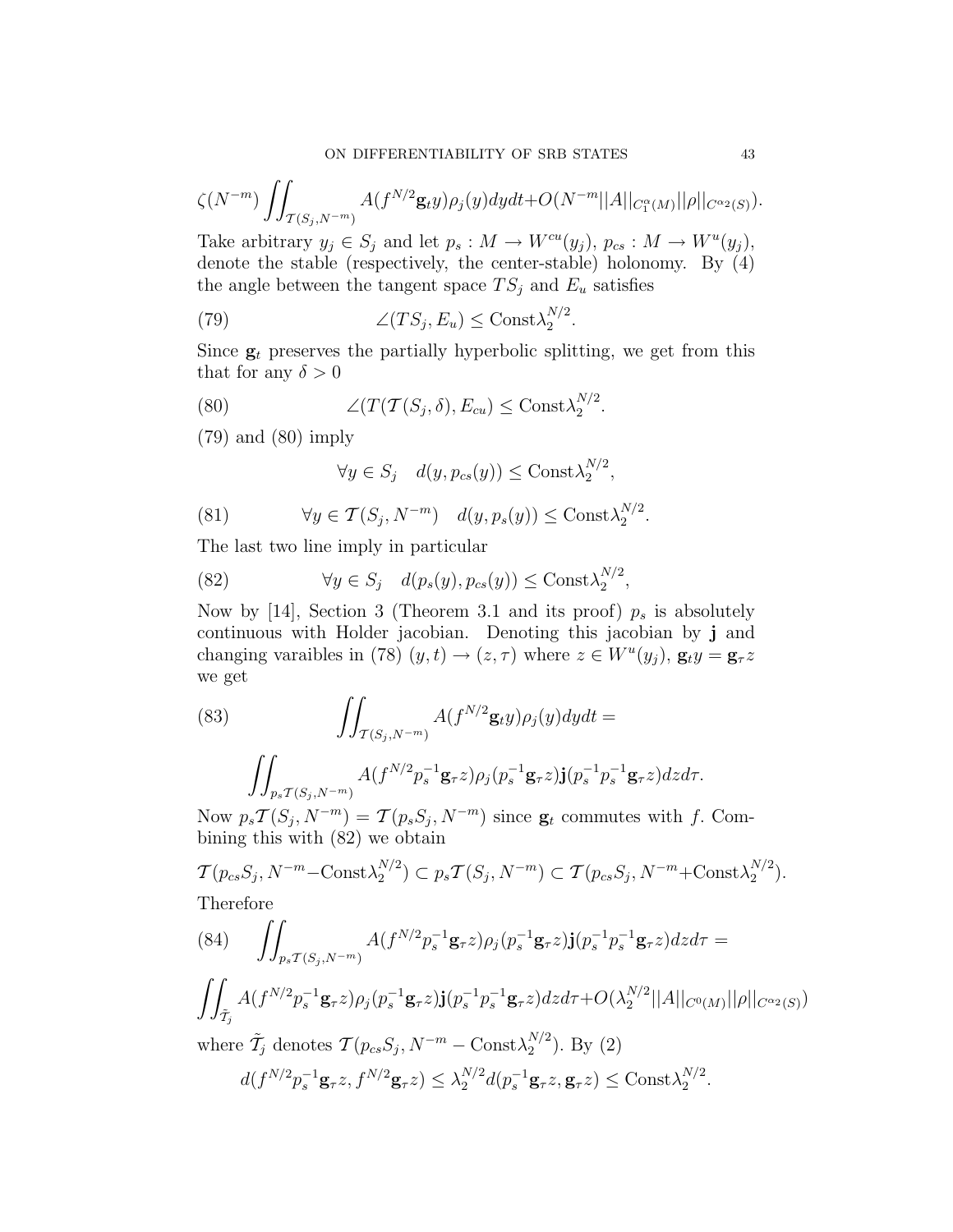So

(85) 
$$
\iint_{\tilde{\mathcal{I}}_j} A(f^{N/2} p_s^{-1} \mathbf{g}_{\tau} z) \rho_j(p_s^{-1} \mathbf{g}_{\tau} z) \mathbf{j}(p_s^{-1} p_s^{-1} \mathbf{g}_{\tau} z) dz d\tau =
$$

$$
\iint_{\tilde{\mathcal{T}}_j} A(f^{N/2}\mathbf{g}_\tau z)\rho_j(p_s^{-1}\mathbf{g}_\tau z)\mathbf{j}(p_s^{-1}p_s^{-1}\mathbf{g}_\tau z)dzd\tau + O(\lambda_2^{\alpha N/2}||A||_{C^\alpha(M)}||\rho||_{C^{\alpha_2}(S)}).
$$

Denote  $\bar{\rho}_j(z,\tau) = \rho_j(p_s^{-1}\mathbf{g}_\tau z)\mathbf{j}(p_s^{-1}p_s^{-1}\mathbf{g}_\tau z)$ . Since  $p_s$  is Holder, there are constants  $\tilde{\mathbf{r}}, \tilde{C}_1, \tilde{C}_2, \tilde{\alpha}_1, \tilde{\alpha}_2$  such that  $p_{cs}(S_j)$  is  $(\tilde{\mathbf{r}}, \tilde{C}_1, \tilde{\alpha}_1)$ -regular and  $||(\bar{\rho}_j) \circ p_s^{-1}||_{C^{\tilde{\alpha}_2}(\mathcal{T}_j)} \leq \tilde{C}_2 ||\rho||_{C^{\alpha_2}(S)}$ . Hence (6) implies that if k is sufficiently large then for each  $\tau$ 

$$
\int_{p_{cs}S_j} A(f^{N/2}\mathbf{g}_{\tau}z)\bar{\rho}_j(z,\tau)dz = O(N^{-m}||A||_{C_k^{\alpha}(M)}||\rho||_{C^{\alpha_2}(S)}).
$$

Integrating over  $\tau$  we obtain  $(86)$ 

$$
\iint_{\tilde{\mathcal{I}}_j} A(f^{N/2} \mathbf{g}_{\tau} z) \bar{\rho}_j(z,\tau) dz d\tau = O\left( \zeta(N^{-m}) N^{-m} ||A||_{C_k^{\alpha}(M)} ||\rho||_{C^{\alpha_2}(S)} \right).
$$

Combining  $(78)$  with  $(83)–(86)$  we get

$$
\ell_{S_j,\rho_j}(A \circ f^{N/2}) = O\left(N^{-m}||A||_{C_k^{\alpha}(M)}||\rho||_{C^{\alpha_2}(S)}\right).
$$

Hence by (77)

$$
\ell_{S,\rho}(A \circ F^{N/2}) = O\left(N^{-m} \sum_j c_j + \theta_1^{N/2}\right) ||A||_{C_k^{\alpha}(M)} ||\rho||_{C^{\alpha_2}(S)}).
$$

Applying (77) to  $A \equiv 1$  we get

$$
\sum_{j} c_j = 1 + O(\theta_1^{N/2} ||A||_{C^0(M)} ||\rho||_{C^{\alpha_2}(S)}).
$$

The last two formulas prove (a).

(b) By Lemma 6 with  $n = N - m$ 

$$
\ell_{S,\rho}((a \circ f^{N-m})(A \circ f^N)) =
$$
  

$$
\sum_{j} c_j \ell_{S_j,\rho_j}((A \circ f^m)a) + O(\theta_1^{N-m}||A||_{C_k^{\alpha}(M)}||a||_{C^{\alpha_2}(f^{N-m}S)}||\rho||_{C^{\alpha_2}(S)}) =
$$
  

$$
\sum_{j} c_j \ell_{S_j,\rho_j}((A \circ f^m)a) + O(\theta_1^m||A||_{C_k^{\alpha}(M)}||a||_{C^{\alpha_2}(f^{N-m}S)}||\rho||_{C^{\alpha_2}(S)}).
$$

(the last equality here uses the assumption that  $N \geq 2m$ ). On the other hand by part (a), given p there exists  $k = k(p)$  such that for all  $A \in C_k^{\alpha}(M)$  we have

$$
\ell_{S_j,\rho_j}((A \circ f^m)a) = \ell_{S_j,a\rho_j}(A \circ f^m) = O\left(m^{-(p+1)}||A||_{C_k^{\alpha}(M)}||a\rho_j||_{C^{\alpha_2}(f^{N-m}S)}\right)
$$

$$
4\frac{1}{2}
$$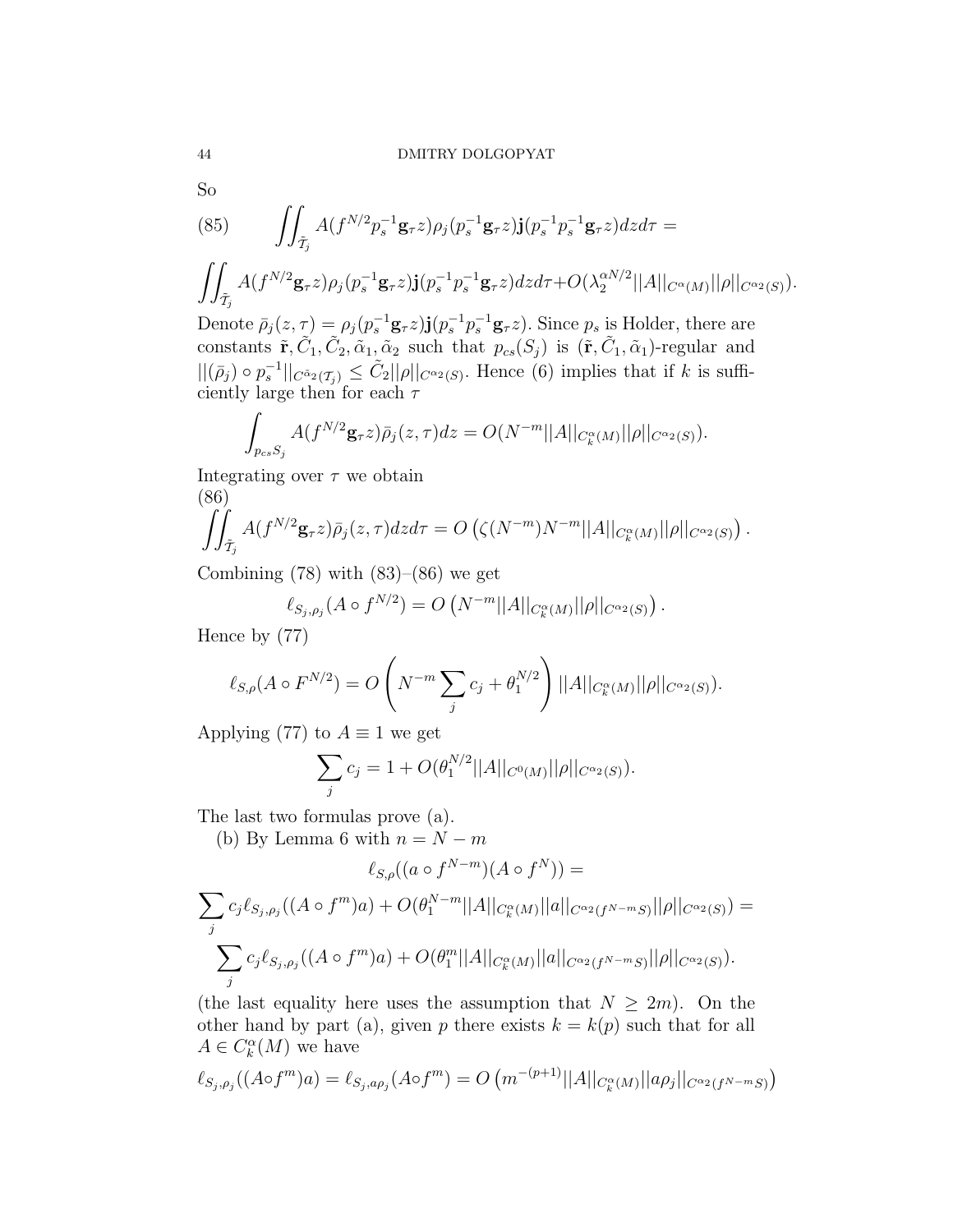Therefore

$$
\ell_{S,\rho}((a\circ f^{N-m})(A\circ f^N)) =
$$

(87) 
$$
\sum_{j} c_j O\left(m^{-(p+1)}||A||_{C_k^{\alpha}}||a\rho_j||_{C^{\alpha_2}(f^{N-m}S)}\right)+
$$

 $O\left(\theta_1^m||A||_{C_k^{\alpha}(M)}||a||_{C^{\alpha_2}(f^{N-m}S)}||\rho||_{C^{\alpha_2}(S)}\right)$ 

Applying Lemma 6 to  $A \equiv 1$  we get

(88) 
$$
\sum_{j} c_j = 1 + O(\theta_1^m || \rho ||_{C^{\alpha_2}(S)})
$$

Combining (87) and (88) we get

$$
\left|\ell_{s,\rho}\left((A\circ f^N)(a\circ f^{N-m})\right)\right|\leq
$$

$$
Const(m^{-(p+1)} + \theta_1^m)||A||_{C_k^{\alpha}(M)}||a||_{C^{\alpha_2}(f^{N-m}S)}||\rho||_{C^{\alpha_2}(S)}.
$$

If m is sufficiently large the first factor is less than  $m^{-p}$  This proves (b).

To prove (c) break

$$
\sum_{j=1}^{N_1} \int_S \rho(y) a(f^{N-j}y) A(f^N y) dy
$$

into two parts so that, in the first, summation is over  $j$  from 1 to  $m$ , and in the second, summation is from  $m$  to  $N_1$ . By part (b) given  $p$ there exists  $k_1(p)$  such that for all  $k \geq k_1(p)$  for all  $A \in C^{\alpha}_k(M)$  we have

$$
\sum_{j=m}^{N_1} ||A||_{C_k^{\alpha}(M)} ||a||_{C_k^{\alpha}(M)} ||\rho||_{C^{\alpha_2}(S)} j^{-p} \leq \text{Const} ||A||_{C_k^{\alpha}(M)} ||a||_{C_k^{\alpha}(M)} ||\rho||_{C^{\alpha_2}(S)} m^{-(p-1)}.
$$

On the other hand for fixed  $j$ 

$$
\int \rho(y)a(f^{N-j}y)A(f^Ny)dy =
$$
  

$$
\nu((a \circ f^{-j})A) + O(N^{-p}||(a \circ f^{-j})A||_{C_\kappa^{\alpha}(M)}||\rho||_{C^{\alpha_2}(S)}) =
$$
  

$$
\nu((a \circ f^{-j})A) + O(N^{-p}||A||_{C_\kappa^{\alpha}(M)}||a||_{C_\kappa^{\alpha}(M)}||\rho||_{C^{\alpha_2}(S)}K^j).
$$

for some  $K > 1$ . Take  $m = \frac{\ln N_0}{\ln K}$  $\frac{\ln N_0}{\ln K}$  then for all  $j \leq m$ ,  $K^j \leq N_0 \leq N$  and so

$$
\sum_{j=1}^{m} \int_{S} \rho(y) a(f^{N-j}y) A(f^{N}y) dy =
$$
  

$$
\sum_{j=1}^{m} \nu((a \circ f^{-j}) A) + O(|A||_{C_{k}^{\alpha}(M)} ||a||_{C_{k}^{\alpha}(M)} ||\rho||_{C^{\alpha_{2}}(S)} N^{-(p-1)})
$$

.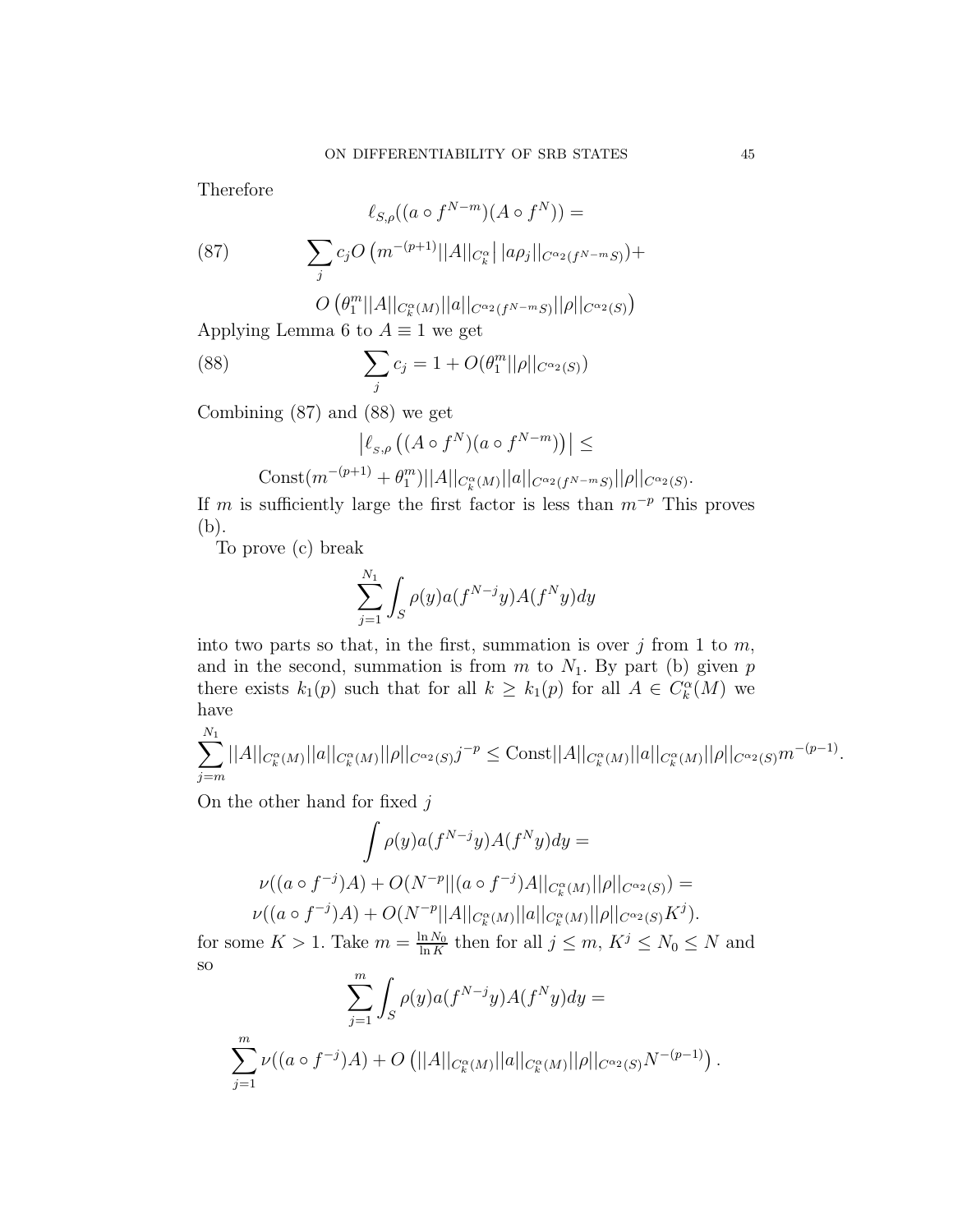By Proposition 8 there exist  $\mathbf{r}'$ ,  $C'_1$ ,  $C'_2$  such that  $\nu \in E_{inv}(\mathbf{r}', C'_1, C'_2, 1, 1)$ . Therefore by part (b) given p there exists  $k_2(p)$  such that for all  $k \geq$  $k_2(p)$  for all functions  $a, A \in C_k^{\alpha}(M)$  we have

$$
\sum_{j=m+1}^{\infty} \nu((a \circ f^{-j})A) \leq \text{Const} ||A||_{C_k^{\alpha}(M)} ||a||_{C_k^{\alpha}(M)} ||\rho||_{C^{\alpha_2}(S)} m^{-(p-1)}
$$

.

Hence

$$
\sum_{j=1}^m \nu((a \circ f^{-j})A) =
$$

$$
\sum_{j=1}^{\infty} \nu((a \circ f^{-j})A) + O(|A||_{C_k^{\alpha}(M)}||a||_{C_k^{\alpha}(M)}||\rho||_{C^{\alpha_2}(S)}m^{-(p-1)})
$$

and so

$$
\sum_j \int_S \rho(y) a(f^{N-j}y) A(f^N y) dy =
$$

$$
\sum_{j=1}^{\infty} \nu((a \circ f^{-j})A) + O\left(||A||_{C_k^{\alpha}(M)}||a||_{C_k^{\alpha}(M)}||\rho||_{C^{\alpha_2}(S)}\left(N^{-(p-1)} + m^{-(p-1)}\right)\right)
$$

which proves  $(c)$ .

## Appendix B. Properties of V.

The main result of this section is the following.

**Lemma 7.** (a) There exists  $\alpha$  such that for all  $k, V \in VC_k^{\alpha}(M)$ . In particular, for all  $k, l, a_l \in C_k^{\alpha}(M)$ .

(b) There exists  $\theta < 1$  such that if S satisfies (14) then for all numbers  $m, n \leq j$ 

$$
||V_n(S)||_{C^2(S)} \leq \text{Const},
$$

(90) 
$$
||V_n(S) - V_m(S)||_{C^2(S)} \leq \text{Const}\theta^{\min(m,n)}.
$$

(c) If S satisfies (14) and if  $\tilde{X}_k$  are vectorfields on  $f^{-k}S$ ,  $k = 0...j$ and  $n \leq j$  define

$$
\tilde{V}_n(x, S) = \sum_{k=0}^n \Gamma_{as}^k (f^{-k}x, f^{-k}S) \pi_{as}(f^{-k}x, f^{-k}S) \tilde{X}_k.
$$

Then

$$
||\tilde{V}_n(S)||_{C^1(S)} \leq \text{Const} \max_{0 \leq k \leq n} ||\tilde{X}_k||_{C^1(f^{-k}S)}
$$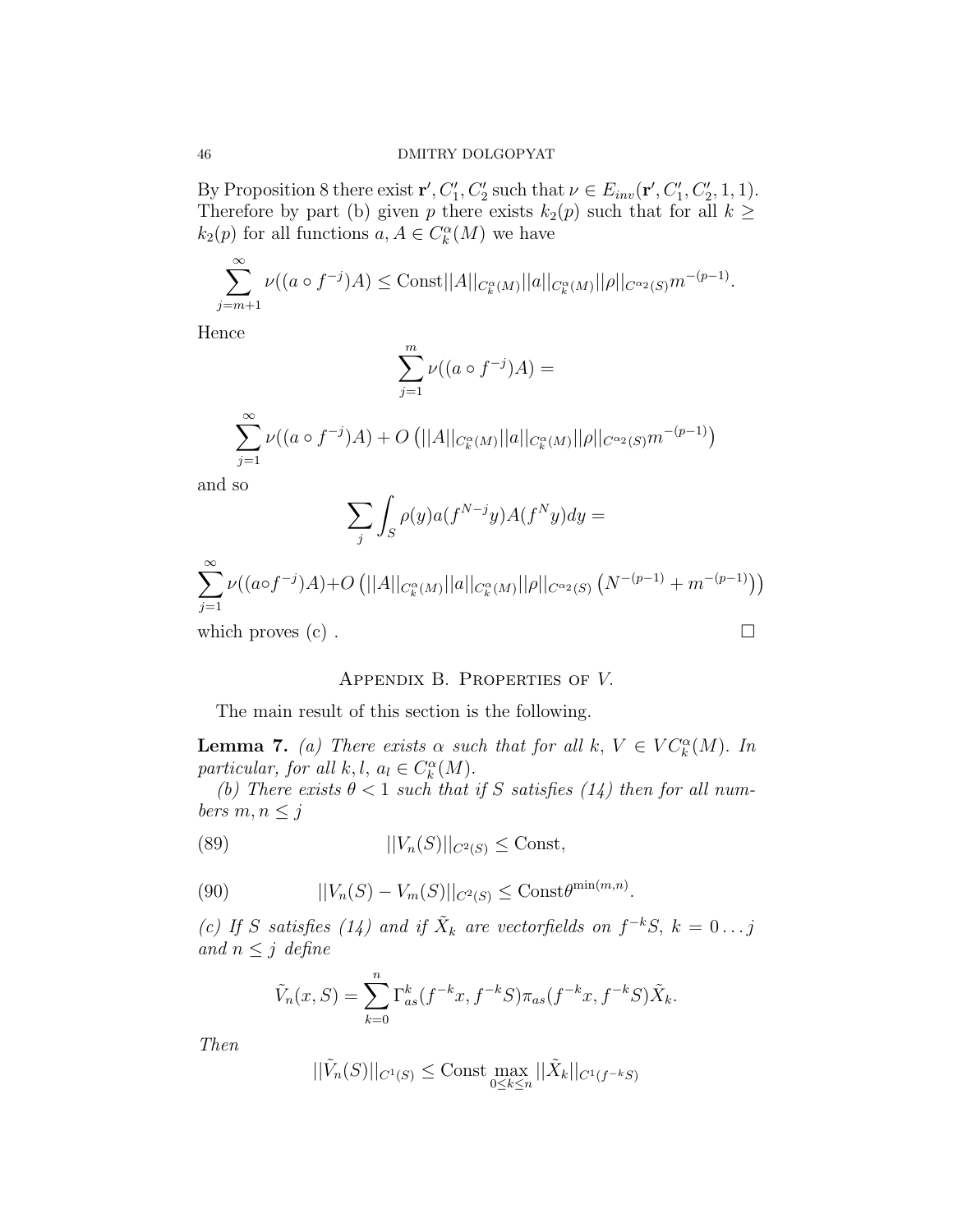(d) There exists  $\hat{\alpha} > 0$  such that the following holds. If  $S_1$  and  $S_2$  are two submanifolds satisfying  $(14)$  such that there exists a map  $\zeta : S_1 \to S_2$  such that  $d_{C^2}(\zeta, id) = \sigma$  then for all  $n \leq j$ 

$$
||V_n(S_2) - d\zeta V_n(S_1)||_{C^1(S_2)} \leq \text{Const}\left[\sigma^{\hat{\alpha}} + \theta^n\right].
$$

**Remark.** Estimates similar to (b)–(d) hold also for higher norms  $C^k(S)$ but we only formulate the bounds we use.

*Proof.* (a)  $V(x)$  satisfies the equation

(91) 
$$
\left[\Gamma_{as}V + (X^{as} \circ f)\right](x) = V(fx).
$$

 $\Gamma_{as}$  is a contraction of TM. So we can apply the Invariant Section Theorem ([28], Theorem 3.2) which asserts that if  $\mathcal{E} \to \mathcal{X}$  is a fiber bundle over a manifold  $\mathcal{X}$  and  $H : \mathcal{E} \to \mathcal{E}$  is a  $C<sup>r</sup>$  bundle map covering a  $C^r$  map  $h: \mathcal{X} \to \mathcal{X}$  which contracts the fibers then there exists a unique  $H$ -invariant section and this section is  $C<sup>r</sup>$  provided that

$$
(92) \t\t\t L^r \lambda < 1
$$

where  $\lambda$  is the fiber contraction rate and L is the Lipschitz constant of  $h^{-1}$ . In particular, the invariant section is always Holder continuous for some exponent  $\alpha$ . Now apply the Invariant Section Theorem to M viewed as the disjoint union of  $g$ -orbits. Since  $f$  acts isometrically on each orbit we get  $L = 1$  in (92). Therefore, V is  $C^{\infty}$  restricted to any orbit of g. Thus it remains to check that the derivatives of V along central directions are Holder continuous. Take  $l \in \{1, 2, \ldots d\}$ . Let  $U(x) = (L_{e_i}V)(x)$  where L denotes the Lie derivative. Since f commutes with  $\mathbf{g}, U$  satisfies

$$
\left[\Gamma_{as}U + L_{e_l}(X^{as} \circ f) + (L_{e_l}\Gamma_{as})V\right](x) = U(fx).
$$

which is an equation of the same type as  $(91)$ . Thus U is Holder continuous with the same Holder exponent as the one guaranteed for V. Continuing by induction we obtain that all derivatives are Holder.

(b) We prove (89). (90) is similar. Note that since  $TS \subset \mathcal{K}_u$  then for all  $y \in TS$   $\|\Gamma_{as}(y, S)\| \leq \tilde{\lambda}_1$  for some  $\tilde{\lambda}_1 < 1$  close to  $\lambda_1$ . Hence  $||\Gamma^k_{as}(y, S)|| \leq \tilde{\lambda}_1^k$  for all  $k \leq j$ . This implies that  $||V_n(S)||_{C^0} \leq \text{Const.}$ Now

$$
DV_n(S) = \sum_{k=0}^n \left[ D\left(\Gamma_{as}(f^{-k}S) \circ f^{-k}\right) \right] \left[ \left(\pi_{as}(f^{-k}S)X\right) \circ f^{-k} \right] +
$$

$$
\sum_{k=0}^n \left[ \left(\Gamma_{as}^k(f^{-k}S)\right) \circ f^{-k} \right] D\left(\pi_{as}(f^{-k}S)X\right) (df^{-k}).
$$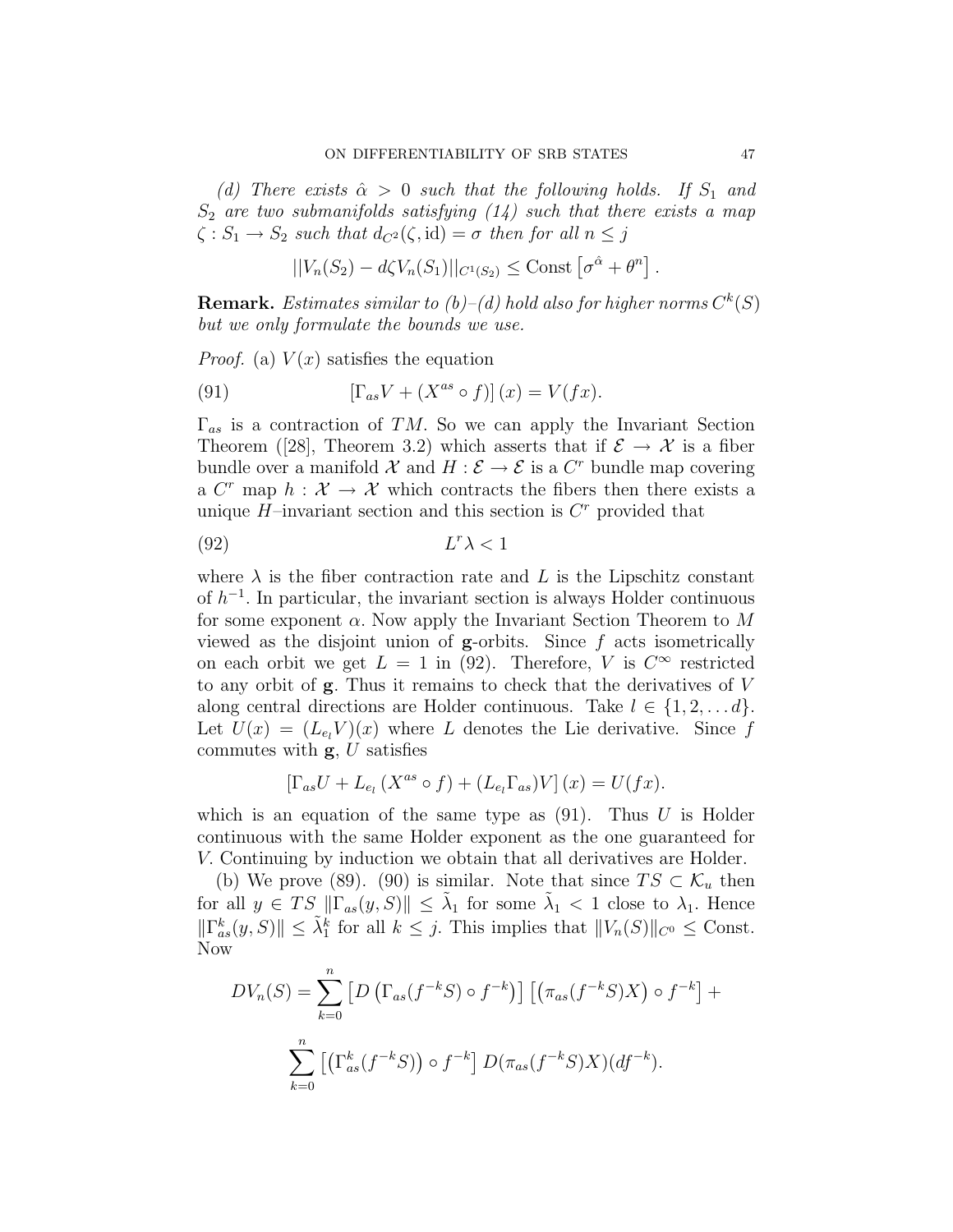However

(93) 
$$
||D (\Gamma_{as}(f^{-k}S) \circ f^{-k})||_{C^0} \leq \text{Const} k \tilde{\lambda}_1^k
$$

since the LHS is a sum of k terms and each term is bounded by  $\text{Const}\tilde{\lambda}_1^k$ . On the other hand  $||(df^{-k})|| \leq \tilde{\lambda}_1^k$  since  $T(f^{-l}S) \subset \mathcal{K}_u$  for all  $l \leq j$ . Therefore

$$
||DV_n(S)||_{C^0} \leq \text{Const.}
$$

The estimate  $||D^2V_n(S)||_{C^0} \leq$  Const is obtained similarly using the bound

$$
||D^2(\Gamma^k_{as}(f^{-k}S) \circ f^{-k})||_{C^0} \leq \text{Const}k^2 \tilde{\lambda}_1^k
$$

which can be derived similar to (93).

The proof of (c) is similar to (b).

(d) Using the estimate

$$
D_{C^2(S_1)}(f^p \circ \zeta, f^p) \le \text{Const} K^p \sigma
$$

and the bound (90) we see that for each  $m \leq n$  the following inequality holds.  $\mathcal{L}(\alpha) = \text{IETZ}(\alpha)$ 

$$
||V_n(S_1) - d\zeta V_n(S_2)|| \le
$$
  
Const  $\left[\sum_{p=1}^m K^p \sigma + ||V_n(S_2) - V_m(S_2)|| + ||V_n(S_1) - V_m(S_1)||\right] \le$   
Const $(K^m + \theta^m)$ .

Now if  $K^n \sigma \leq \theta^n$  then we choose  $m = n$  and (d) follows. Otherwise choose m so that  $K^m \sigma \sim \theta^m$ , that is  $m = \frac{|\ln \sigma|}{\ln(K/\theta)}$  $\ln(K/\theta)$ .

APPENDIX C. DERIVATIVES OF  $Z_n$ .

Here we verify claim (f) of Proposition 3. Along the way we prove Lemma 1.

Choose coordinate systems  $(\xi_j, \eta_j)$  around  $f^j y$  so that

- $f^jS$  is given by  $\eta_j = 0$ ;
- $\eta = (\omega, t)$  and if  $z_1$  has coordinates  $(\xi, \omega, 0)$  and  $z_2$  has coordinates  $(\xi, 0, 0)$  then  $\exp_{z_2}^{-1}(z_1) \in E_{as};$
- $\mathbf{g}_t$  is given by  $\mathbf{g}_t(\xi, \omega, t') = (\xi, \omega, t + t')$ .

In this coordinate system  $f_{\varepsilon}^{j}S$  is given by  $\eta_{j} = H_{j}(\xi_{j})$ . Let  $H_{j} =$  $(H_j^{\omega}, H_j^t)$ . We assume that

$$
\left|H_j^{\omega}\right| \le L_0 \varepsilon \quad \left|H_j^t\right| \le L_0 \varepsilon j,
$$

where  $L_0 = \max(C_7, C_8)$ ,

(94) 
$$
\left\| \frac{dH_j}{d\xi_j} \right\| \leq C_9 \varepsilon
$$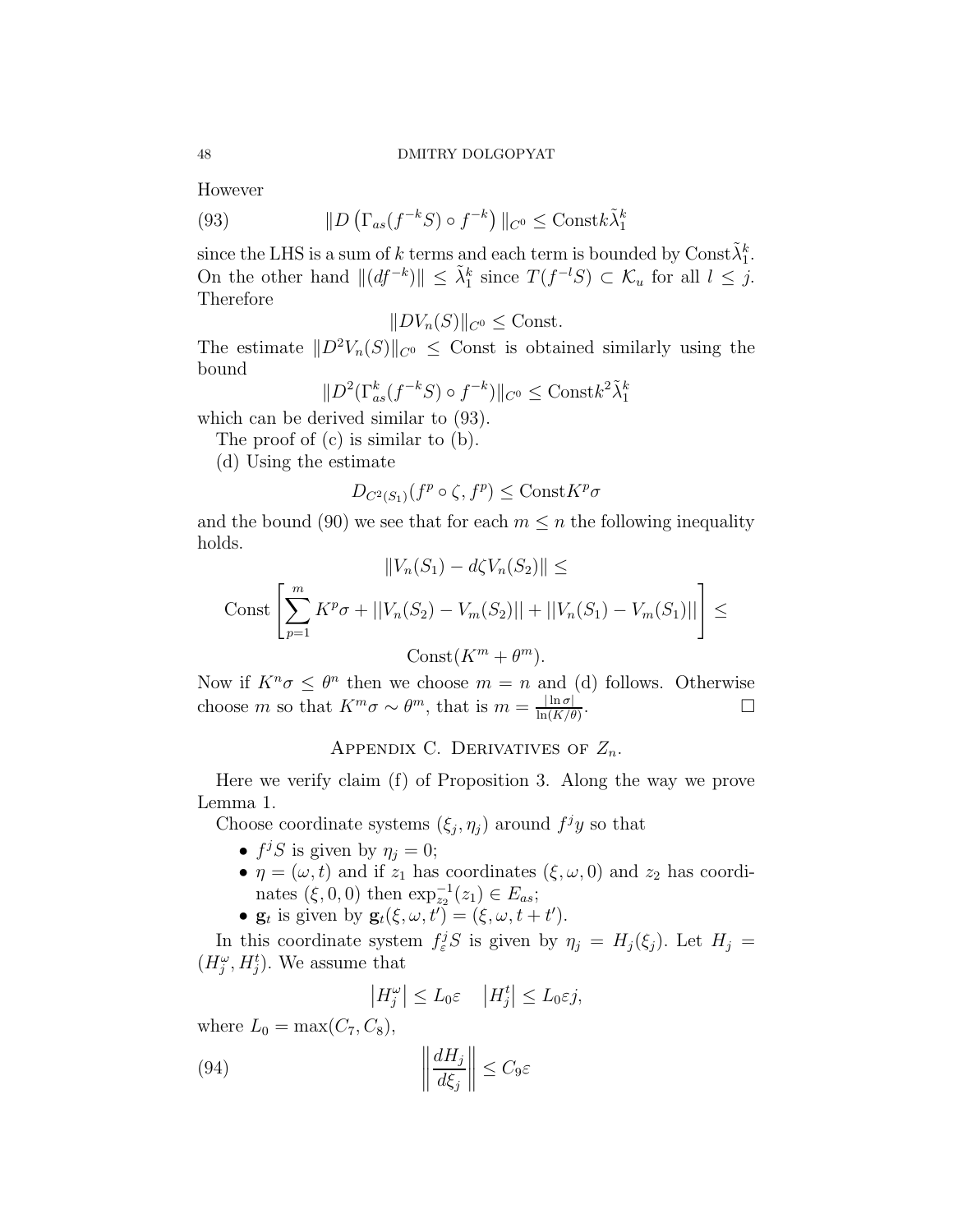(95) 
$$
\left\|\frac{d^2H_j}{d\xi_j^2}\right\| \leq C_{10}\varepsilon
$$

and show that  $H_{j+1}$  also satisfies (94) and (95) provided that  $1 \ll$  $C_9 \ll C_{10}$ . Let  $f_{\varepsilon}$  be given by

$$
\xi_{j+1} = F_j(\xi_j, \eta_j, \varepsilon), \quad \eta_{j+1} = G_j(\xi_j, \eta_j, \varepsilon).
$$

Then  $f_{\varepsilon}^{j+1}S$  is given by

$$
\xi_{j+1} = F_j(\xi_j, H_j(\xi_j), \varepsilon), \quad \eta_{j+1} = G_j(\xi_j, H_j(\xi_j), \varepsilon).
$$

Thus

$$
\frac{d\eta_{j+1}}{d\xi_{j+1}} = \left[\frac{\partial G}{\partial \xi}(\xi_j, H_j(\xi_j), \varepsilon) + \frac{\partial G}{\partial \eta}(\xi_j, H_j(\xi_j), \varepsilon) \frac{dH_j}{d\xi_j}\right] \times \left(\left[\frac{\partial F}{\partial \xi}(\xi_j, H_j(\xi_j), \varepsilon) + \frac{\partial F}{\partial \eta}(\xi_j, H_j(\xi_j), \varepsilon) \frac{dH_j}{d\xi_j}\right]^{-1}\right).
$$

Now if  $E_{ac}$  is sufficiently close to  $E_{cs}$  then we have

(96) 
$$
\left\|\frac{\partial G}{\partial \eta}\right\| \le (1+\delta), \quad \left\|\frac{\partial F}{\partial \eta}\right\| \le \delta, \quad \left\|\left(\frac{\partial F}{\partial \xi}\right)^{-1}\right\| \le \lambda < 1.
$$

Proof of Lemma 1. Denote

(97) 
$$
\mathbf{F}(\xi) = F(\xi, 0, 0).
$$

Introduce  $\rho_j, \zeta_j$  such that

$$
F(\rho_j, H(\rho_j), \varepsilon) = \xi_{j+1} \quad \mathbf{F}(\zeta_j) = \xi_{j+1}.
$$

**Lemma 8.** There exists a constant  $K(L_0, C_9, C_{10})$  such that the map  $\zeta_j \to \rho_j$  is  $K\varepsilon(j+1)$  close to id in  $C^2$  topology.

Proof. By implicit function estimate it suffices to prove that the map  $\rho_j \rightarrow \zeta_j$  is  $\tilde{K} \varepsilon(j+1)$  close to id. We have

(98) 
$$
\xi_{j+1} = \mathbf{F}(\rho_j) + \frac{\partial F}{\partial \eta}(\rho_j, 0, 0)H_j + \frac{\partial F}{\partial \varepsilon}(\rho_j, 0, 0)\varepsilon + F_2(\rho_j, H_j, \epsilon)
$$

where  $F_2$  is quadratic in  $(H_j, \varepsilon)$ . Therefore

$$
||\mathbf{F}(\zeta_j) - \mathbf{F}(\rho_j)|| \leq \hat{K}(L_0)\varepsilon(j+1)
$$

Since F expands distances

(99) 
$$
||\zeta_j - \rho_j|| \leq \hat{K}(L_0)\varepsilon(j+1)
$$

Now from the identity

$$
\zeta_j = \mathbf{F}^{-1}(F(\rho_j, H(\rho_j), \varepsilon))
$$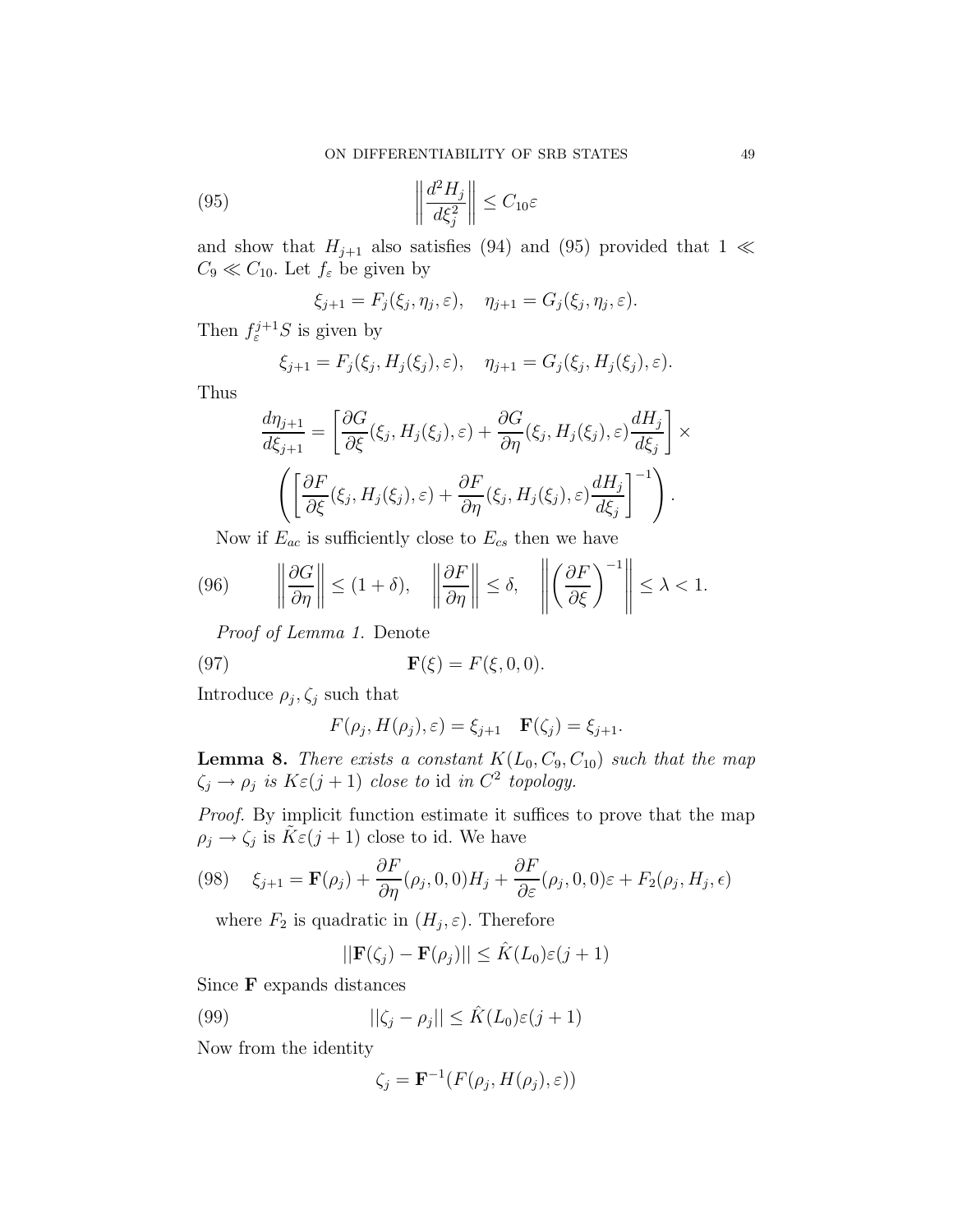we get

(100) 
$$
\frac{d\zeta_j}{d\rho_j} = D\mathbf{F}^{-1}(\xi_{j+1})\frac{\partial F}{\partial \xi} + D\mathbf{F}^{-1}(\xi_{j+1})\frac{\partial F}{\partial \eta}\frac{dH_j}{d\xi_j}
$$

The second term is bounded by  $Const(L_0, C_9, C_{10})\varepsilon j$  in  $C^1$ -norm due to the factor  $\frac{dH_j}{d\xi_j}$ . On the other hand

.

$$
\frac{\partial F}{\partial \xi}(\rho_j, H(\rho_j), \varepsilon) = \frac{\partial F}{\partial \xi}(\zeta_j, 0, 0) + \tilde{F},
$$

where  $\tilde{F}$  denotes the terms which are at least linear in  $\zeta_j - \rho_j$ ,  $H(\rho_j)$ or  $\varepsilon$ . By (99) all these terms can be bounded by  $Const(L_0, C_9, C_{10})\varepsilon$ . Since  $\frac{\partial F}{\partial \xi}(\zeta_j, 0, 0) = D \mathbf{F}(\zeta_j)$  we have

$$
\frac{d\zeta_j}{d\rho_j} = 1 + D\mathbf{F}^{-1}(\xi_{j+1})\tilde{F} + O(\varepsilon(j+1)).
$$

This gives requred bound in  $C<sup>1</sup>$ -norm. In particular,

$$
\left\|\frac{d}{d\zeta_j}(\rho_j-\zeta_j)\right\|\leq \mathrm{Const}\varepsilon(j+1).
$$

Togather with (95) this implies

$$
\left| \frac{d}{d\zeta_j} \tilde{F} \right| \leq \text{Const}\varepsilon(j+1)
$$

and the lemma follows.  $\hfill \square$ 

Since  $\mathbf{F}(\rho_j) = f^{j+1}\phi_{j+1}f^{-(j+1)}\mathbf{F}(\zeta_j)$  (17) follows. Now  $H_{j+1}(\xi_{j+1}) = G_j(\rho_j, H(\rho_j), \varepsilon)$ . Since  $G(\rho_j, 0, 0) = 0$  we get

$$
H_{j+1}(\xi_{j+1}) = \frac{\partial G}{\partial \eta}H(\rho_j) + \frac{\partial G}{\partial \varepsilon}\varepsilon + G_2
$$

where  $G_2$  is quadratic in  $(H(\rho_j), \varepsilon)$ . By (94), (95) the first two derivatives of  $G_2$  with respect to  $\rho$  can be estimated by Const $\varepsilon^2$ . So by Lemma 8  $(101)$ 

$$
\left\| H_{j+1}(\xi_{j+1}) - \left( \frac{\partial G}{\partial \eta} H(\rho_j) + \frac{\partial G}{\partial \varepsilon} \varepsilon \right) \right\|_{C^2} \le \text{Const}(L_0, C_9, C_{10})(j+1)^2 \varepsilon^2
$$

Recall that

$$
H_{j+1}(\xi_{j+1}) = \exp_{(\xi_{j+1},0)} Z_{j+1}, \quad (\zeta_j, H(\zeta_j)) = \exp_{(\zeta_j,0)} Z_j.
$$

Comparing  $(101)$  with  $(33)$  we get  $(35)$ .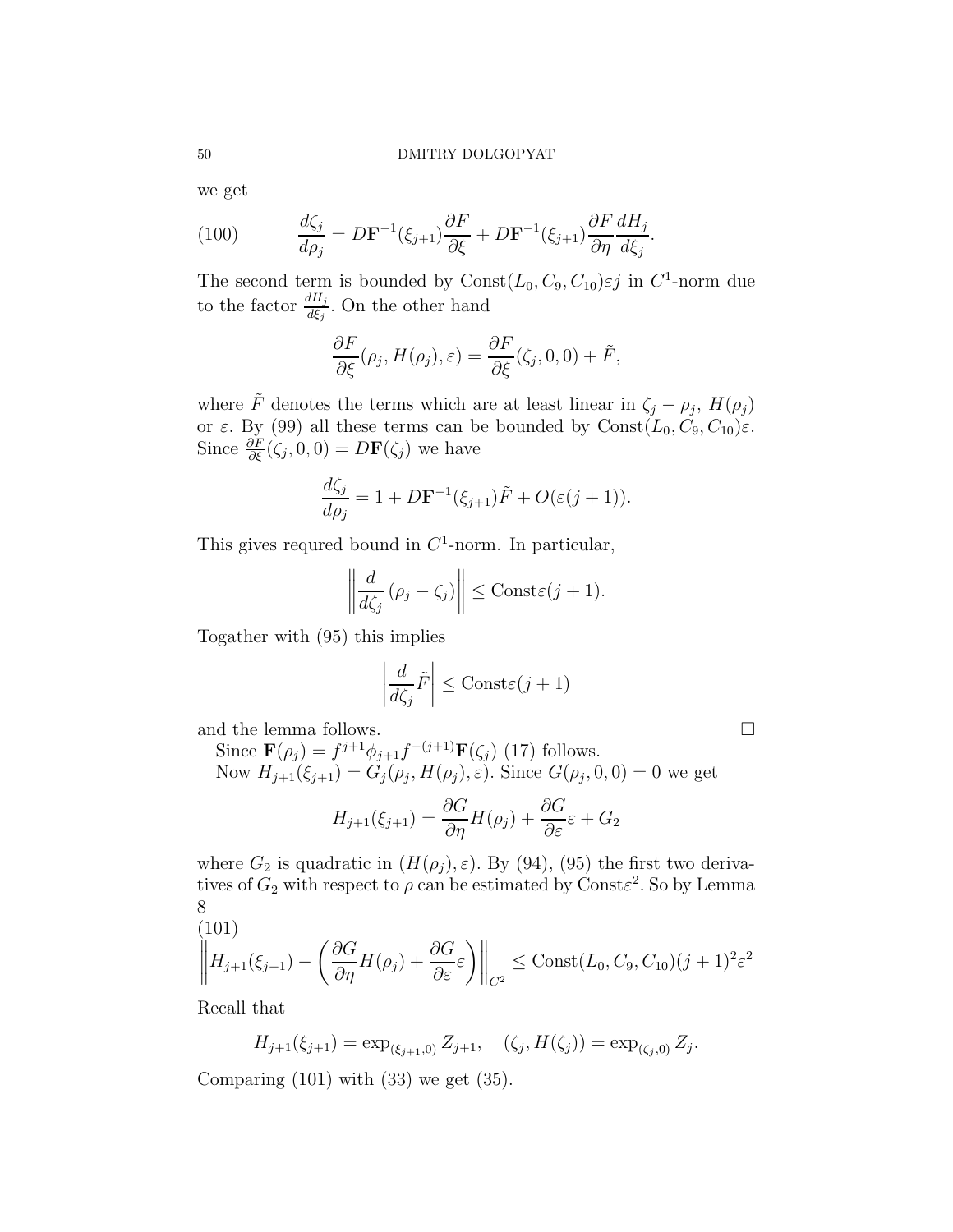Now observe that by (97), (98) and Lemma 8 (102)

$$
\zeta_j - \rho_j = D\mathbf{F}^{-1}(\zeta_j) \left[ \frac{\partial F}{\partial \eta} H_j(\zeta_j, 0, 0) + \frac{\partial F}{\partial \varepsilon}(\zeta_j, 0, 0) \varepsilon \right] + O((j+1)^2 \varepsilon^2).
$$

Combining (100) and Lemma 8 we get

$$
\frac{d\zeta_j}{d\rho_j} =
$$

 $D\textbf{F}^{-1}(\xi_{j+1})$  $\int \! {\cal D} {\bf F}(\rho_j) + + \frac{\partial^2 {\cal F}}{\partial {\bf \hat{c}} \, \partial {\bf \hat{c}}}$  $\frac{\partial^2}{\partial \xi \partial \eta} H +$  $\partial^2 F$  $rac{\partial}{\partial \xi \partial \varepsilon}$ ε + ∂F  $rac{\partial \mathbf{p}}{\partial \eta}(\rho_j)$  $, 0, 0$  $\frac{dH}{d\epsilon}$  $\frac{\partial H}{\partial \xi}(\zeta_j)$ 1  $+O((j+1)^2\varepsilon^2).$ By (102)  $DF(\rho_i) =$ 

$$
D\mathbf{F}(\zeta_j) + \left[\frac{d}{d\xi}D\mathbf{F}(\zeta_j)\right]D\mathbf{F}^{-1}(\zeta_j)\left[\frac{\partial F}{\partial \eta}H_j(\zeta_j, 0, 0) + \frac{\partial F}{\partial \varepsilon}(\zeta_j, 0, 0)\varepsilon\right] + O((j+1)^2\varepsilon^2).
$$
 Combining the last two equations we get

Combining the last two equations we get

$$
\frac{d\zeta_j}{d\rho_j} = \frac{d}{d\xi} \left\{ D\mathbf{F}^{-1} \left[ \frac{\partial F}{\partial \eta} H + \frac{\partial F}{\partial \varepsilon} \varepsilon \right] \right\} + O((j+1)^2 \varepsilon^2).
$$

Now let  $\tilde{\Omega}$  be a volume form on  $f^j \bar{S}, d\tilde{\Omega} = \lambda(\xi)d\xi$ . To compute jacobian of  $\frac{d\xi_j}{d\rho_j}$  with respect to  $\tilde{\Omega}$  we need to take into account the difference between  $\lambda(\zeta_i)$  and  $\lambda(\rho_i)$ . This gives

$$
j(\zeta_j(\rho_j), \tilde{\Omega}) = 1 + \text{div}_{\tilde{\Omega}} \left\{ D \mathbf{F}^{-1} \left( \frac{\partial F}{\partial \eta} H + \frac{\partial F}{\partial \varepsilon} \varepsilon \right) \right\} + O \left( (j+1)^2 \varepsilon^2 \left[ ||\tilde{\Omega}||_{C^2} + 1 \right] \right).
$$
  
Now

Now

$$
D\mathbf{F}^{-1}\left[\frac{\partial F}{\partial \eta}H + \frac{\partial F}{\partial \varepsilon}\varepsilon\right]
$$

differs by quadratic terms from

$$
df^{-1}(\pi_{u,j}(tZ_j)+\varepsilon X)((\xi_{j+1},0))
$$

(this difference is due to the fact that  $\widehat{\exp}_y v = v +$  qadratic terms). Since the derivatives of quadratic in  $H_j(\xi_j)$  terms remain quadratic by (94), (95) we get

$$
j(\zeta_j(\rho_j), \tilde{\Omega}) = 1 + \text{div}_{\tilde{\Omega}} \left\{ df^{-1}(\pi_{u,j}(tZ_j) + \varepsilon X) \right\} + O((j+1)^2 \varepsilon^2).
$$

Hence

$$
j(\rho_j(\zeta_j), \tilde{\Omega}) = 1 - \operatorname{div}_{\tilde{\Omega}} \left\{ df^{-1}(\pi_{u,j}(tZ_j) + \varepsilon X) \right\} + O((j+1)^2 \varepsilon^2).
$$

Since 
$$
\rho_j = f^j \psi_{j+1} f^{-j} \zeta_j
$$
 we get  
\n
$$
j(f^j \psi_{j+1} f^{-j}, \tilde{\Omega}) = 1 - \text{div}_{\tilde{\Omega}} \left\{ df^{-1} (\pi_{u,j}(tZ_j) + \varepsilon X) \right\} + O((j+1)^2 \varepsilon^2).
$$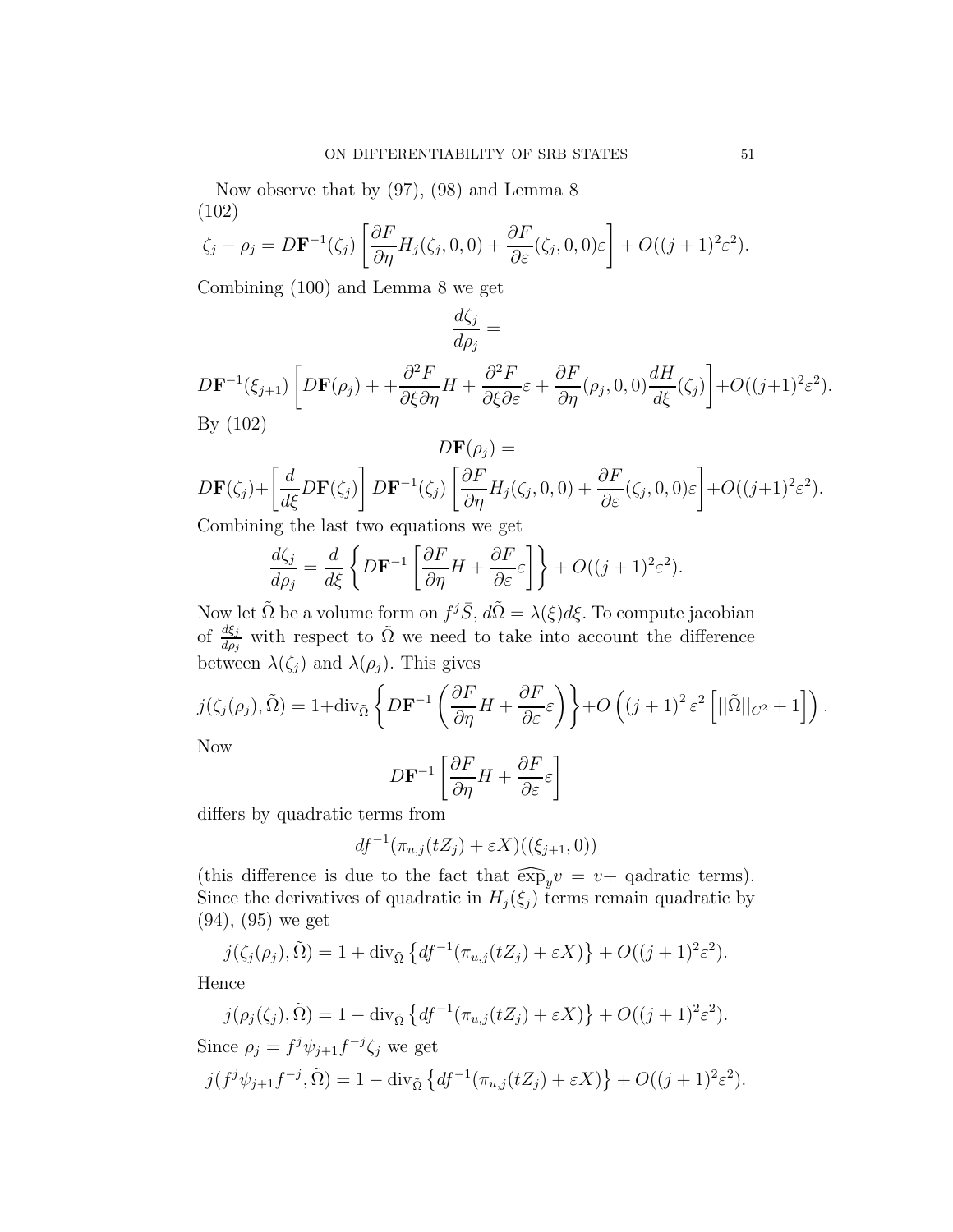By functorality

 $j(f^{j+1}\psi_{j+1}f^{-(j+1)}, f\tilde{\Omega}) = 1 - \text{div}_{f\tilde{\Omega}}\left\{df^{-1}(\pi_{u,j}(tZ_j) + \varepsilon X)\right\} + O((j+1)^2\varepsilon^2).$ Denoting  $\Omega = f\tilde{\Omega}$  we obtain (36).

We now want to estimate  $\frac{\partial G}{\partial \xi}$ . Note that  $G(\xi, \eta, 0)$  corresponds to f. Using that f moves  $f^jS$  to  $f^{j+1}S$  and that f commutes with  $g_t$  we get  $G(\xi, 0, t, 0) = t + G(\xi, 0, 0, 0) = t$ . Thus  $\frac{dG}{d\xi}(\xi, 0, t, 0) = 0$ . Therefore there is a constant  $K_1$  such that

$$
\left\|\frac{\partial G}{\partial \xi}\right\| \leq K_1(\varepsilon + |\omega|).
$$

Combining this with the estimates for other partial derivatives ((96)) we obtain

$$
\left\|\frac{dH_{j+1}}{d\xi_{j+1}}\right\| \leq \lambda \frac{[K_1(1+L_0) + \delta C_9]\varepsilon}{1 - (\delta C_9 \varepsilon/\lambda)}.
$$

Take some constant  $\tilde{\lambda}$  such that  $\lambda < \tilde{\lambda} < 1$ . If  $\varepsilon$  is sufficiently small then

(103) 
$$
\frac{\lambda}{1 - \delta C_9 \varepsilon / \lambda} \leq \tilde{\lambda}
$$

Hence if

$$
(104) \t C_9 \ge \frac{K_1(1+L_0)}{1-\delta\tilde{\lambda}}
$$

then

$$
\left\|\frac{dH_{j+1}}{d\xi_{j+1}}\right\| \leq C_9.
$$

We now estimate the second derivative. If Q is a quadratic form and R is a linear map let  $Q * R$  denote the form  $(Q * R)(v, v) = Q(Rv, Rv)$ . Then

$$
\frac{d^2 H_{j+1}}{d\xi_{j+1}^2} = \frac{dG}{d\eta} \left( \frac{d^2 H_j}{d\xi_j^2} * \left[ \frac{\partial F_j}{\partial \xi_j} + \frac{\partial F_j}{\partial \eta_j} \frac{dH_j}{d\xi_j} \right]^{-1} \right) +
$$
  

$$
\left[ \frac{\partial G_j}{\partial \xi_j} + \frac{\partial G_j}{\partial \eta_j} \frac{dH_j}{d\xi_j} \right] \left[ \frac{\partial F_j}{\partial \xi_j} + \frac{\partial F_j}{\partial \eta_j} \frac{dH_j}{d\xi_j} \right]^{-1} \frac{\partial F_j}{\partial \eta_j} \left( \frac{d^2 H_j}{d\xi_j^2} * \left[ \frac{\partial F_j}{\partial \xi_j} + \frac{\partial F_j}{\partial \eta_j} \frac{dH_j}{d\xi_j} \right]^{-1} \right) + R_j
$$

where  $R_j$  denote the sum of terms which do not contain  $\frac{dH_j}{d\xi_j}$ . Using the first derivative estimates we obtain  $||R_j|| \leq K_2 \varepsilon$ , where  $K_2 =$  $K_2(L_0, C_9)$ . Hence

$$
\left\|\frac{dH_{j+1}}{d\xi_{j+1}}\right\| \le \left[K_2 + C_{10}(\delta\tilde{\lambda}^2 + \varepsilon C_9)\right]\varepsilon.
$$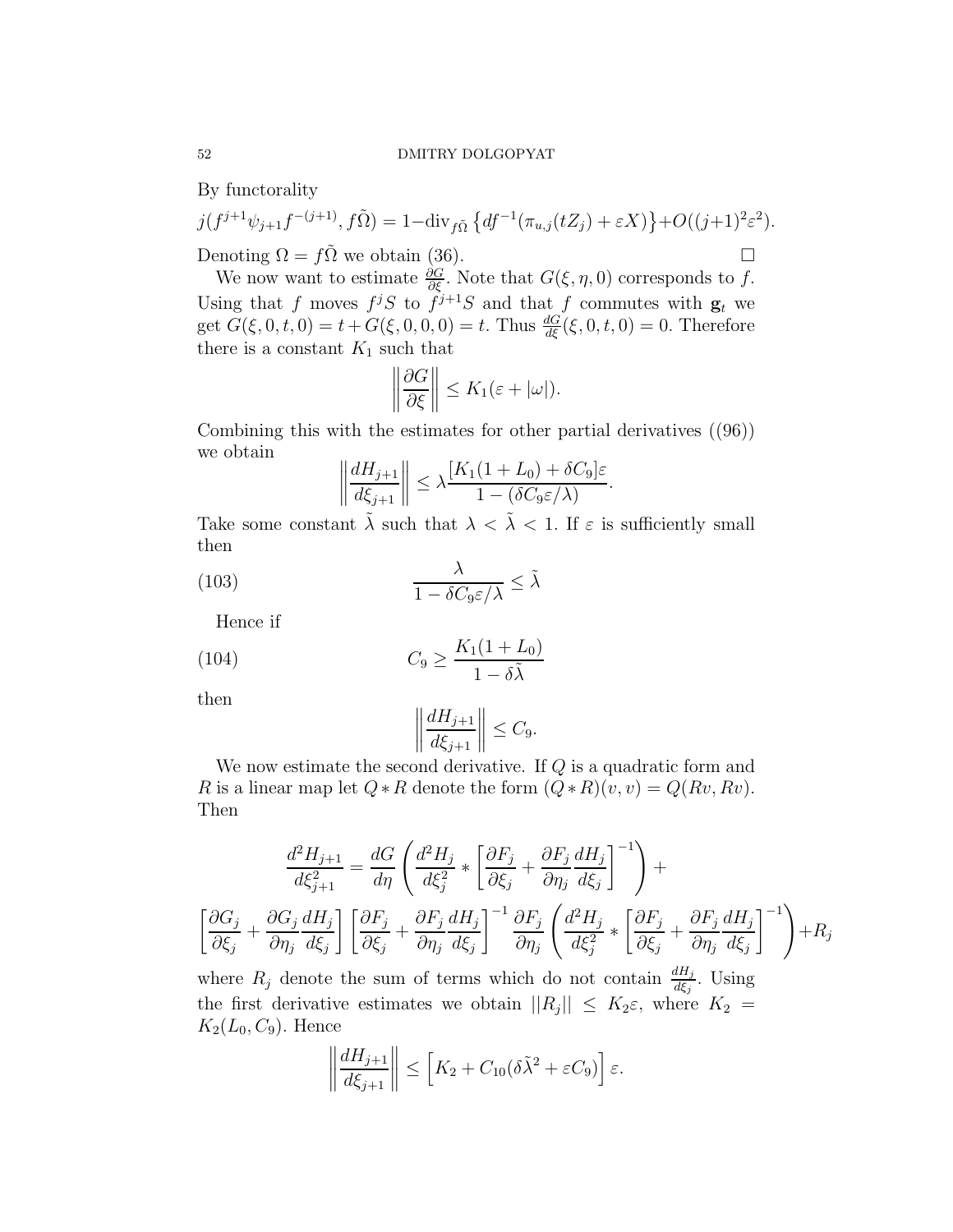If  $\varepsilon$  is sufficiently small then

(105)  $\delta \tilde{\lambda}^2 > \varepsilon C_9$ 

and so

$$
\left\|\frac{dH_{j+1}}{d\xi_{j+1}}\right\| \le \left[K_2 + 2\delta\tilde{\lambda}^2 C_{10}\right]\varepsilon.
$$

Hence if

$$
(106)\qquad \qquad C_{10} > \frac{K_2}{1 - 2\delta\tilde{\lambda}^2}
$$

then  $\parallel$  $dH_{j+1}$  $d\xi_{j+1}$  $\Big\| \leq C_{10}.$ 

# APPENDIX D. Shape of the image of  $\phi_j$ .

Here we prove part (b) of Proposition 3. In view of part (c) of that Proposition we may assume that  $j < k$ . We have

$$
f^j \phi_j^{-1} \phi_k f^{-j} = f^j \circ \psi_{j+1} \circ \psi_{j+2} \circ \cdots \circ \psi_k \circ f^{-j} =
$$
  

$$
(f^j \psi_{j+1} f^{-j}) \circ (f^j \psi_{j+2} f^{-j}) \circ \cdots \circ (f^j \psi_k f^{-j})
$$

so it is enough to estimate the  $C^{\alpha}$ -distance between  $f^{j}\psi_{l}f^{-j}$  and id. Now  $\forall y \in f^j \overline{S}$ 

$$
d(f^j \psi_l f^{-j} y, y) \le \lambda_1^{l-j} d(f^l \psi_l f^{-l}(f^{l-j} y, f^l - jy) \le \text{Const}\lambda_1^{l-j}\varepsilon
$$

where the last estimate follows from Proposition 3(c). In particular for any pair  $y', y''$  such that  $d(y', y'') \geq \lambda_1^{(l-j)/(2\alpha_3)}$ 1

$$
d(f^j\psi_l f^{-j}y', f^j\psi_l f^{-j}y'') \leq \text{Const}\lambda_1^{(l-j)/2}d^{\alpha_3}(y', y'').
$$

On the other hand if  $d(y', y'') < \lambda_1^{(l-j)/(2\alpha_3)}$  then

$$
d(f^{j}\psi_{l}f^{-j}y',f^{j}\psi_{l}f^{-j}y'') \leq \lambda_{1}^{l-j}d((f^{l}\psi_{l}f^{-l})f^{l-j}y',(f^{l}\psi_{l}f^{-l})f^{l-j}y'') \leq
$$
  

$$
Const\lambda_{1}^{l-j}d(f^{l-j}y',f^{l-j}y'') \leq Const K^{l-j}d(y',y'')
$$

for some  $K > 0$ . Since  $d(y', y'') < \lambda_1^{(l-j)/(2\alpha_3)}$  we have the estimate  $K^{l-j}d(y', y'') = (K^{l-j}d^{1-\alpha_3}(y', y'')) d^{\alpha_3}(y', y'') \le (K\lambda^{((1/\alpha_3)-1)/2})^{l-j}d^{\alpha_3}(y', y'').$ Now choose  $\alpha_3$  so that

$$
\lambda^{\frac{(1/\alpha_3)-1}{2}} < \frac{1}{K}.
$$

Then  $d_{C^{\alpha_3}}(f^j\psi_l f^{-j}, id)$  tends to 0 exponentially fast in  $l - j$  which implies the statement of the lemma.  $\Box$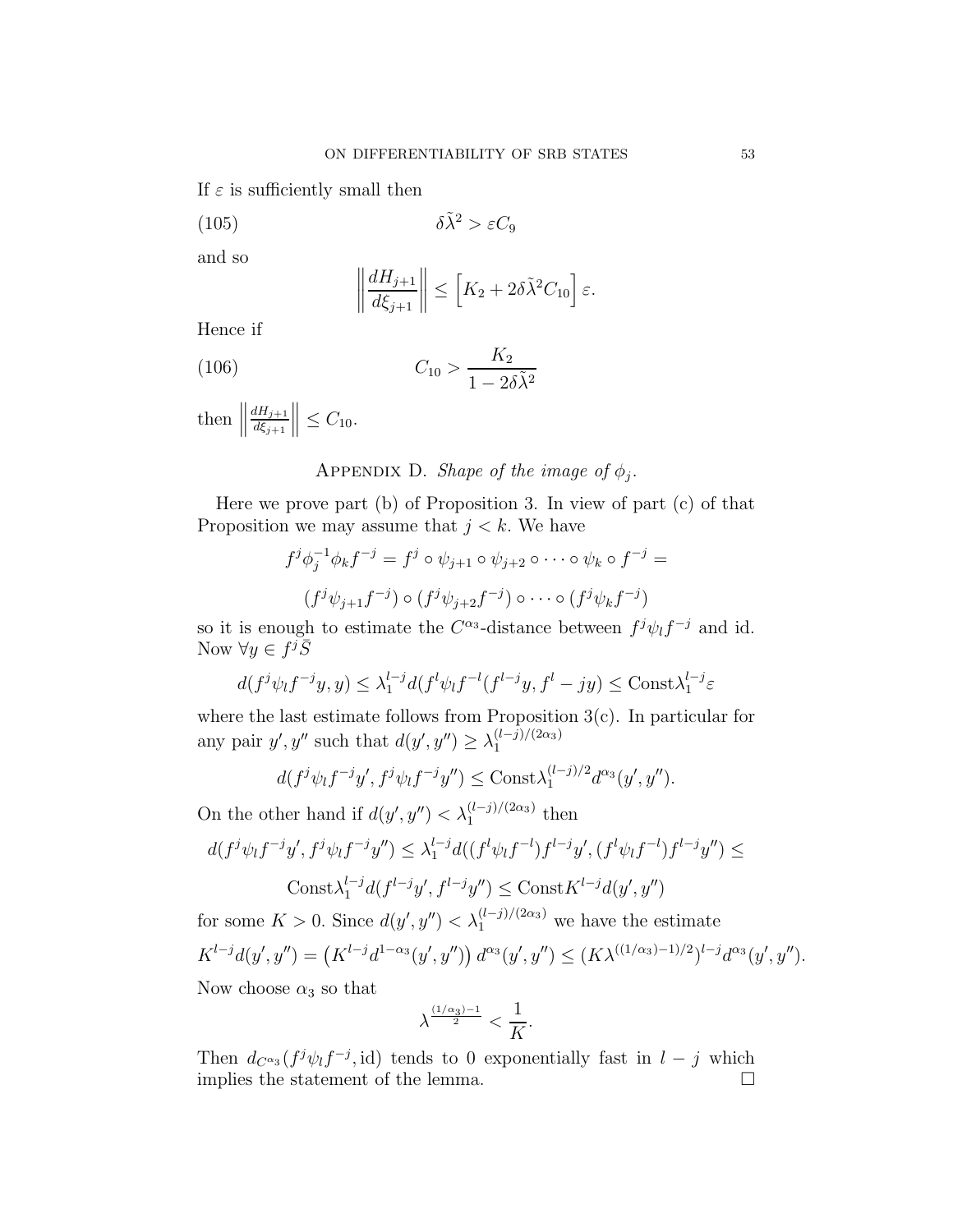APPENDIX E. NON-VANISHING OF  $c$ .

E.1. An explicit formula. Here we prove that  $c \neq 0$ . Our computations are similar to [54, 24]. We begin by simplifying the expression for the shift of the central fiber (formula  $(66)$ ) in case f is the time one map of the geodesic flow. In this case  $E_u$  and  $E_s$  are  $C^{2-\delta}$  so we can take  $\hat{E} = E_u \oplus E_s$ . Then  $\mathbb{L}(E_c, \hat{E}) = \mathbb{L}(E_c, E_u) \oplus \mathbb{L}(E_c, E_s)$  is the hyperbolic splitting for  $Q_0$ . Write  $Q_*$  for the restriction of  $Q_0$  to  $\mathbb{L}(E_c, E_*)$ . Since  $\dim E_c = 1$  we identify  $L_*$  with  $E_*$  by identifying  $l : E_c \to E_*$  with  $l(e_c)$ . Also in our case

$$
a_{cc}(x,0) = 1
$$
,  $a_{cn}(x,0) = 0$ ,  $a_{nc}(x,0) = 0$ .

Combining these formulas we get

$$
[(1 - Q_s)^{-1}v](x) = \sum_{j=0}^{\infty} (df^j|E_s)v(f^{-j}x),
$$

$$
[(1 - Q_u)^{-1}v](x) = -\sum_{j=1}^{\infty} (df^{-j}|E_u)v(f^jx).
$$

Finally  $\mathbf{b} = b_{cu}^{(1)} e_u + b_{cs}^{(1)} e_s$ . Combining this with  $(64)$ – $(66)$  we get  $e_c(x,\varepsilon) = e_c + \varepsilon v(x,\varepsilon)$  where (107)

$$
v(x,\varepsilon) \sim \varepsilon \left[ \sum_{j=0}^{\infty} (df^j | E_s) b_{cs}^{(1)} (f^{-j} x) e_s - \sum_{j=1}^{\infty} (df^{-j} | E_u) b_{cu}^{(1)} (f^j x) e_u \right].
$$

E.2. A perturbation. In order to show that  $c(X)$  is not identically 0 we exhibit a one-parameter family  $X_{\delta}$  of vector fields such that  $\limsup \frac{c(X_\delta)}{\delta^3}$  $\delta \rightarrow 0$  $\frac{\Lambda_{\delta}^{j}}{\delta^{3}}$  < 0. Our vector field will be supported in the union of two sets of size  $\delta$  : the  $\delta$  - ball centered at some non-periodic point  $x_0 \in M$ and the image  $f(B(x_0, \delta))$ . We choose coordinate system  $(z_1, z_2, z_3)$ near  $x_0$  so that

(1) 
$$
d\nu = dz_1 dz_2 dz_3.
$$
  
(2) 
$$
E_s(x_0) = \frac{\partial}{\partial z_1}, E_c(x_0) = \frac{\partial}{\partial z_2}, E_u(x_0) = \frac{\partial}{\partial z_3}.
$$

Let  $X_{\delta}$  on  $B(x_0, \delta)$  be given by

$$
X_{\delta}(z) = \left(z_2\xi\left(\frac{z_1^2 + z_2^2 + z_3^2}{\delta}\right), -z_1\xi\left(\frac{z_1^2 + z_2^2 + z_3^2}{\delta}\right), 0\right)
$$

where  $\xi : \mathbb{R} \to \mathbb{R}$  is a function of compact support. Define  $X_{\delta}$  on  $fB(x_0, \delta)$  by  $X_{\delta}(fx) = df(X_{\delta})$  and let  $X_{\delta} = 0$  elsewhere. Then  $fB(x_0, \delta)$  by  $X_\delta(fx) = df(X_\delta)$  and let  $X_\delta = 0$  elsewhere.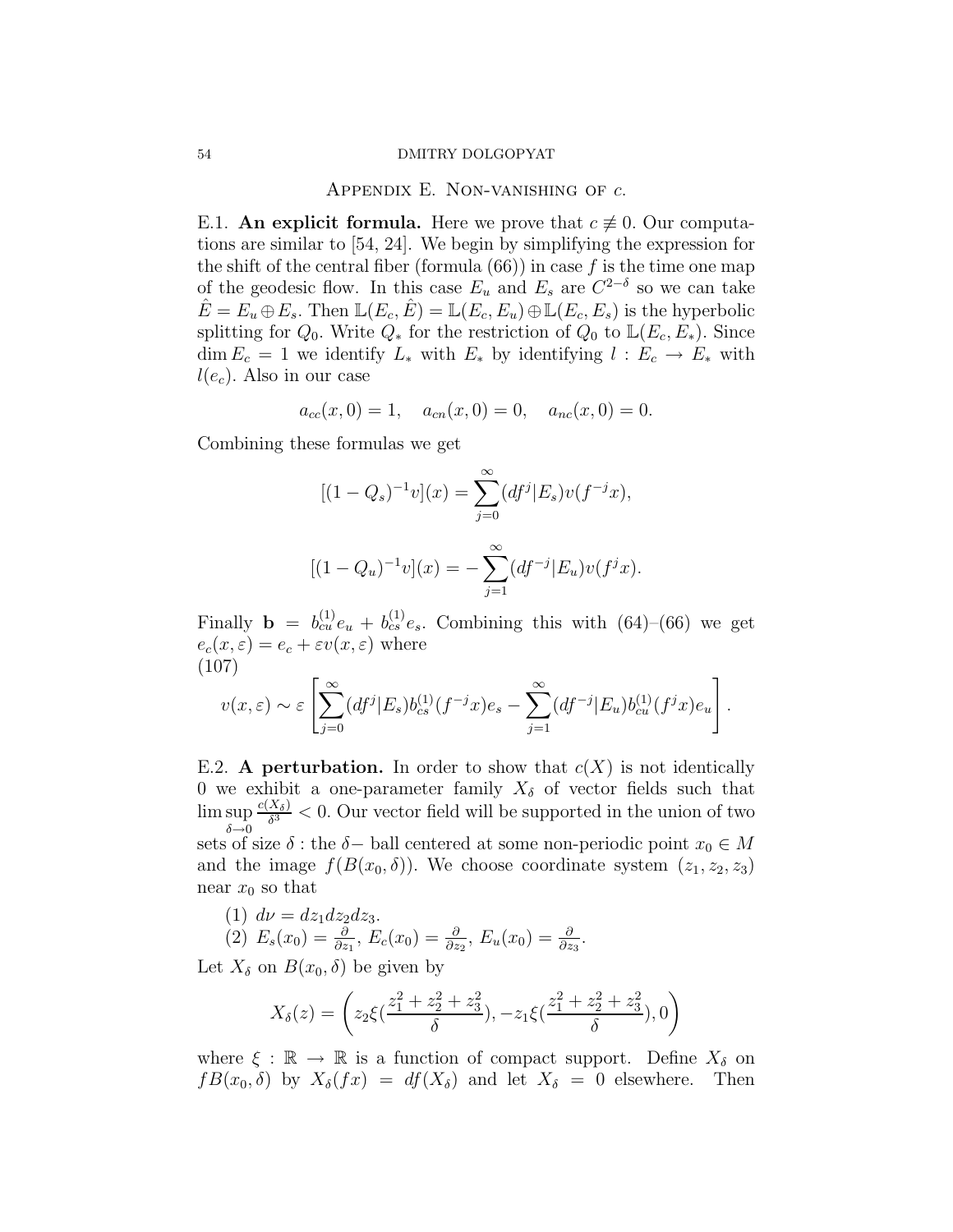$||X_{\delta}||_{C^1} \leq$  Const and the contribution to c in (69) comes only from the points in supp $(X_{\delta})$ . Thus

$$
|c(X_{\delta})| \leq \text{Const}\delta^3.
$$

Also the contribution of  $\alpha b_{uc}^{(1)}$  tends to zero since  $b_{uc}^{(1)} \rightarrow 0$  because near  $x_0$ ,  $E_u$  is close to  $\frac{\partial}{\partial z_3}$  but  $z_3$ -component of  $X_\delta$  is 0. Using (107) and the fact that, for any fixed  $j > 0$ ,  $b_{cs}^{(1)}(f^{-j}x) = 0$  for  $x \in B(x_0, \delta)$ if  $\delta$  is small enough we get

$$
\beta(x) \sim b_{cs}^{(1)}(x) \sim \partial_{z_1}(-z_1\xi) = -(\xi + 2z_1^2\xi').
$$

Therefore

$$
\beta(x)b_{cs}^{(1)}(fx) \sim -\partial_{z_1}(z_1\xi)\partial_{z_2}(z_2\xi) = -\left[\xi^2 + 2(z_1^2 + z_2^2)\xi'\xi + 4z_1^2z_2^2(\xi')^2\right].
$$

Since the contribution of  $-(b_{cc}^{(1)})^2$  is non-positive we obtain from (69)

$$
\limsup_{\delta \to 0} \frac{c(X_{\delta})}{\delta^3} \le \lim_{\delta \to 0} \frac{\nu(\frac{b_{cs}^{(1)}(fx)\beta(x)}{\lambda(x)})}{\delta^3} =
$$

$$
-\frac{1}{\lambda(x_0)} \iiint \left[ \xi^2 + 2(z_1^2 + z_2^2)\xi'\xi + 4z_1^2 z_2^2(\xi')^2 \right] dz_1 dz_2 dz_3
$$

where in the last equality we have used that  $\lambda(x) \sim \lambda(x_0)$  on  $B(x_0, \delta)$ . Integrating the second term by parts in the radial direction we get

$$
-\iiint 2(z_1^2 + z_2^2)\xi\zeta' dz_1 dz_2 dz_3 = \iiint \frac{z_1^2 + z_2^2}{z_1^2 + z_2^2 + z_3^2}\xi^2 dz_1 dz_2 dz_3
$$

and thus

$$
\limsup_{\delta \to 0} \frac{c(X_{\delta})}{\delta^3} \le -\frac{1}{\lambda(x_0)} \iiint \left[ \frac{z_3^2}{z_1^2 + z_2^2 + z_3^2} \xi^2 + 4z_1^2 z_2^2 (\xi')^2 \right] dz_1 dz_2 dz_3 < 0. \quad \Box
$$

#### **REFERENCES**

- [1] Alves J., Bonatti C. & Viana M. SRB measures for partially hyperbolic systems whose central direction is mostly expanding, Inv. Math. **140** (2000) 351—398.
- [2] Anosov D. V. Geodesic flows on closed Riemannian manifolds with negative curvature Proc. Steklov Inst. v. 90 (1967).
- [3] Bakhtin V. I. A direct method for constructing an invariant measure on a hyperbolic attractor, Russian Acad. Sci. Izv. Math. 41 (1993) 207-227.
- [4] Bakhtin V. I. Random processes generated by a hyperbolic sequence of mappings I–II, Russian Acad. Sci. Izv. Math. 44 (1995) 247–279 & 617–627.
- [5] Bonnatti C.& Viana M. SRB measures for partially hyperbolic systems: mostly contracting case, Israel J. Math  $115$  (2000) 157–193.
- [6] Bonetto F., Daems D. & Lebowitz J. Properties of stationary nonequilibrium states in the thermostated periodic Lorenz gas I: the one particlesystem, J. Stat. Phys. 101 (2000) 35–60.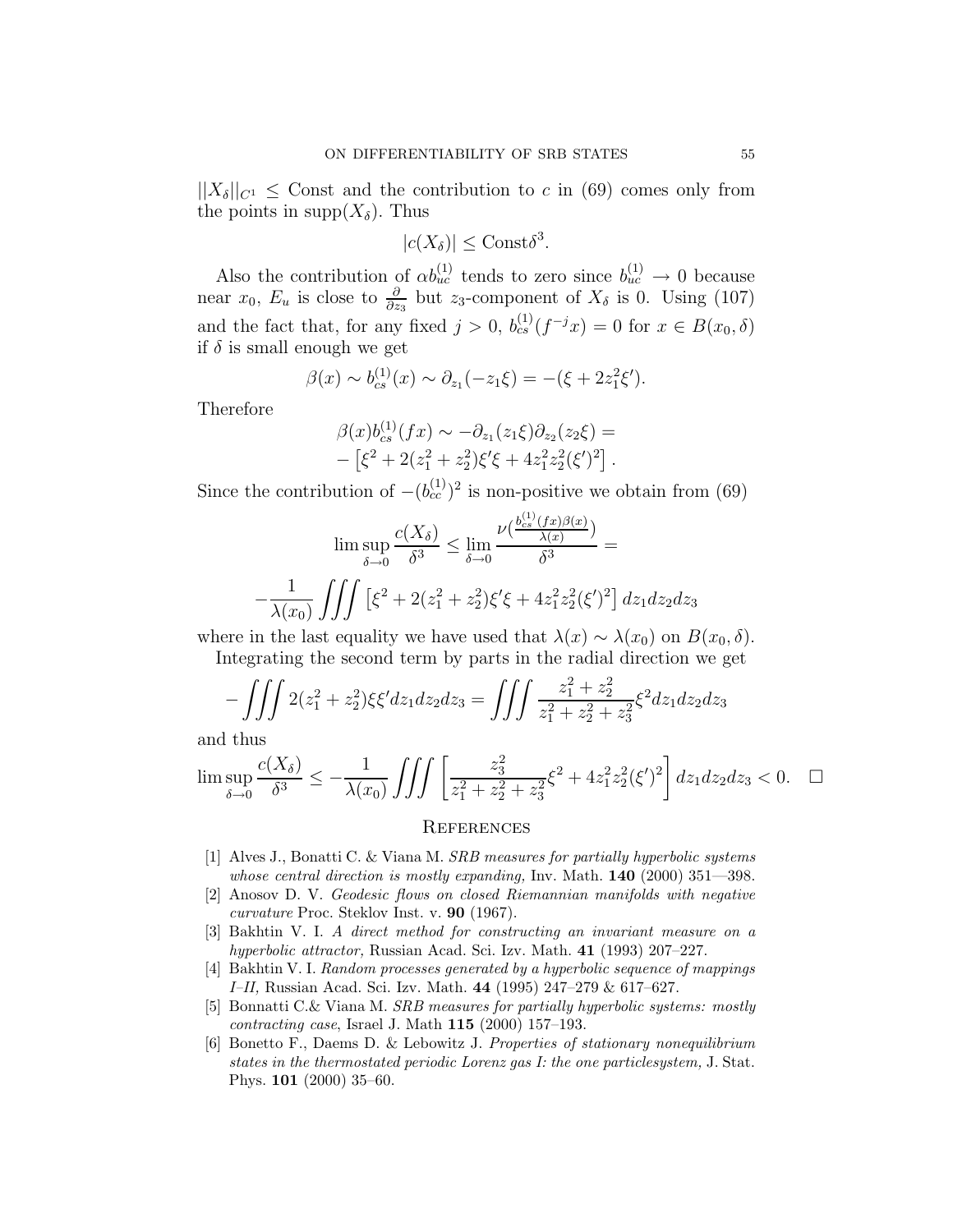- [7] Bonetto F., Gentile G. & Mastropietro V. Electric fields on a surface of constant negative curvature, Erg. Th. & Dyn. Sys. 20 (2000) 681–696.
- [8] Bonetto F., Lebowitz J. & Rey-Bellet L. Fourier Law: a challenge to theorists, in Mathematical Physics-2000. Imperial College Press, London, 2000.
- [9] Bowen R. Equilibrium states and ergodic theory of Anosov diffeomorphisms, Lect. Notes in Math. 470 (1975) Springer New York.
- [10] Bowen R. Mixing Anosov flows, Topology 15 (1976) 77–79.
- [11] Bowen R. & Marcus B. Unique ergodicity for horocycle foliations, Israel J. Math. 26 (1977) 43–67.
- [12] Brin M. Topological transitivity of one class of dynamical systems and flows of frames on manifolds of negative curvature Func. An. & Appl. 9 (1975) 8-16.
- [13] Brin M. The topology of group extensions of C-systems, Mat. Zametki 18 (1975) 453–465.
- [14] Brin M. & Pesin Ya. B. Partially hyperbolic dynamical systems Math. USSR-Izvestiya 8 (1974) 177-218.
- [15] Burns K., Puch C., Shub M. & Wilkinson A. Recent advances in stable ergodicity, Proc. Symposia in Pure Math.  $69$  (2001) 327-366.
- [16] Burns K. & Wilkinson A. Stable ergodicity of skew products, Ann. Sci. Ecole Norm. Sup. 32 (1999), 859–889.
- [17] Chernov N. I., Eyink G. L., Lebowitz J. L. & Sinai Ya. G. Steady-state electrical conduction in the periodic Lorentz gas, Comm. Math. Phys. 154 (1993), 569– 601.
- [18] Contreras G. Regularity of topological and metric entropy for hyperbolic flows, Math. Z. 210 (1992) 97–111.
- [19] Dolgopyat D. On decay of correlations in Anosov flows, Ann. Math. 147 (1998) 357-390.
- [20] Dolgopyat D. On mixing properties of compact group extensions of hyperbolic systems, Israel J. Math. **130** (2002) 157-205.
- [21] Dolgopyat D. On dynamics of mostly contracting diffeomorphisms, Comm. Math. Phys. **213** (2000) 181–201.
- [22] Dolgopyat D. Limit Theorems for partially hyperbolic systems, preprint.
- [23] Dolgopyat D. Lectures on u-Gibbs states, Evanston, May 28-June 2, (available at www.math.psu.edu/dolgop/papers.html).
- [24] Dolgopyat D. & Pesin Ya. B. Every manifold carries a completely hyperbolic diffeomorphism, Erg. Th. & Dyn. Sys. **22** (2002) 409-437.
- [25] Graczyk J. & Swiatek G. Smooth unimodal maps in the 1990s, Erg. Th. & Dyn. Sys. 19 (1999) 263–287.
- [26] Grayson M. Pugh C. C. & Shub M. Stably ergodic diffeomorphisms, Ann. of Math. (2) 140 (1994) 295–329.
- [27] Hirsh M. & Pugh C. C. Smoothness of horocycle foliations, J. Diff. Geom. 10 (1975) 225–238.
- [28] Hirsh M., Pugh C. C. & Shub M. Invariant manifolds, Lect. Notes in Math. 583 Springer-Verlag, Berlin, 1977.
- [29] Hurder S. & Katok A. Differentiability, rigidity and Godbillon-Vey classes for Anosov flows, Publ. IHES 72 (1990) 5–61
- [30] Jakobson M. V. Absolutely continuous invariant measures for one-parameter families of one-dimensional maps, Comm. Math. Phys. 81 (1981) 39–88.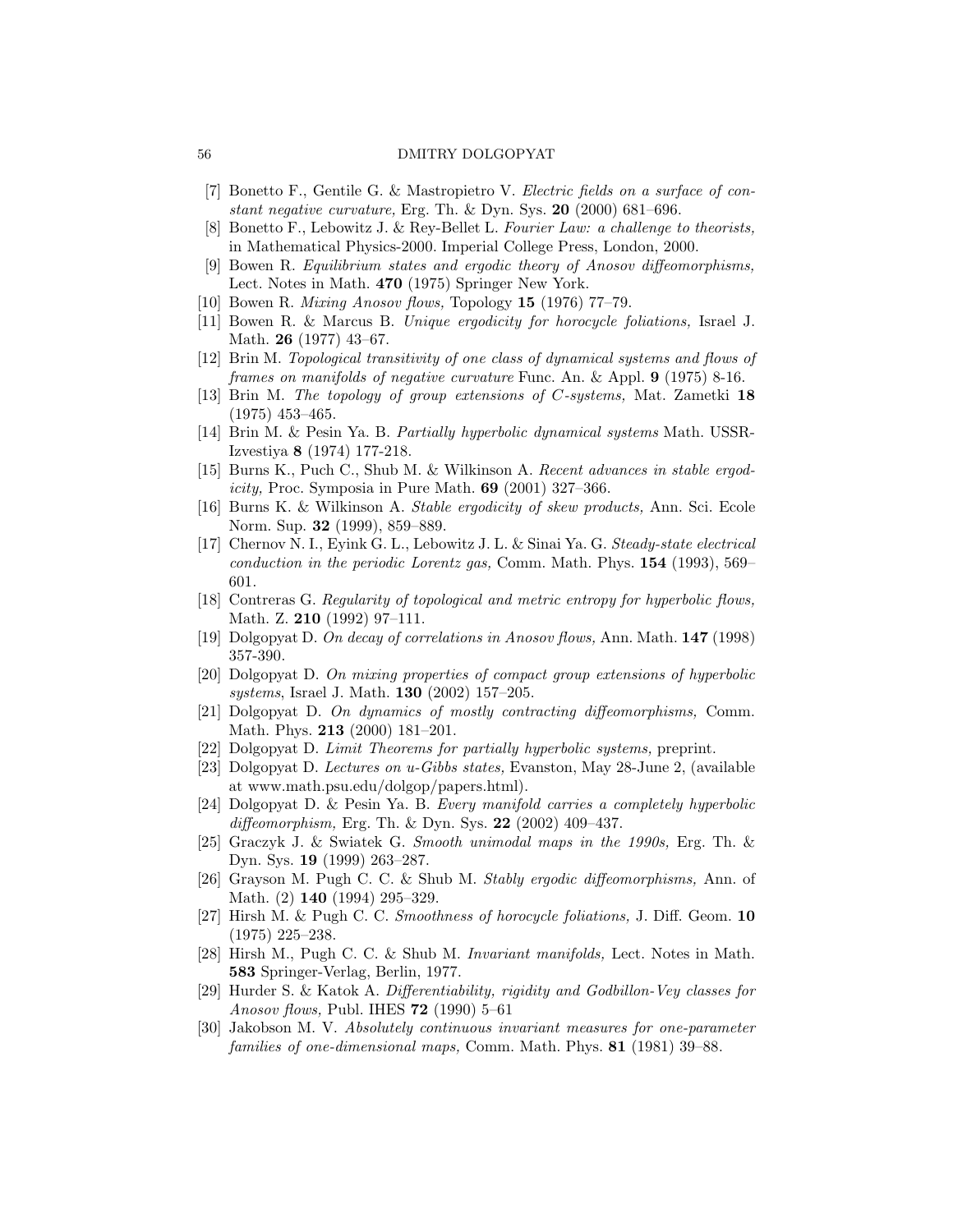- [31] Katok A., Knieper G., Pollicott M. & Weiss H. Differentiability of entropy for Anosov and geodesic flows. Bull. AMS 22 (1990) 285–293.
- [32] Katok A., Knieper G., Pollicott M. & Weiss H. Differentiability and analyticity of topological entropy for Anosov and geodesic flows, Inv. Math. 98 (1989) 581– 597.
- [33] Katok A. & Spatzier R. J. First cohomology of Anosov actions of higher rank abelian groups and applications to rigidity Publ. IHES **79** (1994) 131–156.
- [34] Katok A. & Spatzier R. J. Invariant measures for higher-rank hyperbolic abelian actions, Erg. Th. & Dyn. Sys. 16 (1996) 751–778.
- [35] Kifer Yu. Averaging in difference equations driven by dynamical systems, preprint.
- [36] Kleinbock D. & Margulis G. A. Bounded orbits of nonquasiunipotent flows on homogeneous spaces, in Sinai's Moscow Seminar on Dynamical Systems, (Ed. L. A. Bunimovich, B. M. Gurevich and Ya. B. Pesin) AMS Transl. 171 (1996) 141–172.
- [37] Lyubich M. The quadratic family as a qualitatively solvable model of chaos, Notices AMS 47 (2000) 1042–1052.
- [38] Margulis G. A. On some problems in the theory of U-systems, PhD thesis, Moscow State University, 1970 (in Russian, English transl. to appear).
- [39] Palis J. A global view of dynamics and a conjecture on the denseness of finitude of attractors, Géométrie complexe et systèmes dynamiques (Orsay, 1995). Astérisque 261 (2000) 335-347.
- [40] Palis J. & Takens F. Hyperbolicity and sensitive chaotic dynamics at homoclinic bifurcations. Fractal dimensions and infinitely many attractors. Cambridge Studies in Advanced Mathematics, 35. Cambridge University Press, Cambridge, 1993.
- [41] Pesin Ya. B. Families of invariant manifolds that correspond to nonzero characteristic exponents Izv. Akad. Nauk SSSR 40 (1976) 1332–1379.
- [42] Pesin Ya. B. Characteristic Lyapunov exponents, and smooth ergodic theory Uspehi Mat. Nauk 32 (1977) 55–112.
- [43] Pesin Ya. B. & Sinai Ya. G. Gibbs measures for partially hyperbolic attractors Erg. Th. & Dyn. Sys. 2 (1982) 417–438.
- [44] Pugh C. C. , Shub M. & Wilkinson A. Holder foliations, Duke Math. J. 86 (1997) 517–546.
- [45] Pugh C. C. , Shub M. & Wilkinson A. Partial differentiability of invariant foliations, preprint.
- [46] Ruelle D. Integral representation of measures associated with a foliation, Publ. IHES 48 (1978), 127–132.
- [47] Ruelle D. Invariant measures for a diffeomorphism which expands the leaves of a foliation, Publ. IHES 48 (1978), 133–135.
- [48] Ruelle D. Differentiation of SRB states, Comm. Math. Phys. 187 (1997) 227– 241.
- [49] Ruelle D. Differentiation of SRB states: corrections and complements, to appear in Comm. Math. Phys.
- [50] Ruelle D. Smooth dynamics and new theoretical ideas in nonequilibrium statistical mechanics J. Stat. Phys. 95 (1999) 393–468.
- [51] Ruelle D. Nonequilibrium statistical mechanics near equilibrium: computing higher-order terms, Nonlinearity 11 (1998) 5-18.